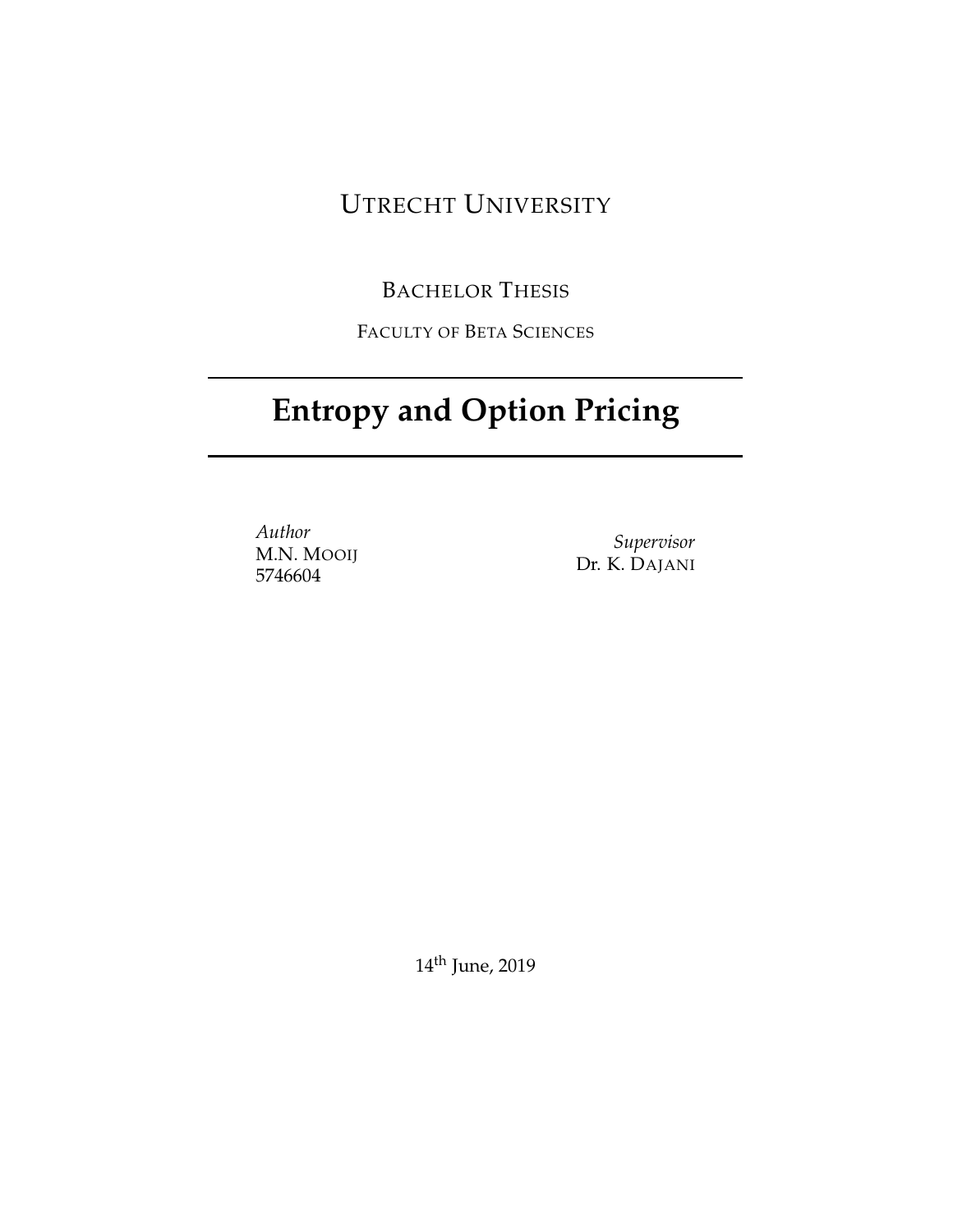#### **Abstract**

This thesis will look at entropy and its applications to option pricing. We will discuss ergodic theory and its connection with entropy. In the second part of this thesis we use entropy to derive an option pricing model. In the end we will use Python to compare this model with the Black-Scholes model. We see that the entropy model gives the same results as the Black-Scholes model.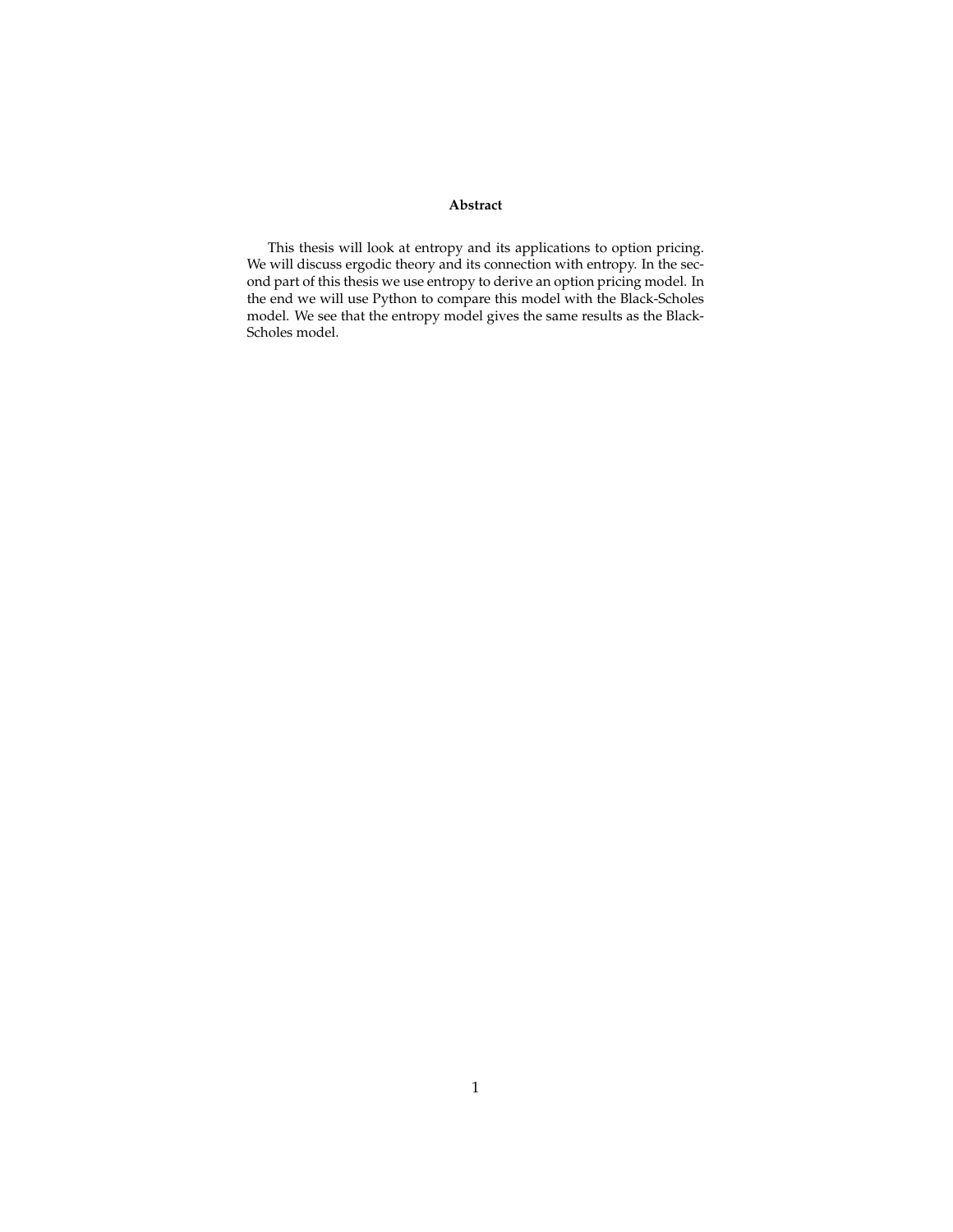# <span id="page-2-0"></span>**Contents**

|                | Introduction                                                                                                                                                                         | $\mathbf{i}$                                   |
|----------------|--------------------------------------------------------------------------------------------------------------------------------------------------------------------------------------|------------------------------------------------|
| 1              | <b>Ergodic Theory</b><br>1.1<br>1.2<br>Some important results in ergodic theory<br>1.3<br>1.4                                                                                        | 1<br>$\mathbf{1}$<br>$\overline{4}$<br>6<br>11 |
| $\overline{2}$ | Entropy<br>2.1<br>2.2                                                                                                                                                                | 16<br>16<br>19                                 |
| 3              | <b>Entropy in financial mathematics</b><br>3.1<br>Risk neutral probability density for stock process<br>3.2<br>Risk neutral probability density for stock process under cash-<br>3.3 | 27<br>27<br>28                                 |
|                | 3.4                                                                                                                                                                                  | 30<br>33                                       |
| 4              | Numerical research<br>4.1<br>4.2<br>4.3                                                                                                                                              | 36<br>36<br>38<br>40                           |
| 5              | Conclusion                                                                                                                                                                           | 41                                             |
|                | A Appendix                                                                                                                                                                           | 42<br>42<br>44<br>46                           |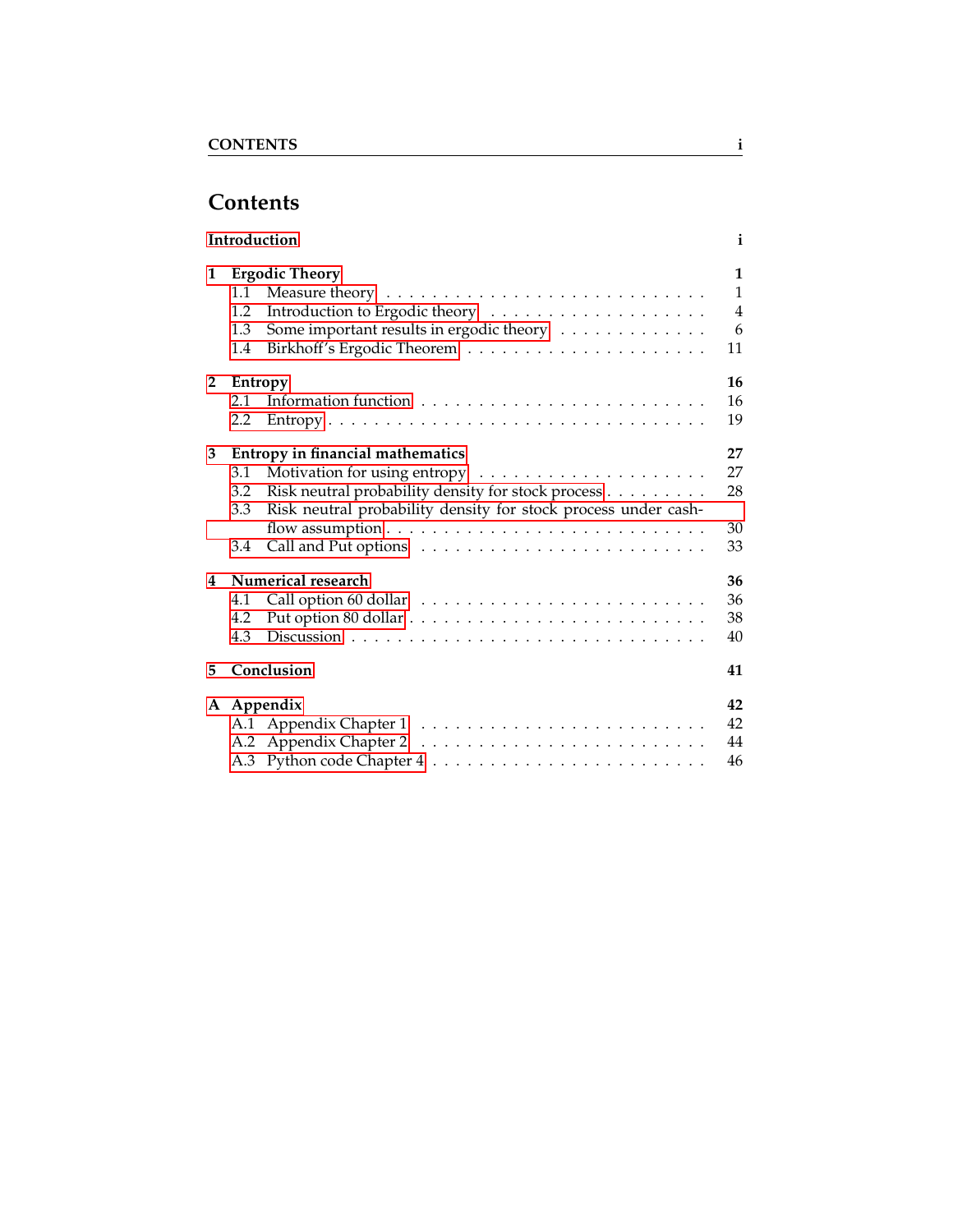# **Introduction**

In physics, the concept of entropy has been introduced in 1865 by Rudolf Clausius to give meaning to the amount of disorder in a thermodynamical system. For over 80 years this physical definition was the only one. Until in 1948 Claude Shannon introduced the notion of Information entropy. With this definition he introduced a way to measure chaos in mathematical systems. Ever since entropy has been used in numerous fields, in particular the field of information theory.

This thesis discusses an economical application of entropy. We will use the notion of entropy to find an alternative model to the Black-Scholes model. This is important scientific work since a different model could result in different prices. This means that we could have two different ways to value options.

In chapter one of this thesis we will give an introduction to measure theory. Then we will use this to define ergodic theory. In the second part of this chapter, we will prove some results in ergodic theory. In the end of this chapter we will prove Birkhoff's Ergodic Theorem. We will end this chapter with an application of this theorem.

In the second chapter we will use ergodic theory to introduce the concept of entropy. We will first do this for an independent transmission source, and then for a general dynamical system. After proving some results regarding entropy, we prove that entropy is isomorphism invariant.

In the third chapter we derive a model for the pricing of European options. We do this by solving a system of equations. In the first half of this chapter we derive a model for a general stock. In the second part of this chapter we derive a model for option pricing, under the assumption that our stock follows a square root process.

In chapter four of this thesis, we will numerically calculate option prices, under the entropy model derived in chapter three. We will compare these prices with the prices calculated under the Black and Scholes model. We will also compare these prices with the real market prices of the options.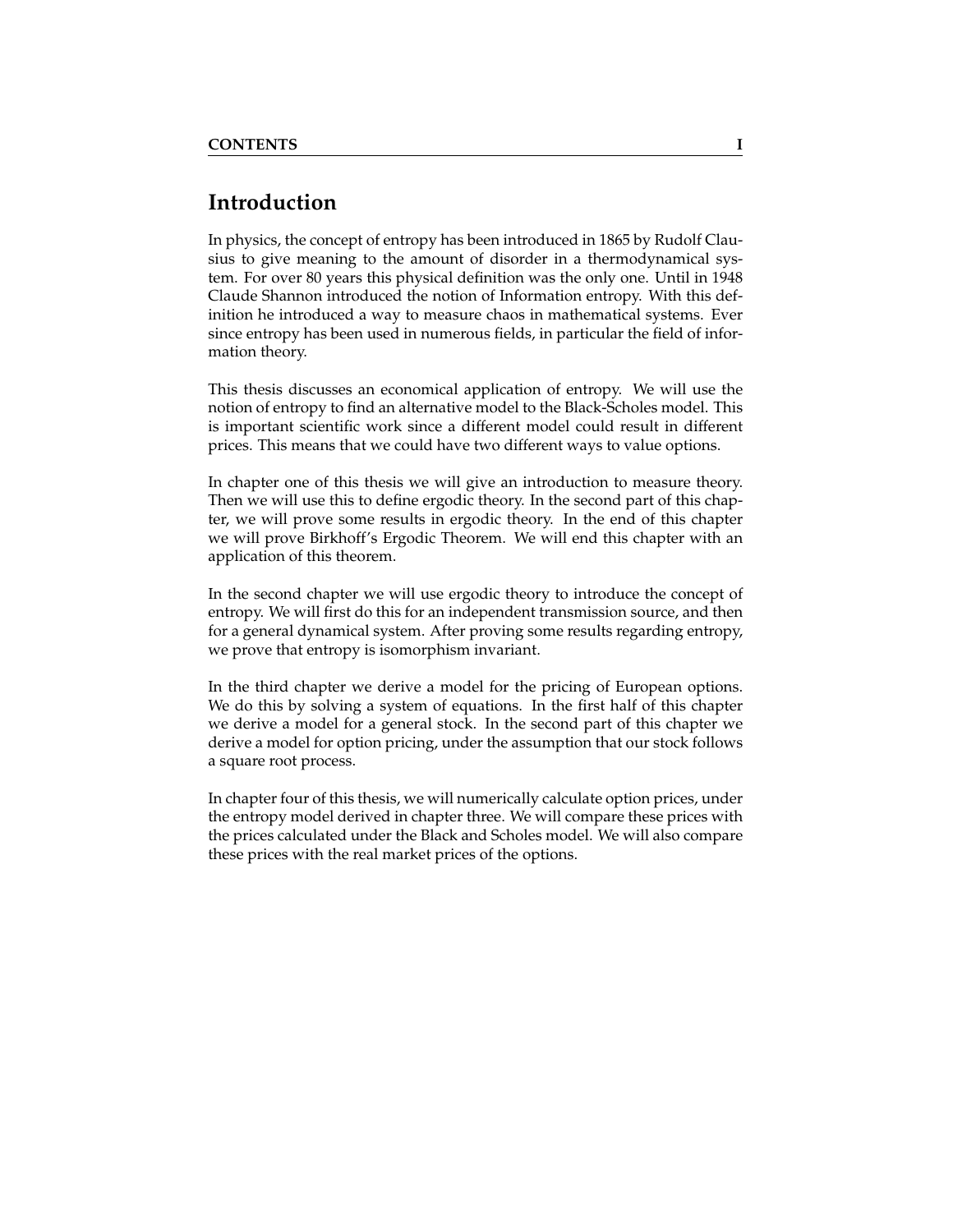# <span id="page-4-0"></span>**1 Ergodic Theory**

Ergodic theory has many applications. For example in statistical physics, the mathematics of ergodic theory can be used to measure the speed of a particle.

This chapter gives an introduction to ergodic theory and then derives some important theorems in ergodic theory.

In order to define what ergodic theory is, we will first treat some prerequisites of measure theory. If one is already familiar with measure theory, one can start reading this thesis at section 1.2.

#### <span id="page-4-1"></span>**1.1 Measure theory**

To get a good basis for ergodic theory, one first needs to study some measure theoretical mathematics. To talk about measure theory we first need to state some basic definitions.

When we think about a measure in  $\mathbb{R}^2$ , intuitively a measure is then a function which assigns to every shape of  $\mathbb{R}^2$  a number which "corresponds" with how "big" this shape is. This raises the question of which shapes can be quantified in this way. This question can be answered with the definition of a *σ*-algebra.

**Definition 1.1.1** ( $\sigma$  - algebra). A  $\sigma$ - algebra A on a set X is a collection of subsets of X with the following properties:

- (i)  $X \in \mathcal{A}$
- (ii) If  $A \in \mathcal{A}$  then also  $A^c \in \mathcal{A}$
- (iii) Let  $\beta$  be a countable collection of subsets  $A \in \mathcal{A}$ . Then also  $\bigcup$ *A*∈*β*  $A \in \mathcal{A}$

The pair  $(X, \mathcal{A})$  is called a measurable space and the elements of  $\mathcal{A}$  are called measurable sets.

For example when we look at a set *X* we can take *A* ⊂ *X* and define our *σ*algebra as  $\mathcal{A} = \left\{ \varnothing, A, A^c, X \right\}$ . One can easily check that this example meets all the requirements of a  $\sigma$ - algebra. So  $\mathcal A$  gives information about whether an element  $x \in X$  belongs to *A* or not.

When we compare this with  $\mathbb{R}^2$  we can take  $\mathcal{A} = \mathcal{P}(\mathbb{R}^2)$ . Intuitively, this means that with this *σ*-algebra we can measure every subset of **R**<sup>2</sup> . When we consider the space **R** there is an important *σ*-algebra we need to define.

**Definition 1.1.2** (Borel *σ*-algebra)**.** Let X be a space. The Borel *σ*-algebra on X, denoted by  $B(X)$ , is the  $\sigma$ -algebra generated by the closed (or equivalently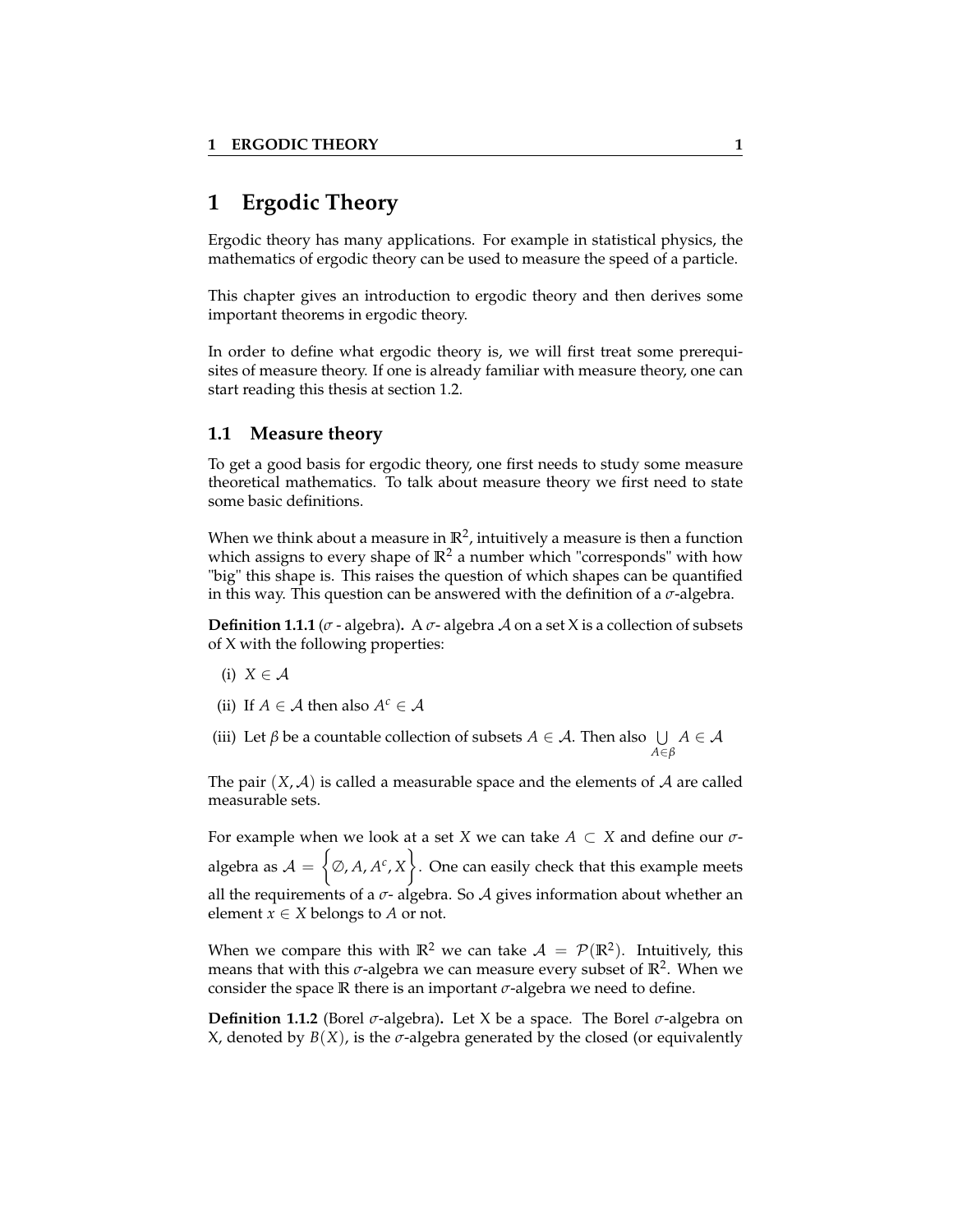open) sets on X.

This means that  $B(\mathbb{R})$  contains at least all the sets of the form [a, b] such that *a* < *b* and that it contains all possible unions of these sets.

Now we are ready to give a definition of a measure.

**Definition 1.1.3** (Measure). A measure  $\mu$  is a function from a  $\sigma$ -algebra A on X to  $[0, \infty]$  with the following properties:

- (i)  $\mu(\emptyset) = 0$
- (ii) Let  $\beta$  be a countable collection of disjoint subsets  $A \in \mathcal{A}$ . Then  $\mu(\bigcup A) =$ *A*∈*β*

$$
\sum_{A \in \beta} \mu(A)
$$

**Example 1.1.4.** We take as an example a set *X* equipped with a *σ*-algebra A and a measure *µ* defined by

$$
\mu: \mathcal{A} \to \mathbb{R}
$$

$$
A \mapsto |A|
$$

Since the cardinality of a set is always greater or equal to zero we know that the range of  $\mu$  is indeed  $[0, \infty]$ .

We can easily check that:

(i) 
$$
\mu(\emptyset) = |\emptyset| = 0
$$

(ii) Let  $\beta$  be a countable collection of disjoint subsets  $A \in \mathcal{A}$ . Then  $\mu(\bigcup A) =$ *A*∈*β*

 $\mid$   $\cup$ *A*∈*β A*| = ∑ *A*∈*β*  $\mu(A)$  where the last step is true since all  $A\in\beta$  are disjoint.

So we see that the function  $\mu$  is indeed a measure. The name of this particular measure is the counting measure.  $\triangle$ 

Another important measure is the Lebesgue measure. We will only define the Lebesgue measure on  $(R, B(R))$ .

**Definition 1.1.5** (Lebesgue measure on **R**). Let  $E \subseteq B(\mathbb{R})$ . Let  $l : B(\mathbb{R}) \to \mathbb{R}$ be the function that defines the length of an interval in **R** i.e.  $l([a, b]) = b - a$ . We define the Lebesgue measure  $\lambda : B(\mathbb{R}) \to [0, \infty]$  as:

$$
\lambda(E) = \inf \left\{ \sum_{k=1}^{\infty} l(I_k) \mid (I_k)_{k \in \mathbb{N}} \text{ is a sequence of open intervals such that } E \subseteq \bigcup_{k=1}^{\infty} I_k \right\}
$$

We directly see that the Lebesgue measure assigns the value zero to all singletons.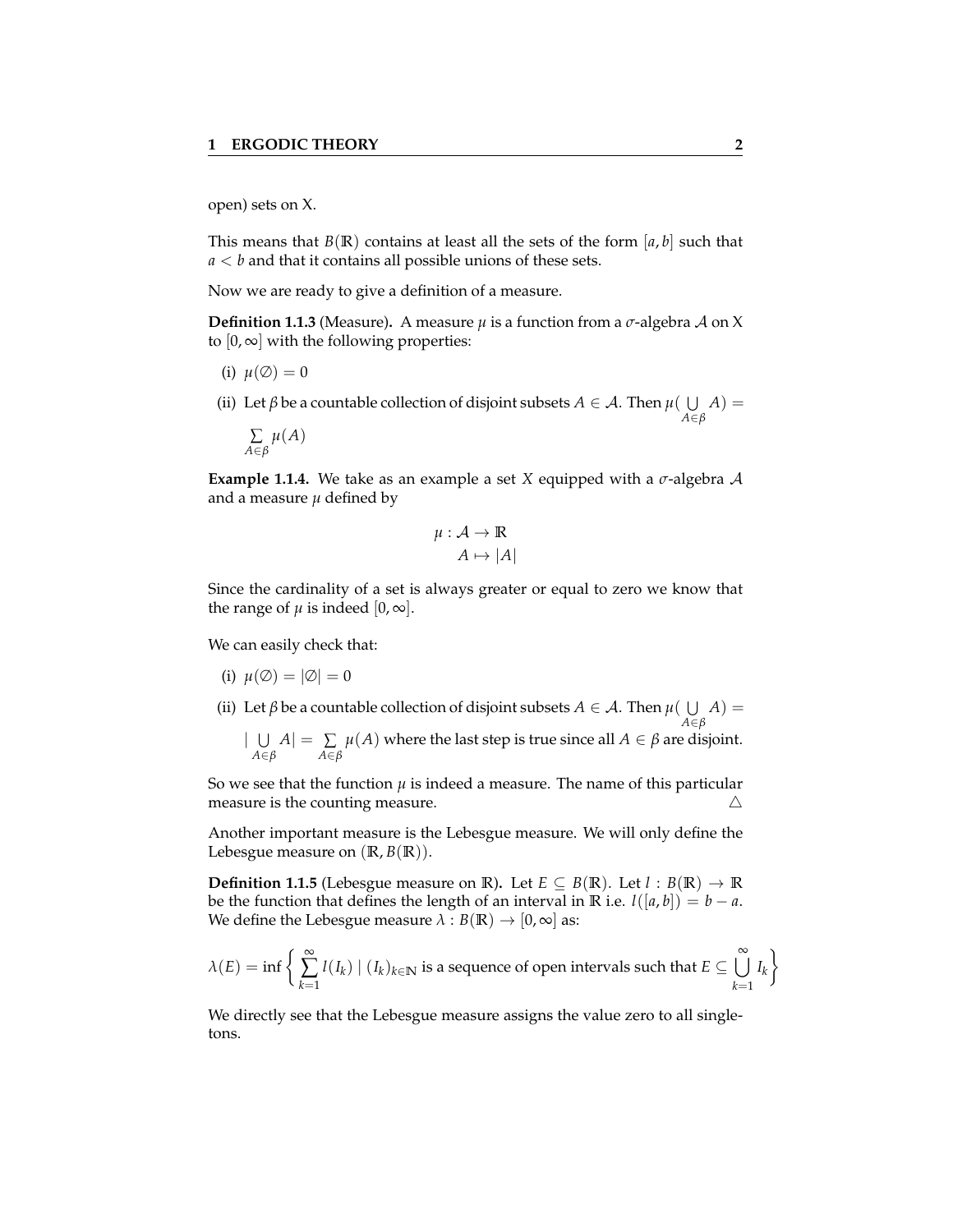With these definitions we can introduce the notion of a measure space. We call a set X together with a *σ*-algebra A on X and a measure *µ* on X a measure space. We denote this space by  $(X, \mathcal{A}, \mu)$ .

If  $\mu(X) = 1$  we call  $(X, \mathcal{A}, \mu)$  a probability space.

Similar to metric and topological spaces, we can also work with functions on measurable spaces. However we need to be more careful since we are working with *σ*-algebras and want to make sure that we still can measure every subset after we have mapped it with our function. This leads to the following definition.

**Definition 1.1.6** (Measurable function). Let  $(X, \mathcal{A})$  and  $(Y, \mathcal{B})$  be measurable spaces. A function  $f : (X, A) \to (Y, B)$  is said to be measurable if for all  $B \in B$ we have  $f^{-1}(B) \in \mathcal{A}$ 

With this definition we make sure that the functions used preserve the structure of the space.

From now on, when we talk about a function from one measurable space to another measurable space, we assume this function is measurable.

Now we know what is meant with a measurable function, we can progress by defining what we mean by a measure preserving function.

**Definition 1.1.7** (Measure preserving function). Let  $(X, \mathcal{A}, \mu)$  and  $(Y, \mathcal{B}, \nu)$  be measure spaces. A function  $f : (X, \mathcal{A}, \mu) \to (Y, \mathcal{B}, \nu)$  is measure preserving if for all  $B \in \mathcal{B}$  we have  $\mu(f^{-1}(B)) = \nu(B)$ 

Intuitively, what we mean by this is that the "size" of a subset of *Y* is the same as the size of the preimage of this subset by *f* .

An important aspect of measure theory is that we sometimes deal with properties that occur for almost all points in the space we are dealing with. In first instance it might be surprising that we talk about this almost-everywhere property but we will make this rigorous now.

Let  $(X, \mathcal{A}, \mu)$  be a measure space. We say that the subset  $A \in \mathcal{A}$  is negligible if  $\mu(A) = 0$ . To illustrate this we look at the following example.

**Example 1.1.8.** Let  $(\mathbb{R}, B(\mathbb{R}), \lambda)$  be a measure space with  $B(\mathbb{R})$  the Borel  $\sigma$ algebra on  $\mathbb R$  and  $\lambda$  the Lebesgue measure on  $\mathbb R$ . We define

$$
f : \mathbb{R} \to \mathbb{R}
$$

$$
f(x) = \begin{cases} 1 \text{ if } x \in \mathbb{Q} \\ 0 \text{ if } x \in \mathbb{R} \setminus \mathbb{Q} \end{cases}
$$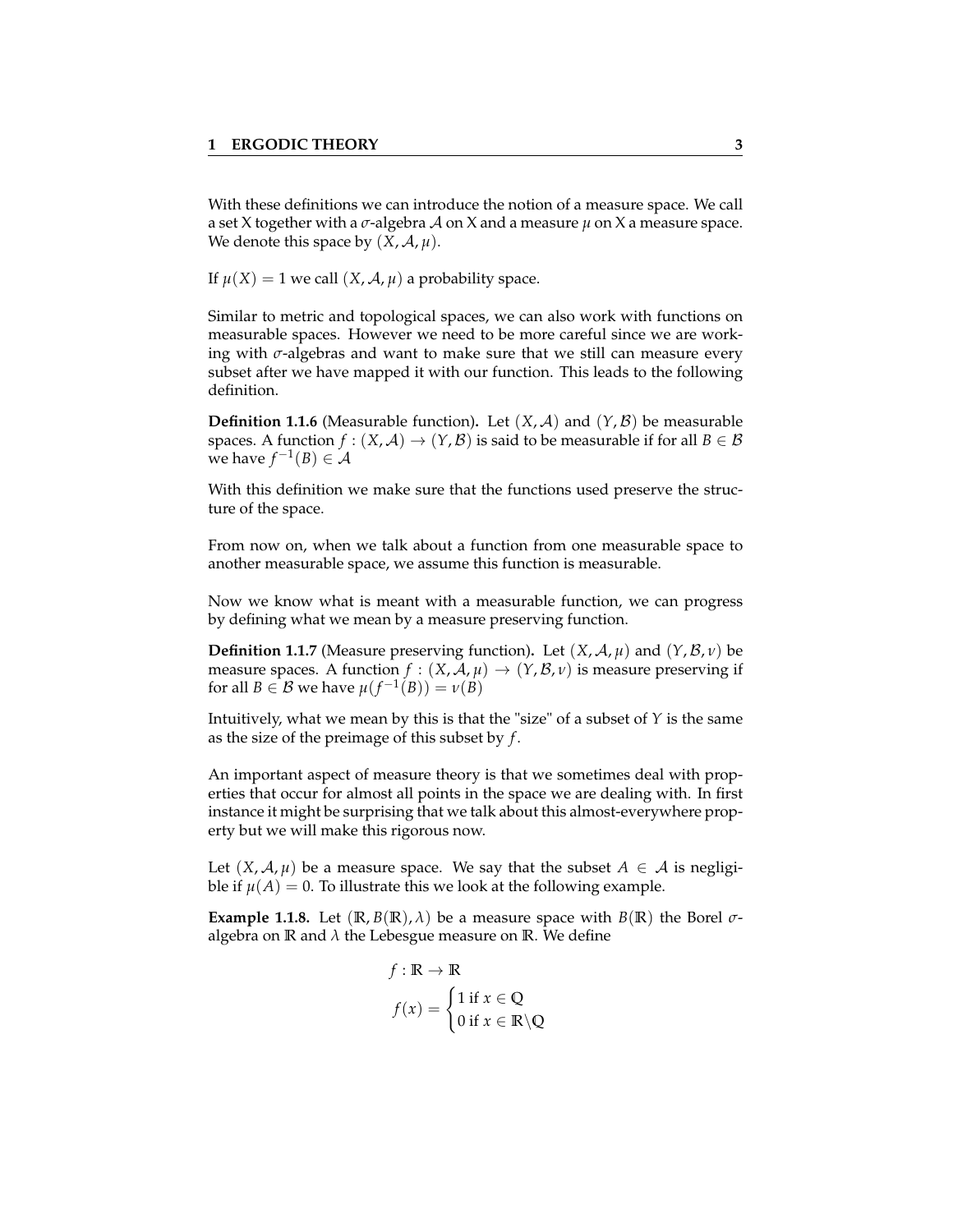Since Q is a countable collection of singletons we know that  $\lambda$ (Q) = 0. This means that the subset  $\{x \in X \mid f = 1\}$  is negligible with respect to  $\lambda$ .

 $\triangle$ 

This gives rise to the definition of  $\mu$  almost-everywhere occurence. We say a property P occurs  $\mu$  almost everywhere if the set where P does not occur is negligible. To make this rigorous, let  $(X, \mathcal{A}, \mu)$  be a measure space and P some property. Let *E* be the set on *X* where P occurs. If *E* is measurable or a subset of a measurable set, then P occurs  $\mu$  almost-everywhere if  $\mu(E^c) = \mu(x \in X \text{ such that P does not occur}) = 0.$ 

To end this paragraph we will state the definition of the  $L^p$  space. This is the space with *p*-integrable functions modulo the null sets of the measure we are working with.

**Definition 1.1.9.** Let  $(X, \mathcal{A}, \mu)$  be a measure space. Let  $\mathcal{L}^p(X, \mathcal{A}, \mu)$  be the space of *p*-integrable functions on  $(X, \mathcal{A}, \mu)$ , with the *p*-norm defined as usual  $||f||_p = (\int_X |f|^p d\mu)^{1/p}$ . Let  $\mathcal{N}(X, \mathcal{A}, \mu)$  be the space of negligible sets on the measure space  $(X, \mathcal{A}, \mu)$ . Then the space  $L^p(X, \mathcal{A}, \mu)$  is defined as  $L^p(X, \mathcal{A}, \mu) =$  $\mathcal{L}^p(X, \mathcal{A}, \overline{\mu})/\mathcal{N}(X, \mathcal{A}, \mu).$ 

#### <span id="page-7-0"></span>**1.2 Introduction to Ergodic theory**

This section is based on the following notes: *Introduction to Ergodic Theory*[\[4\]](#page-52-0) and *Ergodic Theory and Entropy*[\[1\]](#page-52-1).

Ergodic theory is consistently dealing with so called dynamical systems. With the work we have done in the last paragraph the notion of a measure space is easily extended to that of a dynamical system.

**Definition 1.2.1** (Dynamical system)**.** A dynamical system is a set X with a *σ*-algebra A, a probability measure *µ* and a measurable transformation *T* :  $(X, \mathcal{A}, \mu) \rightarrow (X, \mathcal{A}, \mu)$ . We denote this dynamical system by  $(X, \mathcal{A}, \mu, T)$ . If *T* is a measure preserving transformation we call  $(X, \mathcal{A}, \mu, T)$  a measure preserving dynamical system.

Ergodic theory is about the behaviour of a dynamical system under certain mappings. Since this mapping *T* is from *X* to *X*, the first question that comes to mind is: What is *T* doing with subsets of *X*? Or more specifically: Which sets are left invariant by *T*?

**Definition 1.2.2** (T-invariance). Let  $(X, \mathcal{A}, \mu, T)$  be a dynamical system. Then *A* ∈ A is said to be *T*-invariant if *T* −1 (*A*)∆*A* is a negligible set. With *A*∆*B* defined as  $A\Delta B = (A \cup B) \setminus (A \cap B)$ .

What we mean by this in words, is that a set  $A \in \mathcal{A}$  is mapped to itself except for  $E \subset A$  which are negligible sets. In the remains of this thesis we will see this idea of equality except for null sets come by often.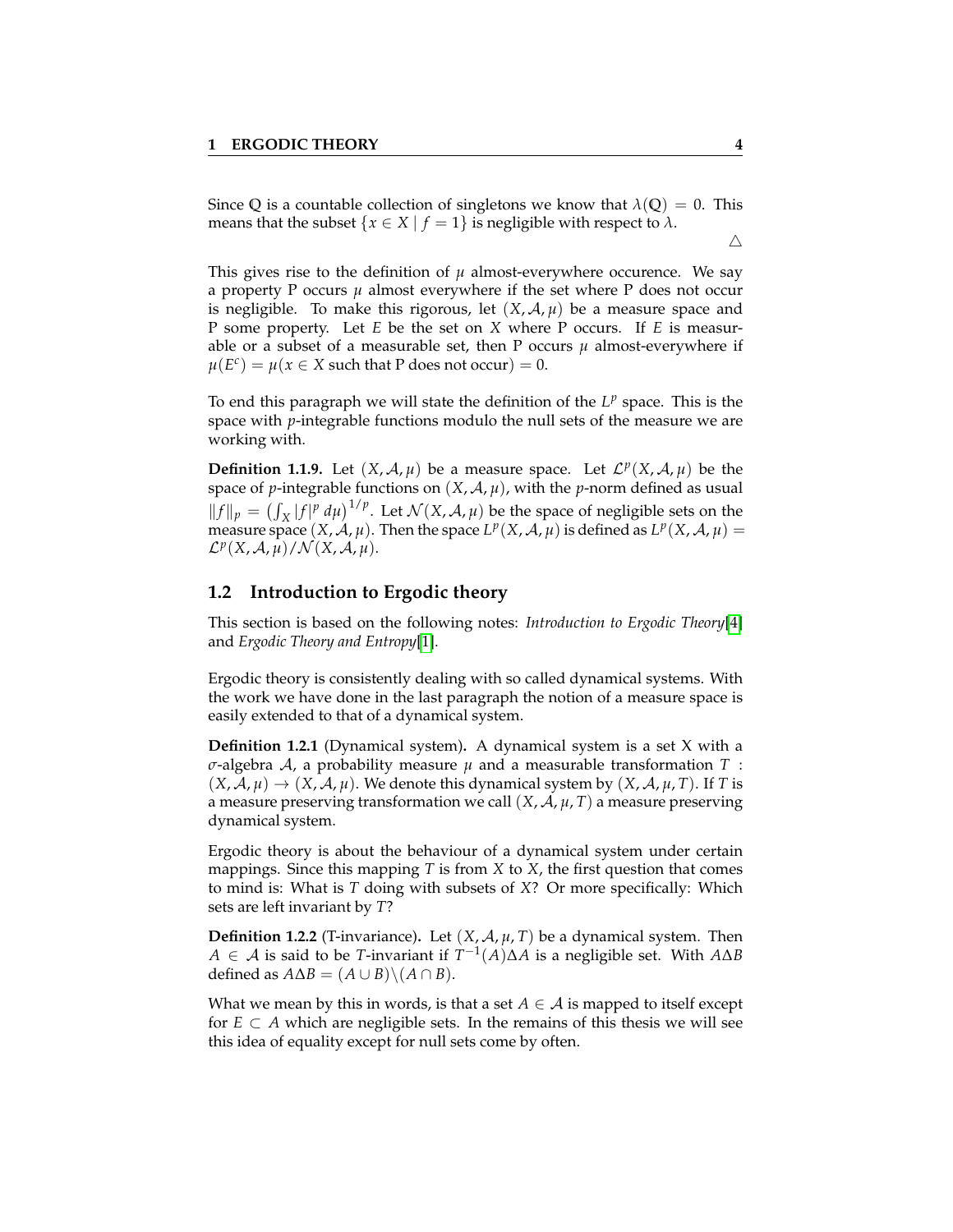We are now ready to give a definition of ergodicity. Ergodic measures are merely measures which assign special values to invariant sets. An ergodic measure assigns to invariant sets only the measure zero or the measure one. Intuitively, this means only the entire space and the null sets are left invariant by *T*.

**Definition 1.2.3** (Ergodicity). Let  $(X, \mathcal{A}, \mu, T)$  be a dynamical system. We call *µ* ergodic with respect to *T* if every *T*-invariant set has either measure zero or  $\hat{\mu}$  measure one. i.e. If  $\forall A \in \mathcal{A}$  such that  $\mu(T^{-1}(A)\Delta A) = 0$  we have  $\mu(A) = 0$  or  $\mu(A) = 1$ 

Before we show an example of ergodicity we first state and prove a small lemma.

<span id="page-8-0"></span>**Lemma 1.2.4.** Let  $(X, \mathcal{A}, \mu)$  be a probability space and  $T : X \rightarrow X$  measure preserv*ing. Then the following are equivalent:*

- *(i) If f* ∈ *L* 2 (*X*, A, *µ*) *with f*(*Tx*) = *f*(*x*) *for all x* ∈ *X, then f is a constant almost everywhere.*
- *(ii) T is ergodic*

*Proof.* (*i*)  $\rightarrow$  (*ii*) Suppose  $T^{-1}A = A$ . We recognize that  $1_A \in L^2(X, \mathcal{A}, \mu)$ . Since *T* is measure preserving we can make the following calculation:  $1_A \cdot T =$  $1<sub>T-1</sub><sub>A</sub> = 1<sub>A</sub>$ . By (*i*) we know this is a constant almost everywhere. So we have two options;  $\mu(A) = 1$  or  $\mu(A) = 0$ . Hence *T* is ergodic.

 $(ii) \rightarrow (i)$  Suppose *T* is ergodic and let  $f \in L^2(X, \mathcal{A}, \mu)$  such that  $f(Tx) = f(x)$ . Let  $a \in \mathbb{R}$ . Then we know  $\{f \ge a\} = \{f \circ T \ge a\} = T^{-1}\{f \ge a\}$ . Since *T* is ergodic we know that the measure of this set is either zero or one.

Now define  $a_0 = \sup\{a \in \mathbb{R} \mid \mu(f \ge a) = 1\}$ . We can calculate  $\mu(f \ge a_0) =$  $\lim_{n\to\infty}\mu(f \ge a_0 - \frac{1}{n}) = \lim_{n\to\infty}1 = 1$ . Now we recognize that  $\{f = a_0\} = \{f \ge$ *a*<sub>0</sub>}\ ∪ ${}_{n=1}^{\infty}$  {*f* ≥ *a*<sub>0</sub> +  $\frac{1}{n}$ }. Since  $\mu$ (*f* ≥ *a*<sub>0</sub> +  $\frac{1}{n}$ ) = 0 for all *n* ∈ **N** we know that  $\mu(f = a_0) = 1$ . So *f* is a constant function.  $\Box$ 

**Example 1.2.5.** With lemma [1.2.4](#page-8-0) from above we can work out an illustrating example of ergodicity.

Let A be the  $\sigma$ -algebra with all Lebesgue measurable sets on  $[0, 1)$ . (Also called the Lebesgue  $\sigma$ -algebra on  $[0, 1)$  and  $\lambda$  the lebesque measure. Let  $\theta$ be irrational and consider the mapping  $T : [0,1) \rightarrow [0,1)$  defined by  $T_{\theta}x =$  $(x + \theta)$  *mod* 1. Now let  $f \in L^2([0,1), \mathcal{A}, \lambda)$  be *T*-invariant and recognize that we can write the fourier series of this function as:

$$
f(x) = \sum_{n \in \mathbb{Z}} a_n e^{2\pi i n x}
$$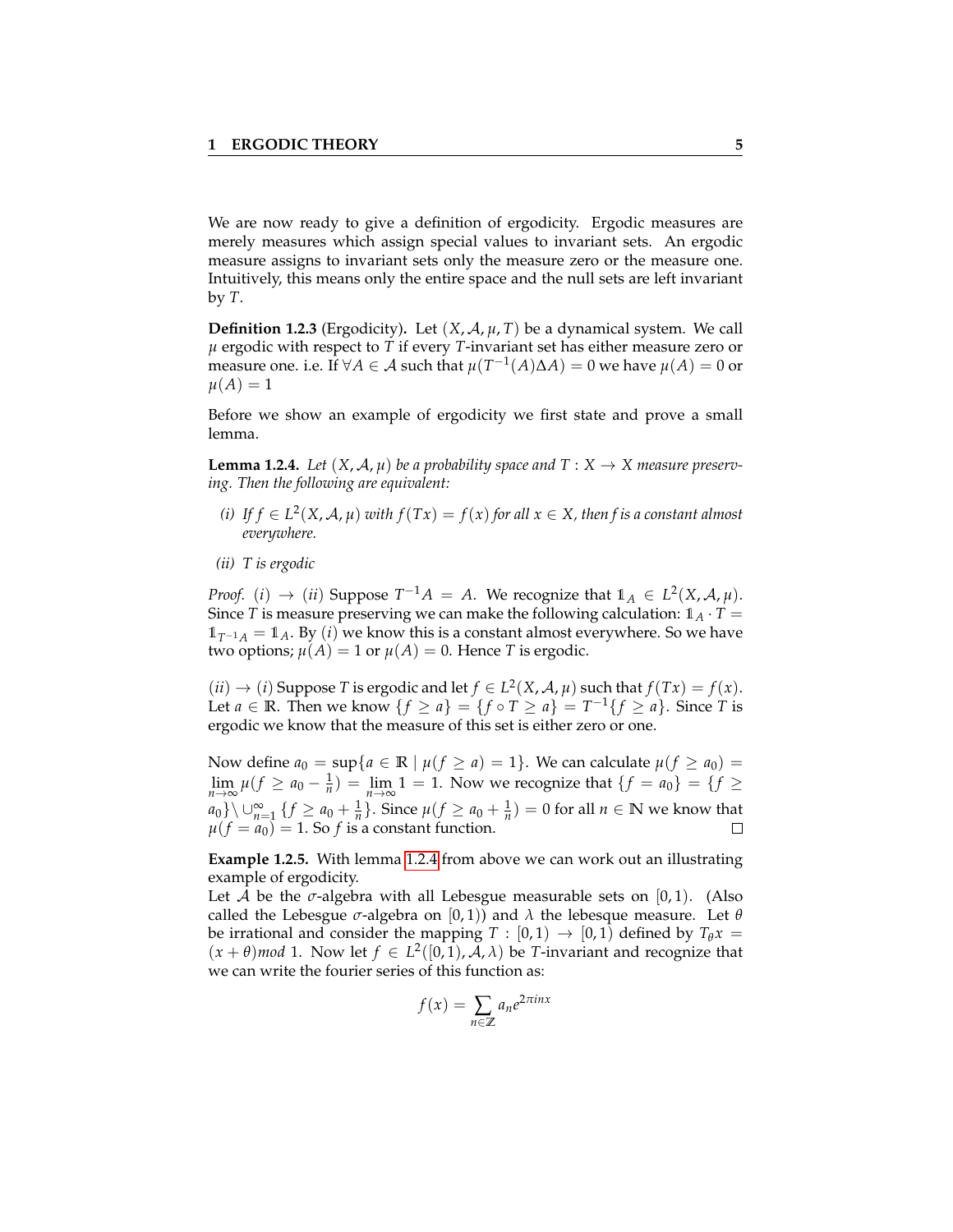Since *f* is *T*-invariant we also have:

$$
f(x) = f(T_{\theta}x) = \sum_{n \in \mathbb{Z}} a_n e^{2\pi i n(x + \theta)}
$$
  
= 
$$
\sum_{n \in \mathbb{Z}} a_n e^{2\pi i n x} \cdot e^{2\pi i n \theta}
$$

If we equal these equations and solve this we get:

$$
\sum_{n\in\mathbb{Z}} a_n \left(1 - e^{2\pi i n\theta}\right) e^{2\pi i n x} = 0
$$

Since a Fourier expansion has unique coefficients and *θ* is irrational, we know that  $a_n = 0$  for  $n \neq 0$ . Therefore,  $f(x) = a_0$  is a constant. By lemma [1.2.4](#page-8-0) we know that  $T_{\theta}$  is an ergodic transformation.  $\triangle$ 

Instead of looking at which mappings preserve the measure of all sets we will now do the exact opposite. We want to look at which measures assign the same "size" to all sets before and after the mapping. This is called an invariant measure.

**Definition 1.2.6** (Invariant measure). Let  $(X, \mathcal{A}, \mu, T)$  be a dynamical system. We say  $\mu$  is *T*-invariant if  $\mu(T^{-1}(A)) = \mu(A)$  for all  $A \in \mathcal{A}$ 

To simplify notation in the future we denote by  $M(X, \mathcal{A})$  the space of all measures on  $(X, \mathcal{A})$  and by  $M_{\text{inv}}(X, \mathcal{A}, T) = \Big\{\mu \in M \mid \mu \text{ is T-invariant} \Big\}$  all the measures that are T-invariant with respect to  $(X, \mathcal{A}, T)$ . We denote by  $M_{\text{erg}}(X, \mathcal{A}, T)$ all the measures that are ergodic with respect to  $(X, \mathcal{A}, T)$ .

 $\text{So } M_{\text{erg}}(X, \mathcal{A}, T) = \Big\{ \mu \in M \mid \text{ T is ergodic w.r.t. } \mu \Big\}.$ 

#### <span id="page-9-0"></span>**1.3 Some important results in ergodic theory**

In the remains of this chapter we are exploring whether an ergodic measure always exists. It will turn out that with a couple more restrictions on our mapping, an ergodic measure does indeed always exists. To show this, we first state and prove the following lemma, which on first inspection looks as if it has not much to do with ergodic measures, but is crucial to prove our statement. It will turn out that the ergodic measures are precisely the extreme points of *M*inv.

**Definition 1.3.1** (Extreme point). Let *X* be a topological space and  $K \subseteq X$  a convex subset. We call  $x \in K$  an extreme point if  $K \setminus \{x\}$  is still convex.

**Definition 1.3.2** (Face)**.** Let *X* be a convex vector space. Let *K* be a nonempty convex subset of *X*. Then  $F \subset K$  is a face of *K* if for all  $x, y \in K$  and  $\theta \in (0, 1)$ such that  $\theta x + (1 - \theta)y \in F$  then also  $x, y \in F$ .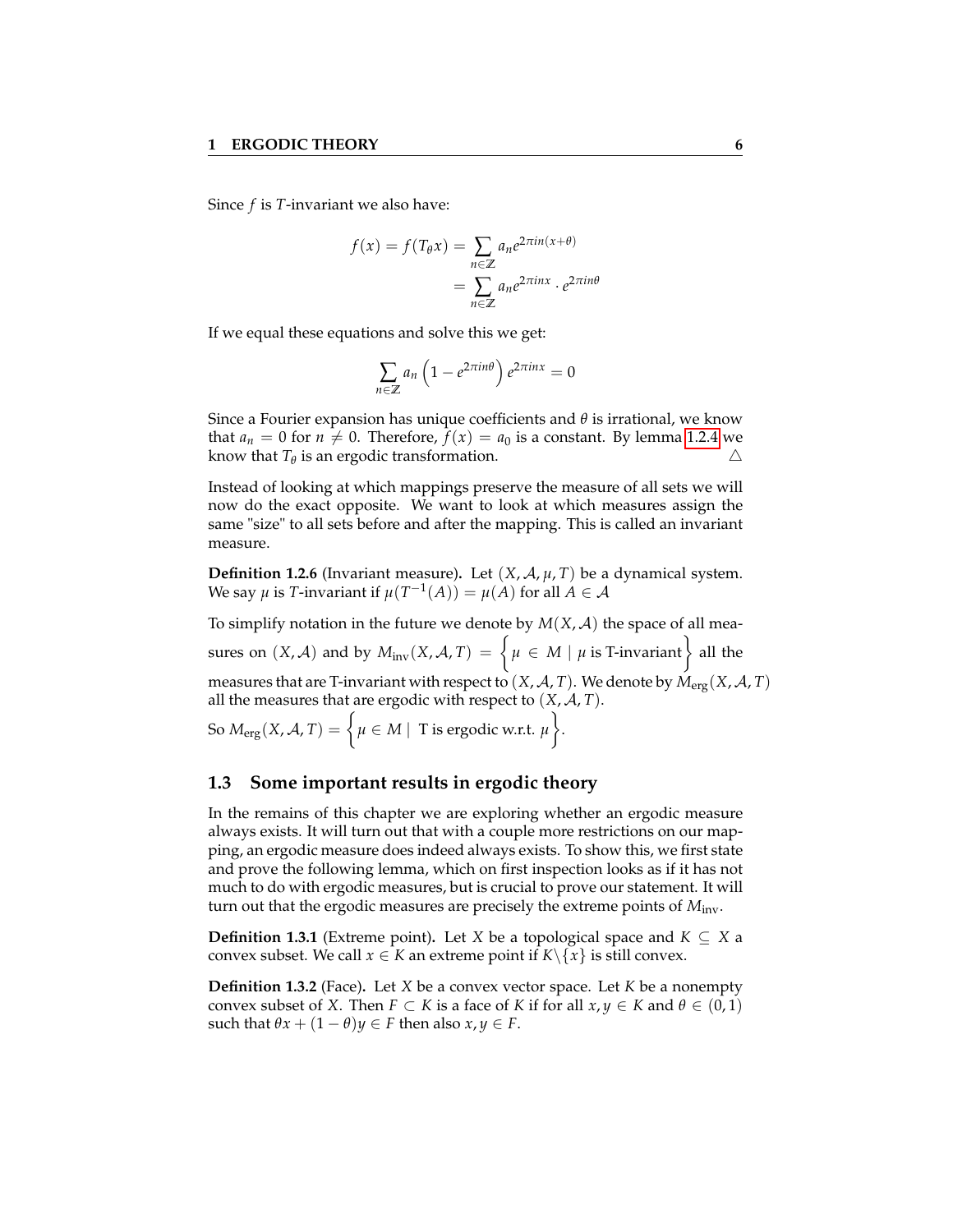The following proof is inspired on the proof in *A course in Functional Analysis*[\[3\]](#page-52-2), page 142-143.

<span id="page-10-1"></span>**Lemma 1.3.3** (Krein-Milman Lemma). Let X be a convex vector space and  $K \subset X$ *a convex, compact, nonempty subset. Then K has an extreme point.*

*Proof.* Let F be the family of all compact faces in *K*. We know  $F \neq \emptyset$  because *K* is a face of itself. Now order these elements in  $\mathcal F$  by nesting them i.e.  $\mathcal{F}_0 \subseteq \mathcal{F}_1 \subseteq ... \subseteq K$ . Since this chain is bounded by *K*, we know by Zorn's lemma that it contains a minimal element. We have called this element  $\mathcal{F}_0$ . Now we want to prove that  $\mathcal{F}_0$  is a singleton and a face. This would prove *K* contains an extreme point.

Assume  $\mathcal{F}_0$  contains two points  $x, y \in \mathcal{F}_0$ . Then by the Hahn-Banach theorem we know that there exists a functional *F* from  $\mathcal{F}_0$  to **R** such that  $F(x) \neq F(y)$ . Since  $\mathcal{F}_0 \neq \emptyset$  and  $\mathcal{F}_0$  is compact we know by the extreme value theorem that *F* attains a maximum on *K*. Let  $m = \max F(k)$ . *k*∈F<sup>0</sup>

We define  $M = \{k \in \mathcal{F}_0 \mid F(k) = m\}$ . By the above we know that  $M \neq \emptyset$ .

Also, since  $\{m\}$  is closed and *F* is continuous, we know that  $F^{-1}(\{m\}) = M$  is closed. Hence *M* is compact.

Let  $k_1, k_2 \in M$  and  $\lambda \in [0, 1]$ . Let  $k = \lambda k_1 + (1 - \lambda)k_2$ . Since f is linear we know  $f(k) = \lambda f(k_1) + (1 - \lambda)f(k_2) = m$ . So  $k \in M$ . Therefore, *M* is convex.

Now let  $x \in M$  and suppose  $x = \lambda u + (1 - \lambda)v$  for some  $u, v \in K$  and  $\lambda \in [0, 1]$ . We know that  $f(u) \leq m$  and  $f(v) \leq m$ , so also  $m = f(x)$  $\lambda f(u) + (1 - \lambda)f(v) \leq m$ . So  $\lambda f(u) + (1 - \lambda)f(v) = m$ . Therefore, we must have  $f(u) = f(v) = m$  and  $u, v \in M$ . So M is an compact face of  $\mathcal{F}_0$ . Thus this means  $M \subsetneq \mathcal{F}_0$  (because  $y \notin M$ ). Since we assumed that  $\mathcal{F}_0$  was the minimal face of *K*, this is a contradiction. Therefore,  $\mathcal{F}_0$  is a singleton and we know that *K* contains an extreme point.  $\Box$ 

Next, we will prove that the ergodic measures are indeed the extreme points of *M*inv.

<span id="page-10-0"></span>**Theorem 1.3.4** (Radon-Nikodym)**.** *Let* (*X*, A) *be a measurable space on which two measures*  $\mu, \nu : A \rightarrow [0, \infty)$  *are defined. If*  $\nu \ll \mu$  *then there exists a measurable function*  $f: X \to [0, \infty)$  *such that for any*  $A \in \mathcal{A}$  *we have* 

$$
\nu(A) = \int_A f \, d\mu \tag{1}
$$

*This function*  $f$  *is called the Radon-Nikodym derivative and is denoted by*  $\frac{d\mathbf{v}}{d\mathbf{\mu}}$ 

A proof of this theorem can be found in *Measure Theory*[\[2\]](#page-52-3), page 132-135.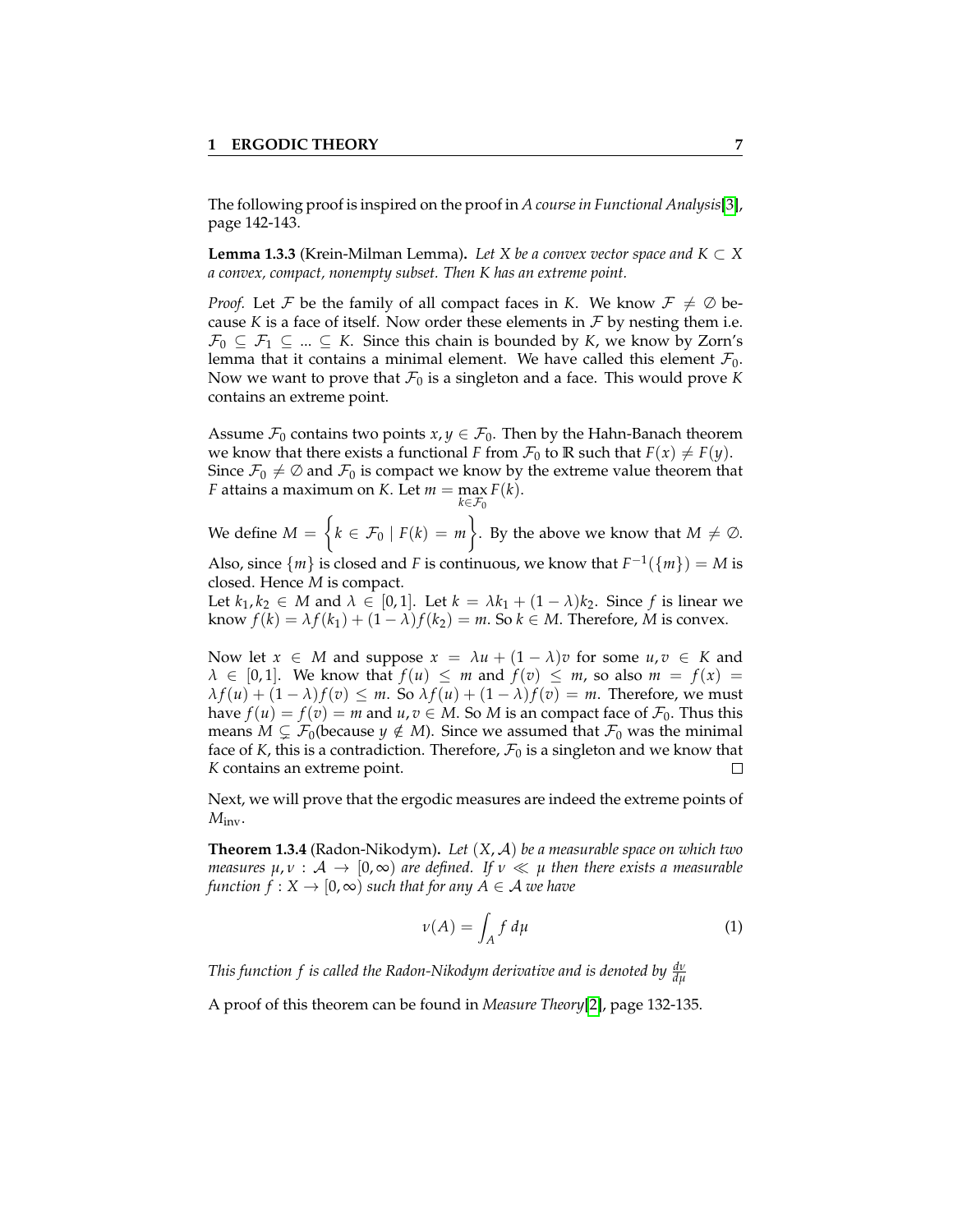<span id="page-11-0"></span>**Lemma 1.3.5.** Let  $(X, \mathcal{A})$  be an arbitrary measurable space and  $T : X \to X$  a measur*able transformation. If*  $\mu, \nu \in M_{inv}$  *and*  $\nu \ll \mu$  *then the Radon-Nikodym derivative f* = *dν*/*dµ is T-invariant in the sense that*

$$
f \circ T = f
$$

*holds µ-almost everywhere.*

*Proof.* Let  $\mu$  and  $\nu$  be *T*-invariant measures. Then by theorem [1.3.4](#page-10-0) we know that for any measurable  $A \subset X$  we can write

$$
\nu(A) = \int_A f d\mu
$$
  

$$
\nu(A) = \nu(T(A)) = \int_A f \cdot T d\mu
$$

Therefore, *f* is *T*-invariant almost everywhere.

<span id="page-11-1"></span>**Theorem 1.3.6.** *The extreme points of Minv are exactly the ergodic members of Minv.*

*Proof.* Instead of proving this, we will prove the contrapositive statement. Let  $\mu \in M_{\text{inv}}$ . Assume  $\mu \notin M_{\text{erg}}$ . Then there exists a  $\tilde{A} \in \mathcal{A}$  with  $T^{-1}A = A$ and  $0 < \mu(A) < 1$ . Now let  $\vec{E} \in \mathcal{A}$ . We define two measures as  $\mu_1(E) =$ *µ*(*E*∩*A*)  $\frac{(\widehat{E} \cap A)}{\mu(A)}$  and  $\mu_2(E) = \frac{\mu(E \cap A^c)}{\mu(A^c)}$  $\frac{\mu(A^c)}{\mu(A^c)}$ . Then  $\mu_1, \mu_2 \in M_{\text{inv}}$  because *A* and  $A^c$  are both *T*-invariant and *µ* is measure preserving. We see that  $\mu = \mu(A)\mu_1 + (1 \mu(A)$ ) $\mu_2$ . So  $\mu$  is not an extreme point.

Assume  $\mu \in M_{\text{erg}}$  is not an extreme point of  $M_{\text{inv}}$ . Then there exists an  $\lambda \in$  $(0, 1)$  such that  $\mu = \lambda \mu_1 + (1 - \lambda) \mu_2$  for some  $\mu_1, \mu_2 \in M_{inv}$ . We note that when  $\mu(A) = 0$  for  $A \in \mathcal{A}$  we also have  $\mu_1(A) = 0$ . Therefore  $\mu_1 \ll \mu$ . Now we know by Radon-Nikodym (Theorem [1.3.4\)](#page-10-0) that there exists a measurable function  $f: X \to \mathbb{R}_{>0}$  such that  $\mu_1(A) = \int_A f d\mu \ \forall A \in \mathcal{A}$ . By Lemma [1.3.5](#page-11-0) we know that  $f$  is  $T$ -invariant  $\mu$ -almost everywhere.

We want to prove that *f* is not a constant. If we can prove this we are done, since by lemma [1.3.5](#page-11-0) we know that the only *T*-invariant measurable functions are constant functions.

Suppose *f* is constant. Then we know that  $\int_X f d\mu = \mu_1(X) = 1$ . But if  $f = 1$ this implies that  $\mu_1 = \mu$  which is impossible. So  $\mu \notin M_{\text{erg}}(X,T)$ . This completes the proof.  $\Box$ 

In the remains of this section we will assume that *X* is a compact metric space, *B* is the Borel  $\sigma$ -algebra on *X* and *T* is a continuous transformation  $T : X \to X$ .

Before we go on with our proof, we have to define the structure of  $M(X,\mathcal{B})$ . We do this by defining a notion of convergence on *M*(*X*, B).

The proof of the following lemma can be found in Appendix [A.1.](#page-45-1)

 $\Box$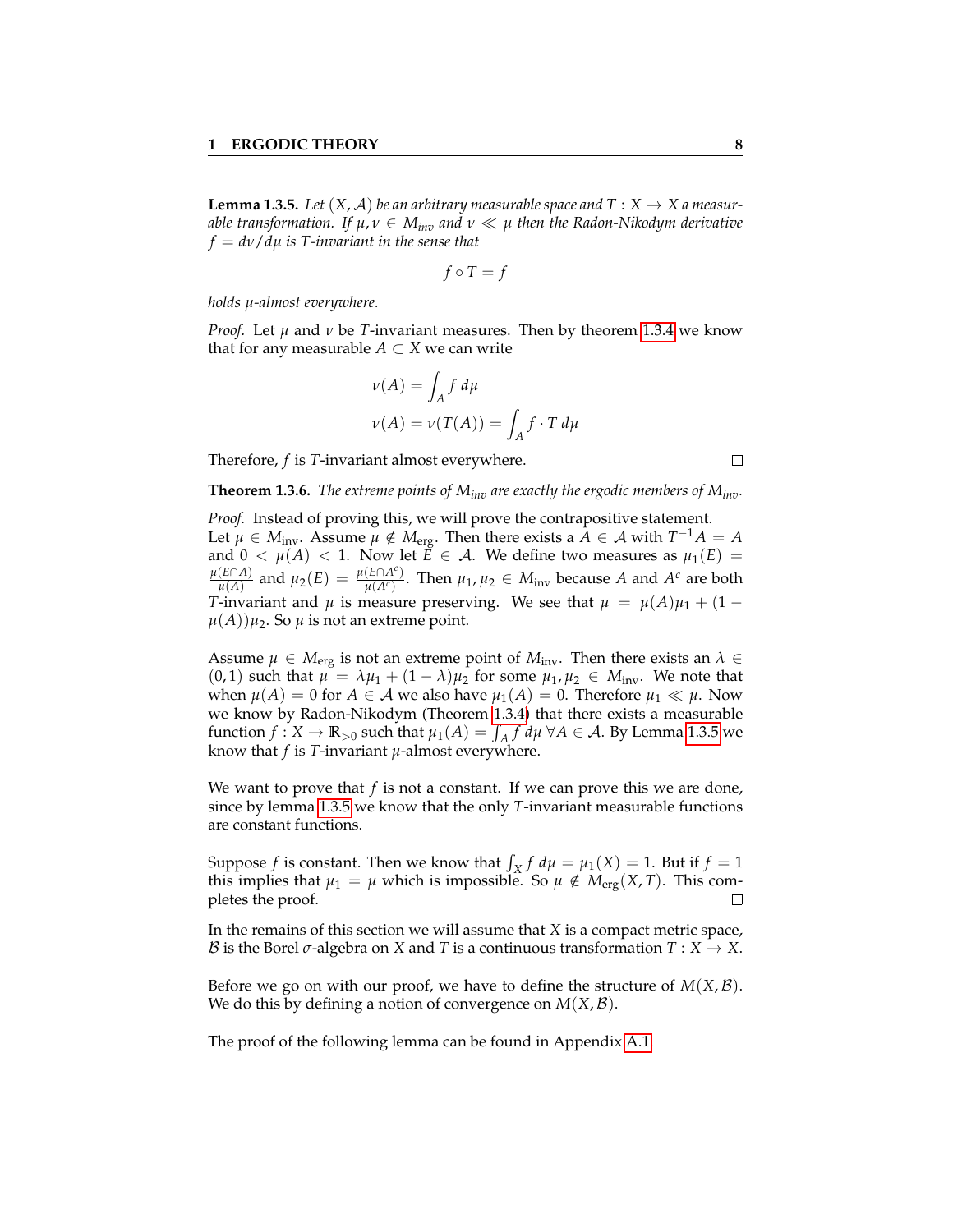<span id="page-12-0"></span>**Lemma 1.3.7.** *For any*  $B \in \mathcal{B}$ *, and any*  $\mu \in M(X, \mathcal{B})$  *we have* 

$$
\mu(B) = \sup_{C \subseteq B \; | \; C \; closed} \mu(C) = \inf_{B \subseteq U \; | \; U \; open}
$$

<span id="page-12-1"></span>**Theorem 1.3.8.** *Let*  $(X, \mathcal{B})$  *be a measurable space. Let*  $\mu, \nu \in M(X, \mathcal{B})$ *. If* 

$$
\int_X f \, d\mu = \int_X f \, d\nu \text{ for all } f \in C(X)
$$

*Then*  $\mu = \nu$ 

*Proof.* By corollary [1.3.7,](#page-12-0) it is enough to show  $\mu(C) = \nu(C)$  for all closed subsets *C* of *X*.

Let  $\epsilon > 0$ , by regularity of *ν* there exists an open set  $U_{\epsilon}$  such that  $C \subseteq U_{\epsilon}$ and  $\nu(U_{\epsilon}\backslash C) < \epsilon$ . We define the function  $f \in C(X)$  as

$$
f(x) = \frac{d(x, X \setminus U_{\epsilon})}{d(x, X \setminus U_{\epsilon}) + d(x, C)}
$$

We see that  $1\!\!1_C \leq f \leq 1\!\!1_{U_e}$ . So also

$$
\mu(C) \le \int_X f \, d\mu = \int_X f \, d\nu \le \nu(U_\epsilon) \le \nu(C) + \epsilon
$$

One can follow the same procedure to show that  $ν(C) \le μ(C) + ε$ . So  $μ(C) =$ *ν*(*C*) for all closed subsets *C* of *X*. Hence, we can conclude that  $μ(B) = ν(B)$ for all *B*  $\in$  *B* and therefore  $\mu = \nu$ .  $\Box$ 

Now we can define what we mean with convergence in *M*(*X*, B).

**Definition 1.3.9** (Convergence in  $M(X, \mathcal{B})$ ). Let  $(X, \mathcal{B})$  be a measurable space. A sequence  $(\mu_n)_n$  converges to  $\mu \in M(X, \mathcal{B})$  if and only if

$$
\lim_{n \to \infty} \int_X f(x) \, d\mu_n(x) = \int_X f \, d\mu
$$

for all  $f \in C(X)$ .

In the next part of this chapter we will proof that  $M_{\text{inv}}(X, \mathcal{B}, \mu, T)$  fulfills all the requirements of the theorems proven above.

We will state the following theorem without proof. A proof can be found in *The Riesz representation theorem*[\[13\]](#page-52-4).

<span id="page-12-2"></span>**Theorem 1.3.10** (Riesz-Markov-Kakutani Representation Theorem)**.** *Let X be a compact Hausdorff space. For any positive linear functional ψ on C*(*X*) *there exists a unique Borel measure*  $\mu$  *on*  $X$  *such that*  $\psi(f) = \int_X f(x) d\mu(x)$  *for all*  $f \in C(X)$ *.* 

**Theorem 1.3.11.** *The space*  $M(X, \mathcal{B})$  *of all measures on*  $(X, \mathcal{B})$  *is compact.*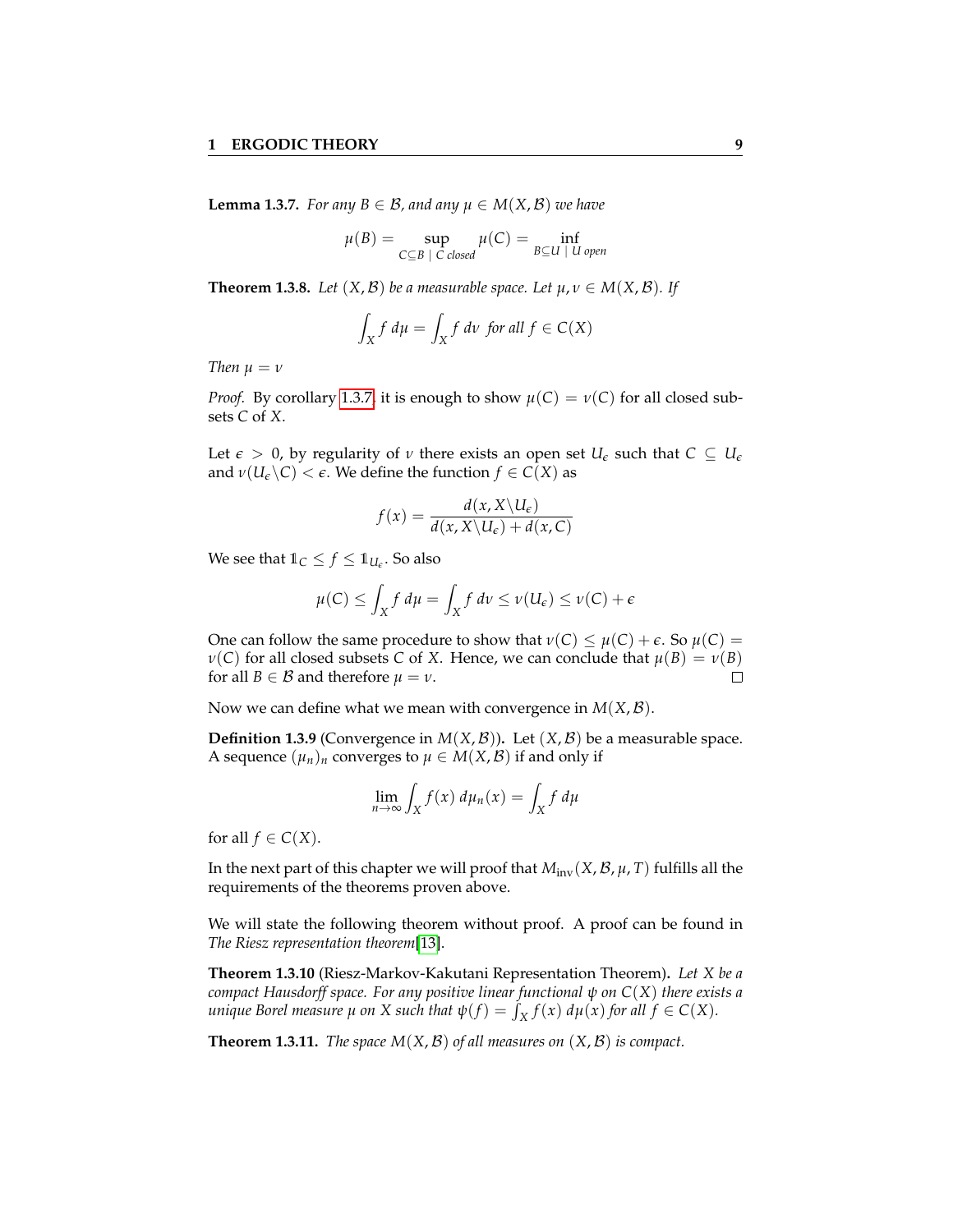*Proof.* Since *X* is compact, we know that  $C(X)$  is seperable. Therefore there exists a countable and dense subset  $\{f_n \mid n \in \mathbb{N}\}\subset C(X)$ . Take  $(\mu_n)$  a sequence in *M*(*X*, *B*). By theorem [1.3.8,](#page-12-1) we know a sequence  $(\mu_n) \subset M(X,\mathcal{B})$ converges to  $\mu \in M(X, \mathcal{B})$  if and only if  $\lim_{n \to \infty} \int_X f(x) d\mu_n(x) = \int_X f(x) d\mu(x)$ for all  $f \in C(X)$ . We will use this to proof that  $(\mu_n)$  has a convergent subsequence.

Look at the sequence  $(\int_X f_1 d\mu_n)$ . Since *f* is continuous on a compact space, we know that *f* has a maximal element on *X*. Since  $(X, \mathcal{B}, \mu)$  is a probability space, we know  $\int_X 1 d\mu = 1$ . So this sequence is bounded by  $||f_1||_{\infty}$ . We know by Bolzano Weierstrass that there exists a convergent subsequence of this sequence. Indicate this subsequence by  $(\int_X f_1 d\mu_{n_1})$ . Now we look at  $f_2$  and recognize that  $(\int_X f_2 \, d\mu_{n_1})$  is also bounded and therefore there exists a subsequence  $(\int_X f_2 \, d\mu_{n_2})$  which converges. If we continue this procedure we can create for each  $i \in \mathbb{N}$  a subsequence  $(\mu_{n_i})$  of  $(\mu_n)$  such that for each  $j \leq i$  the sequence  $(\int_X f_j \, d\mu_{n_i})$  converges. So if we take  $i = n$ , we know that the sequence  $(\int_X f_j \, d\mu_{n_n})$  converges for every  $j \in \mathbb{N}$ .

Since  $\{f_n \mid n \in \mathbb{N}\}$  is dense in  $C(X)$  we know that  $(\int_X f \, d\mu_{n})$  converges for all  $f \in C(X)$ .

Now define the functional

$$
J: C(X) \to \mathbb{C}
$$

$$
J(f) = \lim_{n \to \infty} (\int_X f \, d\mu_{n_n})_n
$$

We see that *J* is linear and continuous since the integral and the limit are continuous. Also  $J(1) = 1$ . By the Riesz-Markov-Kakutani Representation Theorem [\(1.3.10\)](#page-12-2) we know there exists a  $\mu \in M(X, \mathcal{B})$  such that  $J(f) = \lim_{n \to \infty} (\int_X f d\mu_{n_n}) =$ <br> $\int_X f d\mu$  for all  $f \in C(X)$ . Therefore, the subsequence  $\mu_{n_n}$  converges to  $\mu \in$  $\hat{X}$ ,  $f$  *d* $\mu$  for all  $f \in C(X)$ . Therefore, the subsequence  $\mu_{n_n}$  converges to  $\mu \in C(X)$ .  $\Box$  $M(X, \mathcal{B})$  and  $M(X, \mathcal{B})$  is compact.

**Theorem 1.3.12.** *The space*  $M_{inv}(X, \mathcal{B}, T)$  *of T-invariant measures is compact.* 

*Proof.* We will prove that  $M_{inv}(X, \mathcal{B}, T)$  is closed in  $M(X, \mathcal{B})$ . Take  $(\mu_n)_n \subset$ *M*<sub>inv</sub>(*X*, *B*, *T*) such that  $\mu_n \to \mu \in M(X, \mathcal{B})$  for  $n \to \infty$ . Then for  $f \in C(X)$ we have  $\int_X f \, d\mu_n = \int_X f \circ T \, d\mu_n$ . Since the integral is a continuous operator we can take the limits on both sides. This gives  $\int_X f \, d\mu = \int_X f \circ T \, d\mu$  for all *f* ∈ *C*(*X*). So  $\mu$  ∈ *M*<sub>inv</sub>(*X*, *B*, *T*). Therefore, *M*<sub>inv</sub>(*X*, *B*, *T*) is closed in *M*(*X*, *B*). Since  $M_{\text{inv}}(X, \mathcal{B}, T)$  is a closed subset of the compact space  $M(X, \mathcal{B})$ , we know that  $M_{\text{inv}}(X, \mathcal{B}, T)$  is also compact.  $\Box$ 

**Theorem 1.3.13.** *The space*  $M_{inv}(X, \mathcal{B}, T)$  *of T-invariant measures is non-empty. Proof.* Let  $y \in X$ . We define

$$
\delta_y(x) = \begin{cases} 1 \text{ if } x = y \\ 0 \text{ else} \end{cases}
$$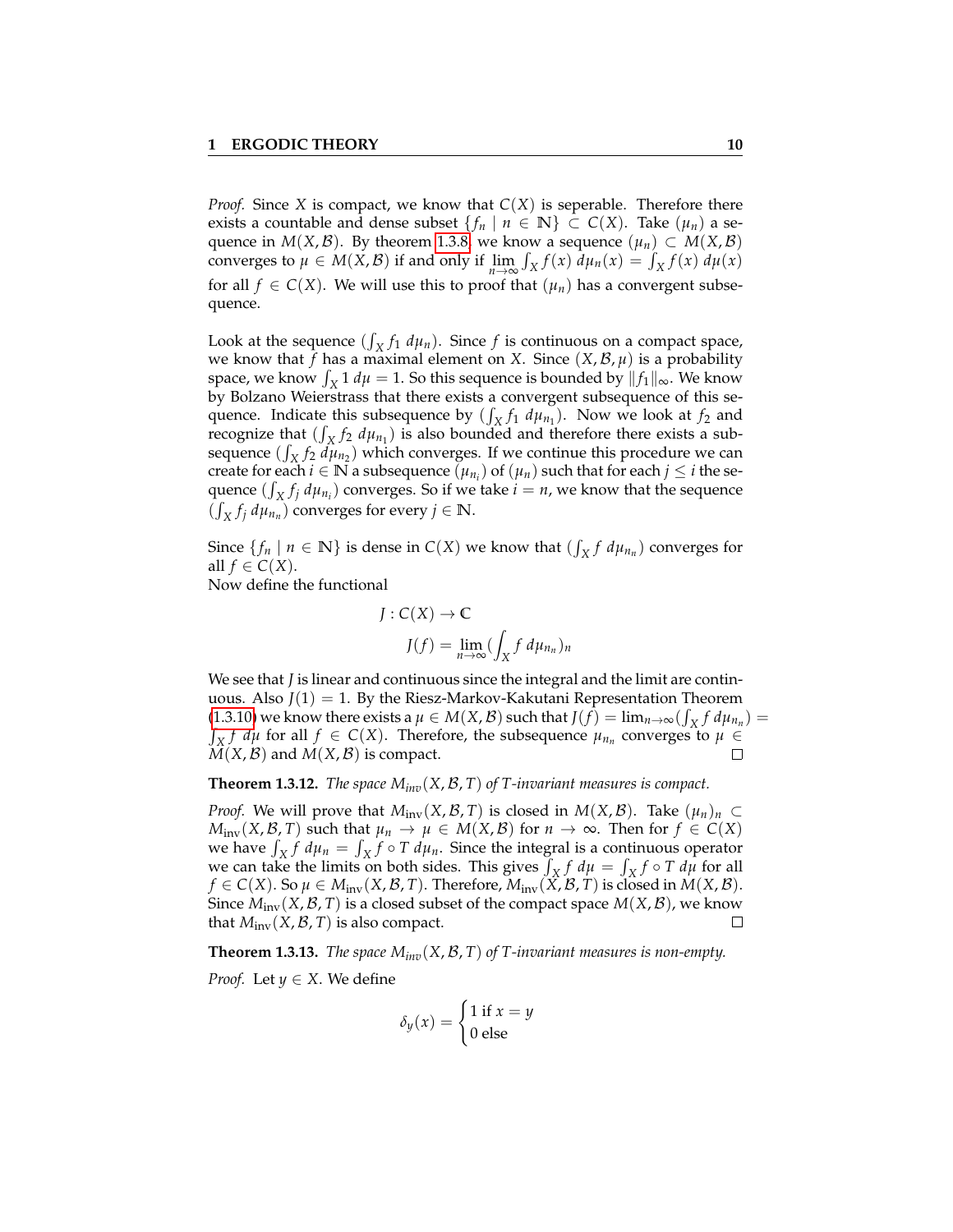be a Dirac measure. Next we define  $\mu_n \in M(X,\mathcal{B})$  by  $\mu_n(A) = \frac{1}{n} \sum_{j=0}^{n-1} \delta_y(T^j A)$ . This means that for  $A \in \mathcal{B}$  we have  $\mu_n(A) = \frac{1}{n} \left( \delta_y(A) + \delta_y(T^{-1}A) + ... + \delta_y(T^{-(n-1)}A) \right)$ . Since  $M(X, \mathcal{B})$  is compact, we know there exists a subsequence  $(\mu_{n_k})$ , which converges to  $\mu \in M(X, \mathcal{B})$  for  $k \to \infty$ . Now let  $f \in C(X)$ . Then

$$
\begin{aligned} \left| \int_X f \cdot T \, d\mu - \int_X f \, d\mu \right| &= \lim_{k \to \infty} \left| \int_X f \cdot T \, d\mu_{n_k} - \int_X f \, d\mu_{n_k} \right| \\ &= \lim_{k \to \infty} \left| \frac{1}{n_k} \int_X \sum_{j=0}^{n_k - 1} \left( f \cdot T^{j+1} - f \cdot T^j \right) \, d\delta_y \right| \end{aligned}
$$

We recognize that we have a telescoping series. We can rewrite this as:

$$
= \lim_{k \to \infty} \left| \frac{1}{n_k} \int_X (f \cdot T^{n_k} - f) \, d\delta_y \right|
$$
  

$$
\leq \lim_{k \to \infty} \frac{2 \|f\|_{\infty}}{n_k} = 0
$$

Therefore,  $\mu \in M_{\text{inv}}(X, \mathcal{B}, T)$ . So  $M_{\text{inv}}(X, \mathcal{B}, T) \neq \emptyset$ .

Taking all of the above in account, we can now state the following proposition.

**Proposition 1.3.14.** *If*  $T : (X, \mathcal{B}, \mu) \to (X, \mathcal{B}, \mu)$  *is continuous on a compact metric space then*  $M_{erg}(X, \mathcal{B}, T) \neq \emptyset$ *.* 

*Proof.* By the Krein-Milman Lemma( [1.3.3\)](#page-10-1) we know that  $M_{inv}(X, \mathcal{B}, T)$  has an extreme point. By Theorem [1.3.6](#page-11-1) we know that this point has to be an ergodic measure. Therefore  $M_{\text{erg}}(X, \mathcal{B}, T) \neq \emptyset$ .  $\Box$ 

#### <span id="page-14-0"></span>**1.4 Birkhoff's Ergodic Theorem**

We will first prove a lemma we will use in the proof of Birkhoff's Ergodic Theorem.

<span id="page-14-1"></span>**Lemma 1.4.1.** Let  $(X, \mathcal{A}, \mu)$  be a measure space. Let  $f : (X, \mathcal{A}, \mu) \to [0, \infty]$  be a *measurable function and E*  $\in$  *A such that*  $\mu(E) = 0$ *. Then also*  $\int_E f d\mu = 0$ *.* 

*Proof.* We know that the integral of *f* is given by

$$
\int_E f \, d\mu = \sup \{ \int_E s \, d\mu \mid s \text{ is a measurable function with } s \le f \}
$$

We know that a simple function can be written as  $s = \sum_{i=1}^{n} a_i \chi_{E_i}$  with  $E_i \in \mathcal{A}$ , We recognize that  $E \cap E_i \subseteq E$ , so  $\mu(E \cap E_i) \leq \mu(E) = 0$ . Therefore  $\int_E s \, d\mu =$  $\sum_{i=1}^{n} a_i \mu(E \cap E_i) = 0$ . So for all simple functions with  $s \leq f$  we have  $\int_{E} s d\mu =$ 0. Therefore  $\int_E f d\mu = 0$ .  $\Box$ 

 $\Box$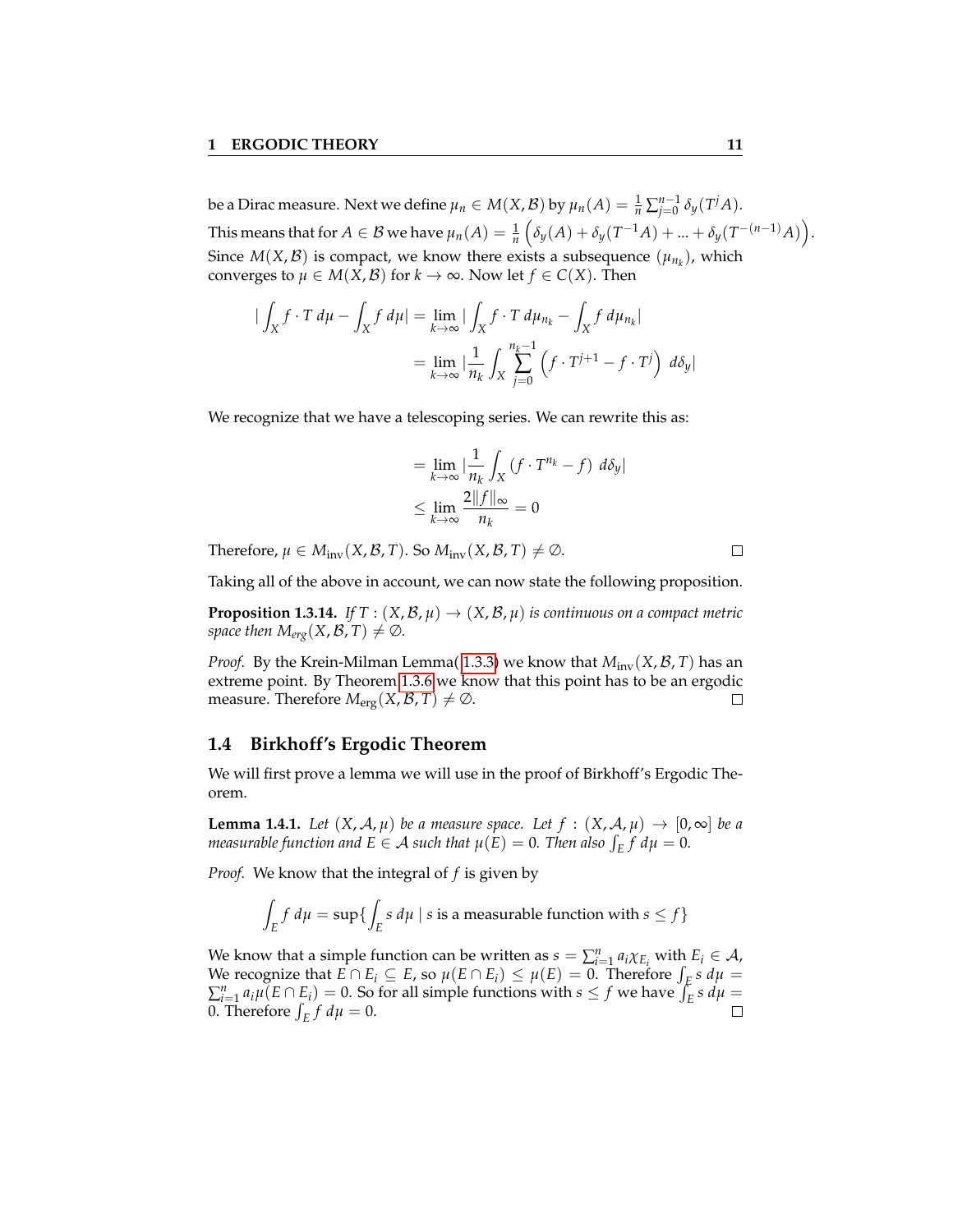**Theorem 1.4.2** (Birkhoff's ergodic theorem)**.** *Let* (*X*, A, *µ*, *T*) *be a measure preserving dynamical system.* Let  $f : (X, \mathcal{A}, \mu) \to \mathbb{R}$  be an element of  $L^1(X, \mathcal{A}, \mu)$ . *Then the limit*

$$
f_*(x) = \lim_{n \to \infty} f_n(x) = \lim_{n \to \infty} \frac{1}{n} \sum_{k=0}^{n-1} f(T^k x)
$$
 (2)

*exists µ-almost everywhere. Moreover:*

- *(i)*  $f_* \in L^1(X, \mathcal{A}, \mu)$ *.*
- *(ii) f*∗ *is T-invariant.*
- (*iii*) If  $\mu \in M_{erg}$  then  $\int_X f_* d\mu = \int_X f d\mu$

*Proof.* Take  $f \in L^1(\mu)$ . Then we can write  $f$  as  $f = f^+ - f^-$  with  $f^+$  and  $f^$ both positive functions. Therefore without loss of generalization we can assume  $f \ge 0$ . We define  $f(x) := \limsup_{n \to \infty} f_n(x)$  and  $\underline{f}(x) := \liminf_{n \to \infty} f_n(x)$ .

We know that  $f_n(x)$  converges at the points  $x \in X$  where  $\overline{f} \le f \le f$ . Instead of proving this we will proof the integral inequalities

$$
\int_X \overline{f}(x) \, d\mu \le \int_X f \, d\mu \le \int_X \underline{f}(x) \, d\mu
$$

This suffices since this would imply that  $\overline{f} - f \ge 0$   $\mu$  a.e. and therefore  $\overline{f} =$  $f = f^*$  *µ*-a.e. This implies that  $f^*$  exists and is integrable *µ*-a.e..

We will assume that the left inequality is true and prove only the right inequality. If one wants to prove the left inequality, one can follow the the proof of the right inequality except for some minor details. We follow this procedure because in our proof of the right inequality we need the left inequality. One is able to prove the left inequality without the assumption that the right inequality is true.

Fix  $\epsilon > 0$  arbitrary. We will show that

$$
\int_X f \, d\mu \le \int_X \underline{f} \, d\mu + \epsilon
$$

By definition of the lim inf function we know that for each  $x \in X$  there exists an *n*  $\geq$  1 such that  $f_n(x) \leq f(x) + \epsilon$ . Now we define the following function:

$$
\tau: X \to \mathbb{N}
$$
  

$$
\tau(x) = \min \left\{ n \ge 1 \mid f_n(x) \le \underline{f}(x) + \epsilon \right\}
$$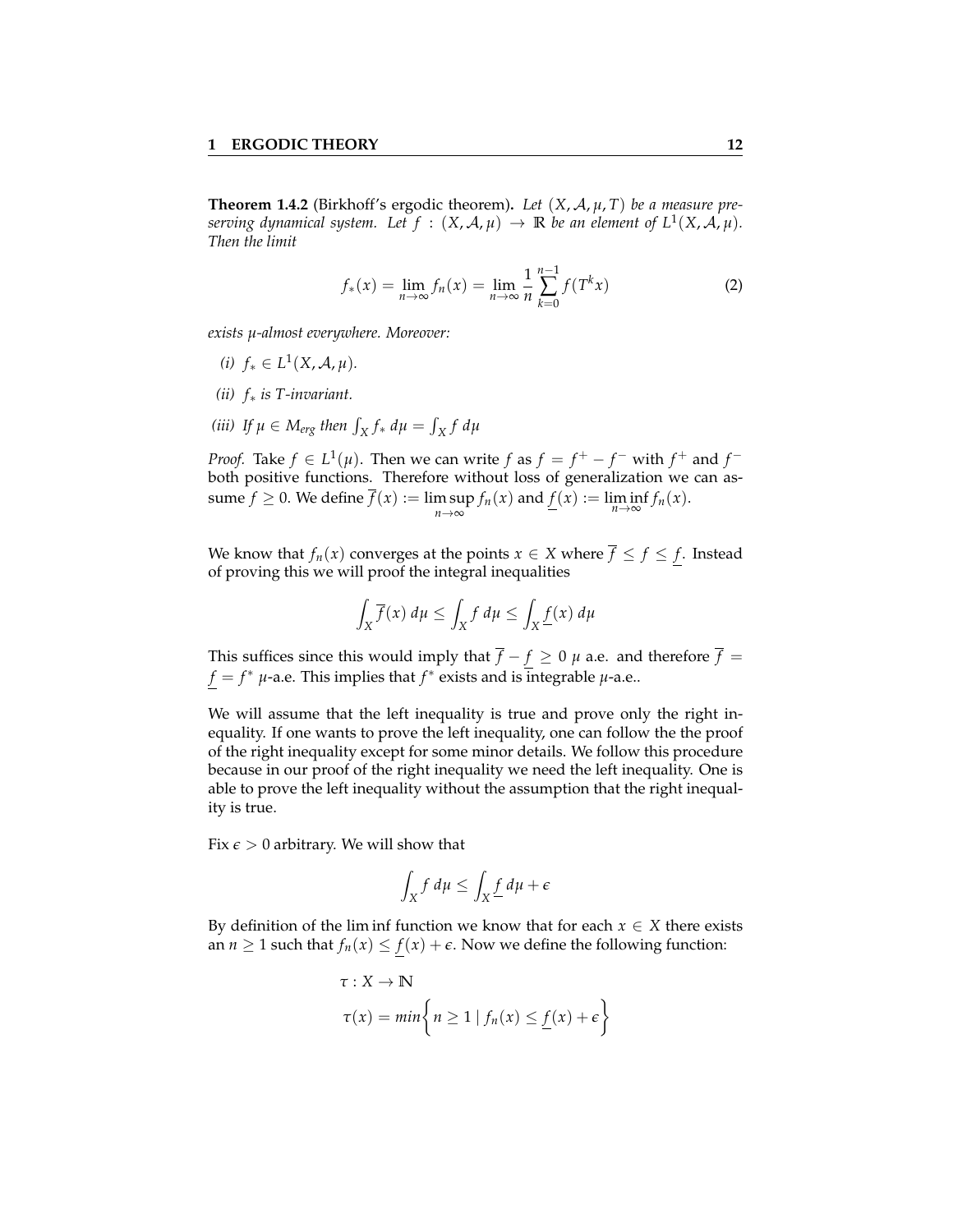We know by assumption that  $\overline{f} \in L^1(\mu)$  and therefore  $f \leq \overline{f} < \infty$   $\mu - a.e.$ Therefore, we know  $\tau \in L^1(X, \mathcal{A}, \mu)$  and  $\tau(x) < \infty$   $\mu - a.e$ . So for  $M, N \in \mathbb{N}$ we have  $\mu\{x \in X \mid f(x) > M\} \to 0$  and  $\mu\{x \in X \mid \tau(x) > N\} \to 0$  for  $N \to \infty$ . So we know we can take *M*, *N* big enough so that  $\mu\{x \in X \mid f(x) > M\} < \epsilon$ and  $\mu\{x \in X \mid \tau(x) > N\} < \epsilon$ . We define the set

$$
E := \{ x \in X \mid f(x) > M \text{ or } \tau(x) > N \}
$$

We want to prove that  $\int_E \underline{f} \ d\mu < \epsilon$ 

We know that for *M*, *N* sufficiently large we have  $\mu(E) < \epsilon$ . By lemma [1.4.1](#page-14-1) we know that we have  $\int_E \underline{f} \, d\mu < \epsilon$ .

Now we change our function *f* so that we have no more "strange" points. We define

$$
f'(x) = \begin{cases} f(x) & \text{if } x \notin E \\ \min\{f(x), f(x), M\} & \text{if } x \in E \end{cases}
$$

We see that *f'* is bounded on *E* by *M* and by *f*. Also  $f' \le f$  for  $x \in X$ .

Now define the sequence  $(f'_n)$  such that  $f'_n = \frac{1}{n} \sum_{k=0}^{n-1} f'(T^k x)$ . Then  $f'_n \le f_n$ and therefore the function

$$
\tau': X \to \mathbb{N}
$$
  
\n
$$
\tau'(x) = \min \left\{ n \ge 1 \mid f'_n(x) \le \underline{f}(x) + \epsilon \right\}
$$

is everywhere finite and bounded by *N*. Also for  $x \in E$  we know  $\tau'(x) = 1$ because  $f'(x) \le f(x)$ . Now we have no more "bad" points.

Take  $x \in X$ . Decompose the orbit of *x* into pieces with initial points  $x_0, x_1, ..., x_q$ so for  $0 \leq j \leq q-1$  the orbit piece starting at  $x_j$  has length  $\tau'(x_j)$ . This means the average of  $f'$  along the orbit piece with first point  $x_j$  is smaller than  $f(x_i) + \epsilon \leq f(x) + \epsilon$ . This is possible for all orbit pieces except for the last one, which may not be long enough. We call the length of the last orbit piece  $l \in \mathbb{N}$ .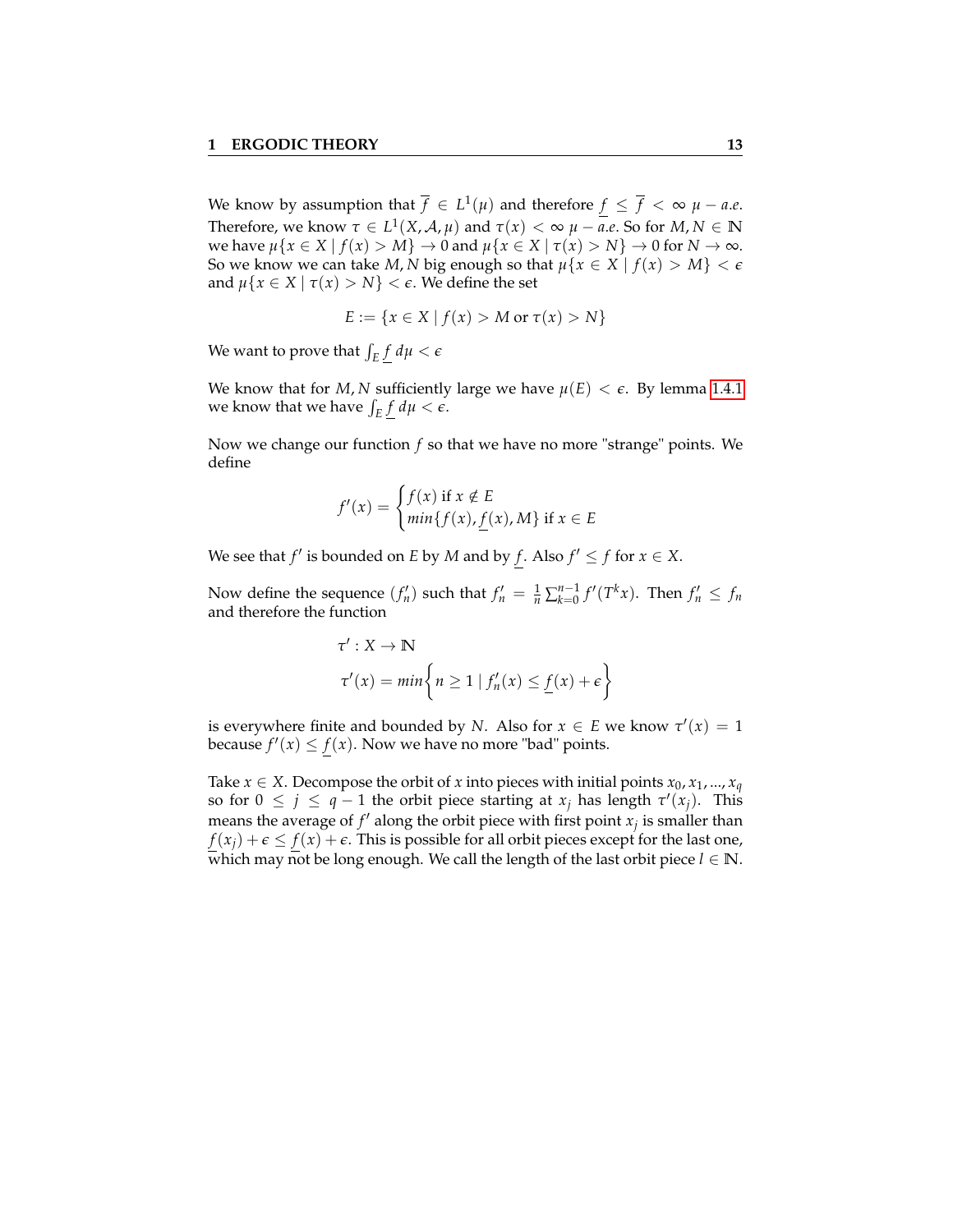Now we can estimate the average of  $f'$  along the entire orbit of *x*. We calculate:

$$
\sum_{k=0}^{n-1} f(T^k x) = \sum_{j=0}^{q-1} \sum_{j=0}^{\tau'(x_j)-1} f'(T^k x_j) + \sum_{k=0}^{l-1} f'(T^k x_q)
$$
  

$$
\leq \sum_{j=0}^{q-1} \tau'(x_j) \left( \frac{1}{\tau'(x_j)} \sum_{k=0}^{\tau'(x_j)-1} f'(T^k x_j) \right) + lM
$$
  

$$
\leq \sum_{j=0}^{q-1} \tau'(x_j) \left( \underline{f}(x) + \epsilon \right) + M
$$
  

$$
\leq n(f(x) + \epsilon) + NM
$$

This gives us the final inequality:

$$
f'_n(x) \le \underline{f}(x) + \epsilon + \frac{NM}{n}
$$

Integrating the left and right side and noting that  $\mu(X) = 1$  gives:

$$
\int_X \frac{1}{n} \sum_{k=0}^{n-1} f'(T^k x) d\mu \le \int_X \frac{f}{\mu} d\mu + \epsilon + \frac{NM}{n}
$$

$$
\frac{1}{n} \sum_{k=0}^{n-1} \int_X f'(T^k x) d\mu \le \int_X \frac{f}{\mu} d\mu + \epsilon + \frac{NM}{n}
$$

Because *T* is measure preserving this equals:

$$
\frac{1}{n} \sum_{k=0}^{n-1} \int_X f'(x) \, d\mu \le \int_X \underline{f} \, d\mu + \epsilon + \frac{NM}{n}
$$
\n
$$
\int_X f'(x) \, d\mu \le \int_X \underline{f} \, d\mu + \epsilon + \frac{NM}{n}
$$

Taking the limit  $n \to \infty$  gives:

$$
\int_X f' d\mu \le \int_X \underline{f} d\mu + \epsilon
$$

We know that  $\int_X f' d\mu$  and  $\int_X f d\mu$  only differ by  $\epsilon$  (by definition of *E*). This gives us  $\int_X f d\mu - \epsilon \leq \int_X f' d\mu \leq \int_X \underline{f} d\mu + \epsilon$ . This gives us:

$$
\int_X f \, d\mu \le \int_X \underline{f} \, d\mu + 2\epsilon
$$

Since this is true for all  $\epsilon > 0$  we know that  $\int_X f \, d\mu \le \int_X \underline{f} \, d\mu$ . This completes the first half of the proof. For the other inequality we want to prove, one can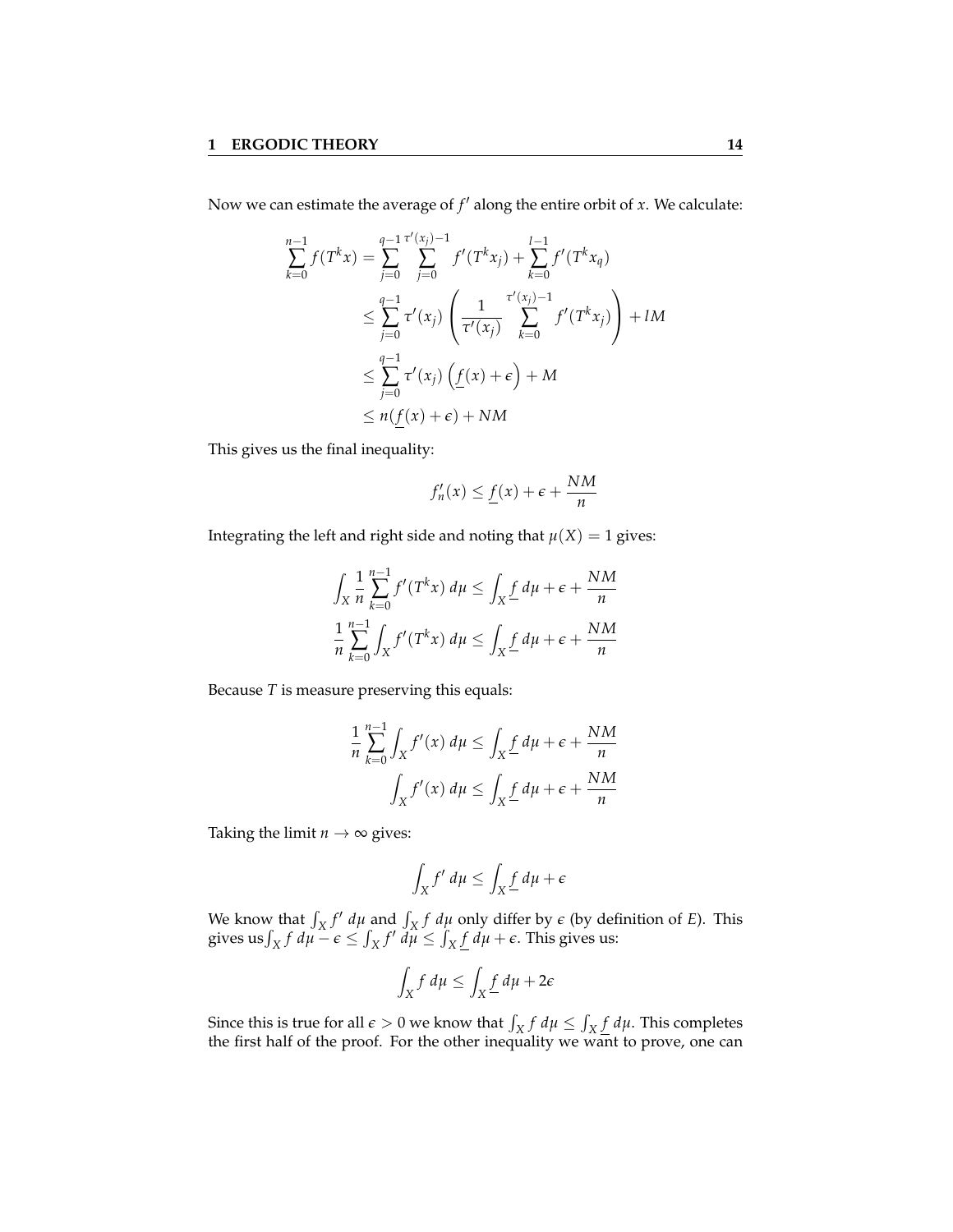use the exact same method we used for the inequality just proven.

We prove that  $\overline{f}$  is *T*-invariant. Take  $x \in X$ . We calculate:

$$
\overline{f}(Tx) = \limsup_{n \to \infty} \frac{f_n(Tx)}{n}
$$
  
= 
$$
\limsup_{n \to \infty} \left( \frac{f_{n+1}(x)}{n+1} \cdot \frac{n+1}{n} - \frac{f(x)}{n} \right)
$$
  
= 
$$
\limsup_{n \to \infty} \frac{f_{n+1}(x)}{n+1} = \overline{f}(x)
$$

Since  $\overline{f}$  is *T*-invariant we know that  $f_*$  is *T*-invariant.

Assume  $\mu \in M_{\text{erg}}$ . Since  $f_*$  is *T*-invariant we know by lemma [1.3.5](#page-11-0) that it must be constant  $\mu$ -a.e. The integral over *X* equals  $\int_X f \, d\mu$  so this must be the constant.  $\Box$ 

The Birkhoff ergodic theorem is basically a generalisation of the Law of large numbers, which states the mean of independent identical distributed stochasts converges. We will show this now.

**Example 1.4.3.** Let  $X = \mathbb{R} \times \mathbb{R} \times ...$  and  $\mathcal{A} = B(\mathbb{R}) \times B(\mathbb{R}) \times ...$  Let  $\mu$  be a measure on the measurable space ( $\mathbb{R}, \mathcal{A}$ ). Take  $\lambda = \mu \times \mu \times ...$  as the product measure. We let the transformation *T* be the left shift i.e.  $T(x_0, x_1, ...) = (x_1, x_2, ...)$ . Now we define the function

$$
f: X \to \mathbb{R}
$$

$$
f(x_0, x_1, \ldots) = x_0
$$

Now let  $(X, \mathcal{A}, \lambda, T)$  be the corresponding dynamical system. We see that *T* is a measure preserving transformation since we use the product measure *λ*. This means we can use the Birkhoff ergodic theorem. This gives:

$$
\lim_{n \to \infty} \frac{1}{n} \sum_{j=0}^{n-1} f(T^j x) = \lim_{n \to \infty} \frac{1}{n} \sum_{j=0}^{n-1} x_j
$$

We know by the Birkhoff Ergodic Theorem that this sequence converges. Since every  $x_i$  is identical and independently distributed, this is exactly the law of large numbers. Therefore, the Birkhoff ergodic theorem generalizes the law of large numbers.  $\triangle$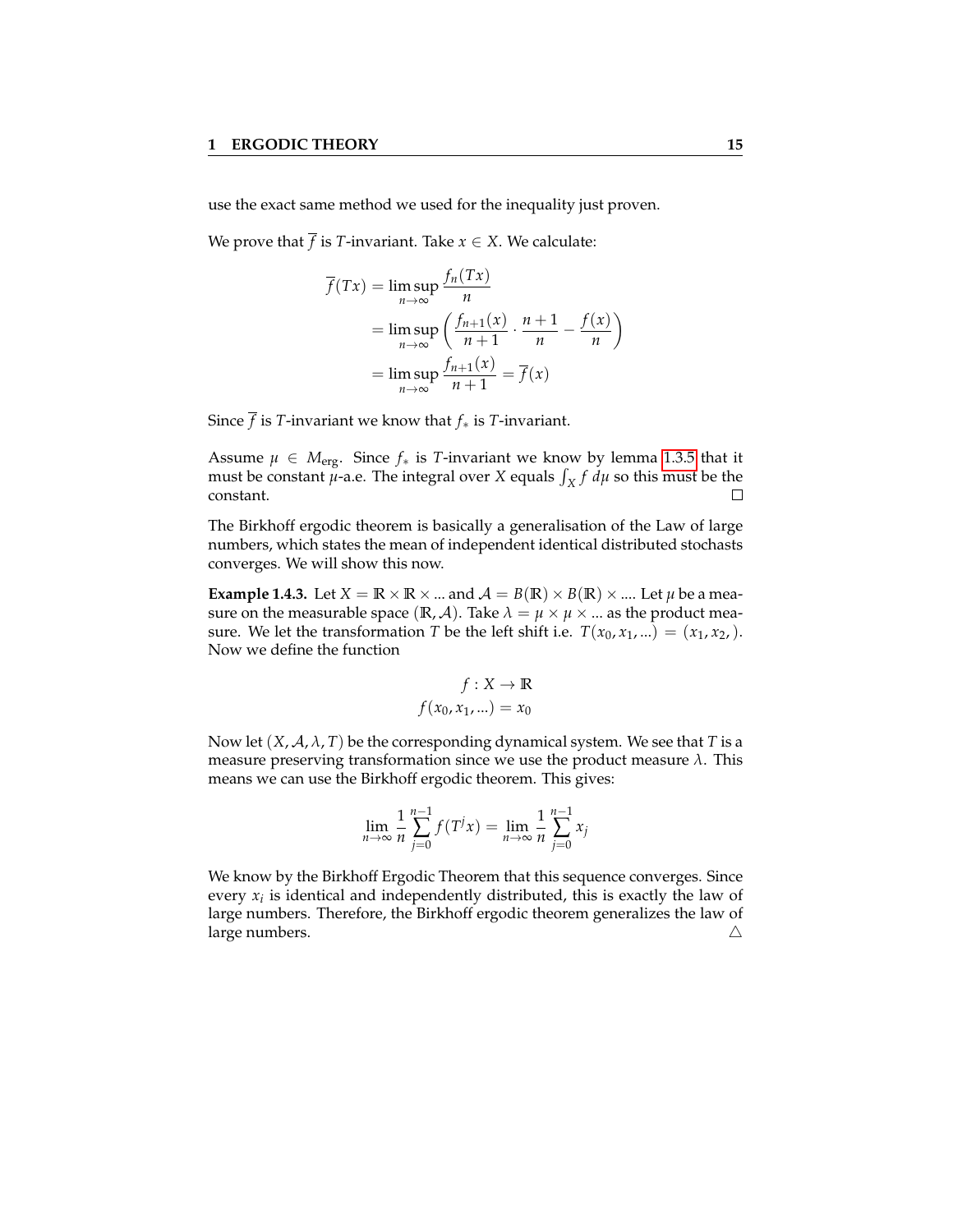## <span id="page-19-0"></span>**2 Entropy**

This chapter is inspired by the following notes: *Introduction to Ergodic Theory*[\[4\]](#page-52-0), *Ergodic Theory and Entropy*[\[1\]](#page-52-1), *An Entropy Primer*[\[7\]](#page-52-5) and *Entropy and Information Theory* [\[5\]](#page-52-6).

Let  $(X, \mathcal{A}, \mu)$  be a measure space. The main idea of entropy is well described by the following question:

*Suppose we pick*  $x \in X$  *at random. How much on average do we expect to know about the location of x learning that*  $x \in A \in \mathcal{A}$ ?

We will try to answer this question using the information function. Later on we will link this to entropy and prove some results. In the end of this chapter, we will see that we can use entropy to distinguish dynamical systems from one another.

#### <span id="page-19-1"></span>**2.1 Information function**

Denote by  $I(A)$  the amount of information gained learning that  $x \in A \in A$ . Then the following requirements for  $I : A \rightarrow \mathbb{R}$  seem reasonable. Let  $A, B \in \mathcal{A}$ then:

- (i)  $\mu(A) = \mu(B) \Rightarrow I(A) = I(B)$  (Information only depends on the size of the subset)
- (ii)  $\mu(A) = 1 \Rightarrow I(A) = 0$  (Knowing that  $x \in A$  gives no extra information since *A* is a sure event)
- (iii) If *A* and *B* are independent then  $I(A \cap B) = I(A) + I(B)$

This motivates the following definition

**Definition 2.1.1** (Information Function). Let  $(X, \mathcal{A}, \mu)$  be a probability space. Let *A*  $\in$  *A* be such that  $\mu$ (*A*) > 0. The function *I* defined by

$$
I: \mathcal{A} \to \mathbb{R}
$$

$$
I(A) \mapsto -\log(\mu(A))
$$

is called the information function.

This information function assigns to every element  $A \in \mathcal{A}$  a non-negative real number.

**Example 2.1.2.** We will first look at the entropy of a transmission source which transmits symbols independently. We model this system as follows. Let (*X*, A, *µ*, *T*) be a dynamical system with  $X = \{a_1, a_2, ..., a_n\}^N$  and A the  $\sigma$ -algebra generated by the cylinder sets i.e.  $A = \sigma(\Delta_n(a_{i_1},...,a_{i_n})) = \sigma(\lbrace x \in X \mid x_{i_1} =$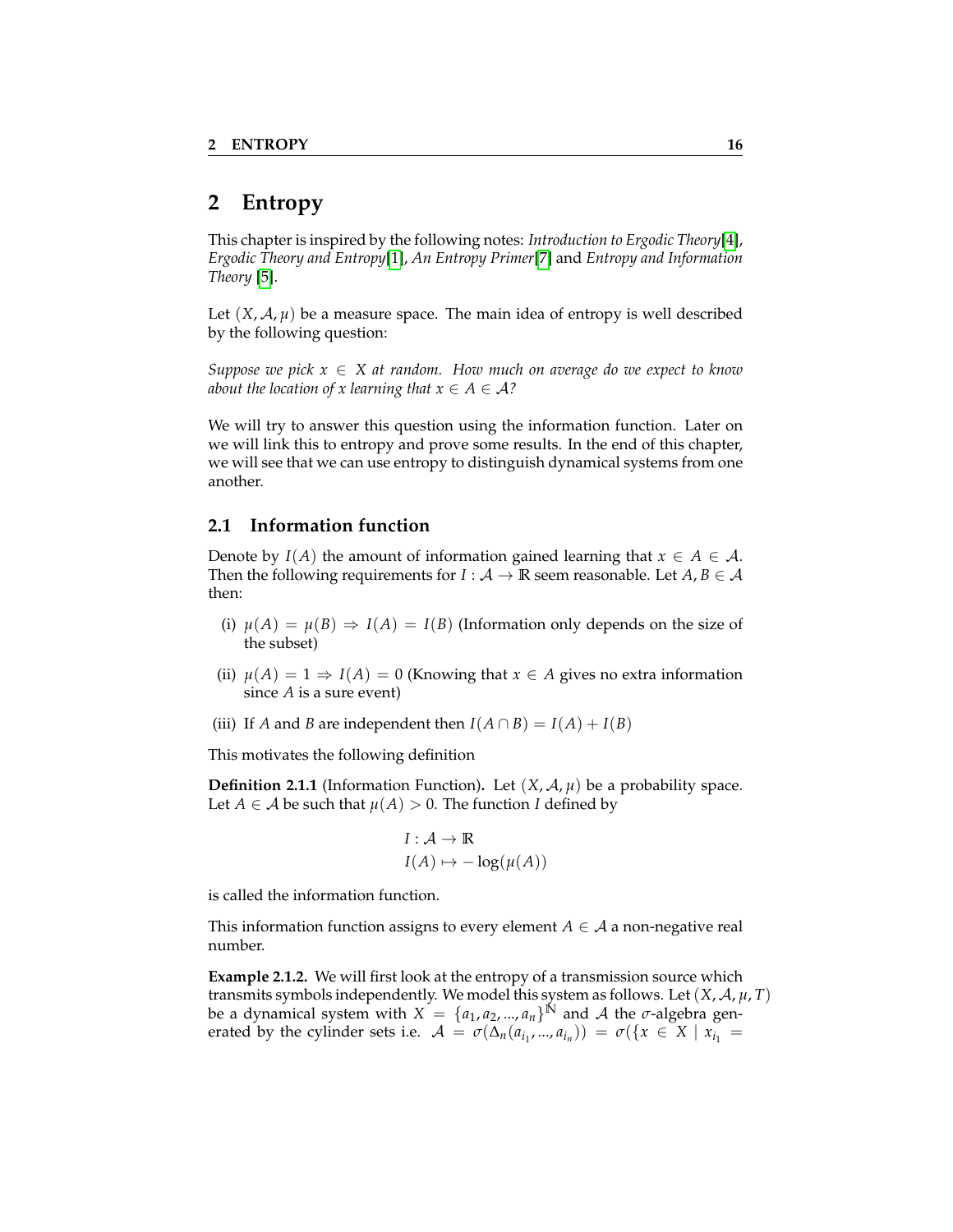$a_{i_1},...,x_{i_n} = a_{i_n}$ }),  $\mu({x \in X | x_i = a_i}) = p_i \forall i \in {1,...,n}$  and T the left shift operator defined by

$$
T: (X, \mathcal{A}, \mu) \to (X, \mathcal{A}, \mu)
$$

$$
T(a_1, a_2, \ldots) = (a_2, a_3, \ldots)
$$

We define the entropy of this dynamical system by  $H(p_1, ..., p_n) = -\sum_{i=1}^n p_i \log p_i$ .

We note that the entropy defined above is basically the mean value of the information function over all possible symbols transmitted. To test whether this is a good definition, we look at the case where  $p_i = 1$  for some  $j \in \{1, ..., n\}$ . In this case we have no uncertainty since we know only *a<sup>j</sup>* can be transmitted. We check if our definition reflects this property. We calculate:

$$
H(0,...,1,...) = -\sum_{i=1}^{n} p_i \log p_1
$$

With the convention that  $0 \log 0 = 0$  we get:

$$
H(0,...,1,..)=0
$$

This indicates that our definition is correct.

Now we look at the case where our probabilities are uniformly distributed. If this is the case, our entropy should be maximal since we have no extra information about which symbols get transmitted more often. We will show that  $H(p_1, ..., p_n)$  is maximal if we have an uniform distribution.

We define the function

$$
\phi: X \to \mathbb{R}
$$

$$
x \mapsto -x \log x
$$

We see that  $\phi''(x) = -\frac{1}{x} < 0$  so  $\phi$  is concave downward. Therefore by Jenssen's inequality we can calculate:

$$
\frac{1}{n}H(p_1, ..., p_n) = \frac{1}{n}\sum_{i=1}^n \phi(p_i)
$$

$$
\leq \phi\left(\frac{1}{n}\sum_{i=1}^n p_i\right)
$$

$$
= \phi\left(\frac{1}{n}\right)
$$

$$
= \frac{1}{n}\log n
$$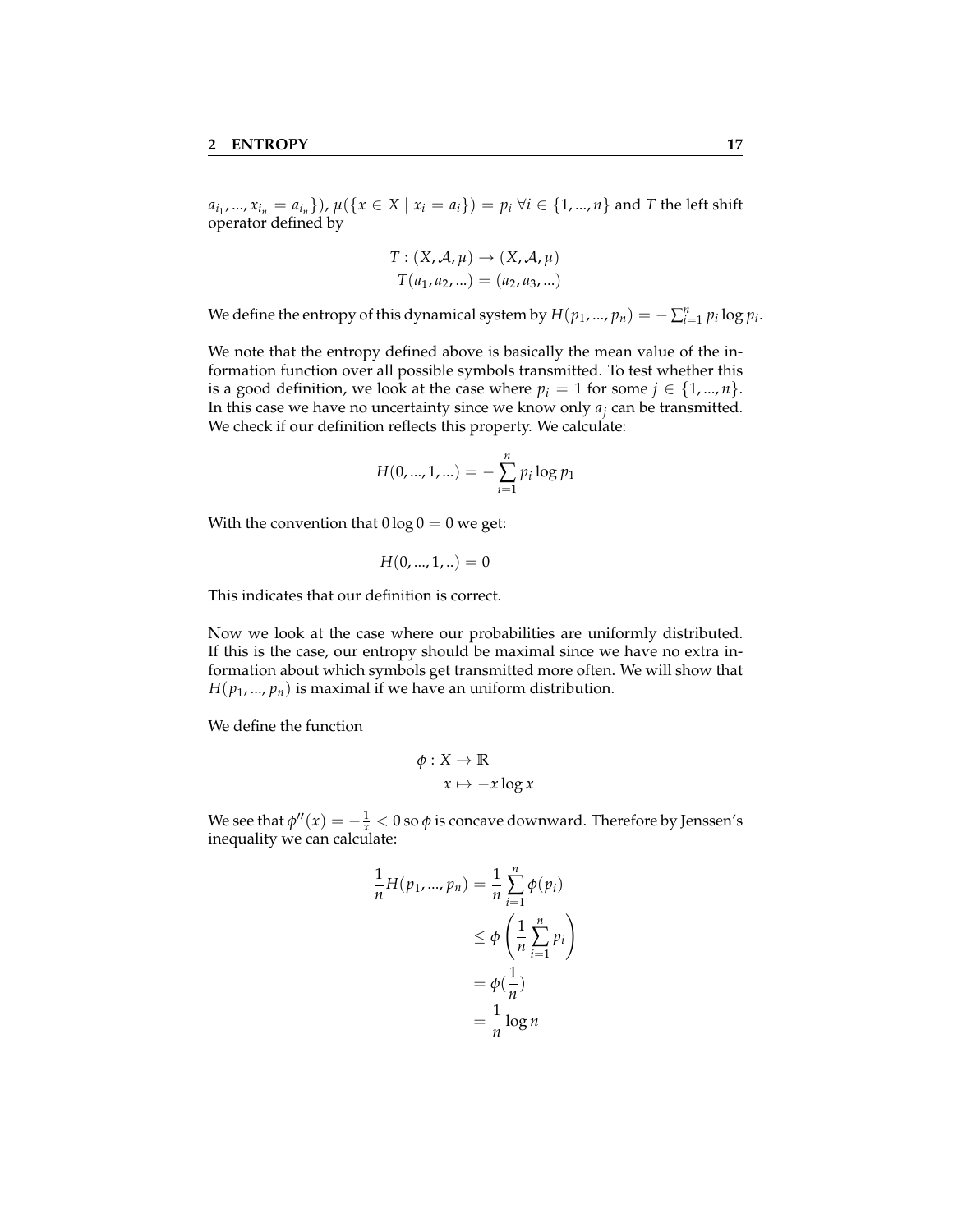This gives us that  $H(\mu_1, \mu_n) \leq \log n$ . Now we calculate:

$$
H(\frac{1}{n}, ..., \frac{1}{n}) = -\sum_{i=1}^{n} \frac{1}{n} \log \frac{1}{n}
$$

$$
= \log n
$$

Therefore we know that the entropy is maximized for the uniform distribution.  $\wedge$ 

In the example above we answered the main question of this chapter: *What is the average information gain per symbol?* Instead of an independent source we want to answer this question for a general dynamical system. To do this, we first need some knowledge about partitions.

Denote by  $\Omega_X = \Omega_X(\mathcal{A})$  the space of all finite partitions on the measurable space  $(X, \mathcal{A})$  consisting of measurable elements.

**Definition 2.1.3** (Refinement of Partition). Let *α*, *β* ∈  $Ω$ *X*. We say that *β* refines *α* if every *B* ∈ *β* is included in some *A* ∈ *α*. We denote  $α ≤ β$ 

<span id="page-21-0"></span>**Definition 2.1.4** (Join of Partition). Let  $α, β ∈ Ω<sub>X</sub>$ . Then the join of *α* and *β*, denoted by  $\alpha \vee \beta$ , is the partition  $X := \{A \cap B \mid A \in \alpha, B \in \beta\}$ 

**Definition 2.1.5** (Traceback of Partition). Let  $\alpha \in \Omega_X$ . Then the traceback of  $\alpha$ , denoted by  $T^{-1}\alpha$ , is the partition  $X := \{T^{-1}A \mid A \in \alpha\}.$ 

The join of two partitions will be a finer partition of the space *X* in the sense that for *α*, *β* ∈  $Ω$ <sub>*X*</sub> we have *α* ∨ *β*  $≥$  *α*.

We will show in the following example that  $\alpha \vee \beta$  and  $T^{-1}\alpha$  are still partitions if  $\alpha, \beta \in \Omega_X$ .

**Example 2.1.6.** Let  $\alpha, \beta \in \Omega_X$ . We see that  $\cup_{A \in \alpha} \cup_{B \in \beta} A \cap B = \cup_{A \in \alpha} (\cup_{B \in \beta} A \cap B)$ . Since *β* is a partition, we know that this equals  $\bigcup_{A \in \alpha} A = X$ . So the union of all elements in *α* ∨ *β* equals *X*. Now take *C*<sub>0</sub>, *C*<sub>1</sub> ∈ *α* ∨ *β*. Then we can write *C*<sub>0</sub> = *A*<sup>*p*</sup> ∩ *B*<sup>*r*</sup>, *C*<sub>1</sub> = *A*<sup>*k*</sup> ∩ *B*<sup>*m*</sup> for some *k*, *p* ∈ {1, ..., *r*} and *m*, *r* ∈ {1, ..., *l*}. We calculate

$$
C_0 \cap C_1 = (A_p \cap B_r) \cap (A_k \cap B_m)
$$
  
=  $A_p \cap (B_r \cap A_k) \cap B_m$ 

Since the elements of *α* are disjoint, as well as the elements of *β*, we see that  $C_0$ and  $C_1$  are disjoint. So  $\alpha \vee \beta$  is a partition.

Now look at  $T^{-1}α$ . We know  $∪<sub>i</sub>A<sub>i</sub> = X$  and  $T^{-1}X = X$ , hence  $∪<sub>i</sub>T^{-1}A<sub>i</sub> = X$  $T^{-1} \cup_i A_i = T^{-1}X = X$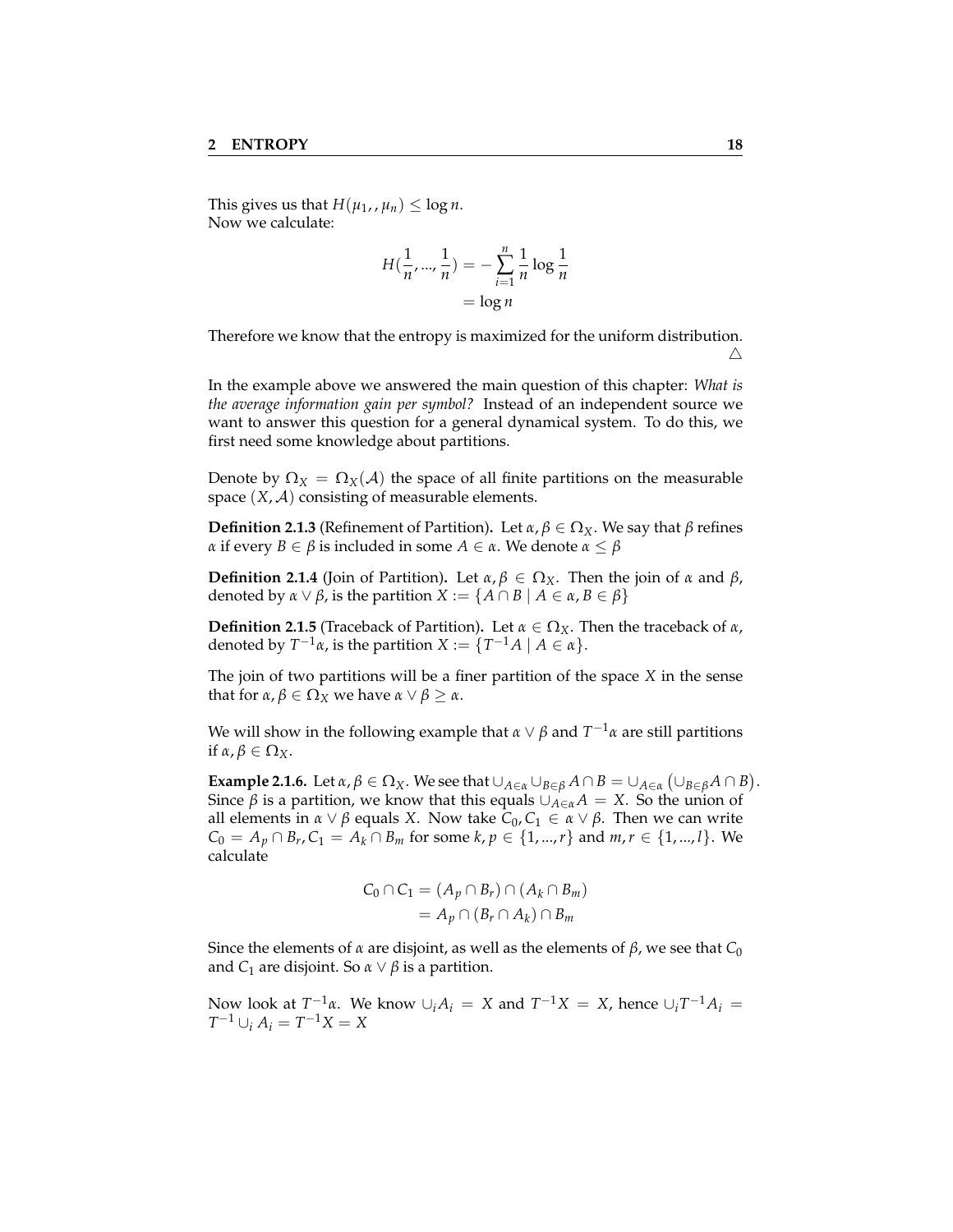Take  $B_0, B_1 \in T^{-1}\alpha$ . Then  $B_0 = T^{-1}A_0$  and  $B_1 = T^{-1}A_1$  for some  $A_0, A_1 \in \alpha$ . So we have  $B_0 \cap B_1 = T^{-1}A_0 \cap T^{-1}A_1 = \{x \in X \mid Tx \in A_0\} \cap \{x \in X \mid Tx \in A_0\}$ *A*<sub>1</sub>}. Since *A*<sup>0</sup> ∩ *A*<sub>1</sub> =  $\emptyset$  the set above is also empty because there exists no *x* ∈ *X* such that *x* ∈ *A*<sup>0</sup> ∩ *A*<sup>1</sup>.

So  $T^{-1}\alpha$  is a partition  $\triangle$ 

#### <span id="page-22-0"></span>**2.2 Entropy**

In this section we will mathematically define what entropy is and prove some results regarding the properties of entropy. In the last part of this section we will prove that we can distinguish dynamical systems by looking at the entropy.

**Definition 2.2.1** (Entropy w.r.t. a partition). Let  $(X, \mathcal{A}, \mu)$  be a probability space. Let  $\alpha \in \Omega_X$  where  $\alpha$  is the partition  $X = \bigcup_{j=1}^r A_j$ . We define the entropy with respect to *α* by

$$
H(\alpha) = -\sum_{j=1}^{r} \mu(A_j) \log \mu(A_j)
$$

What this function intuitively does, is assigning a number to the amount of "uncertainty" in our dynamical system.

**Definition 2.2.2** (Conditional Entropy). Let  $\alpha, \beta \in \Omega_X$ . We define the conditional entropy of *α* given *β* by

$$
H(\alpha \mid \beta) = -\sum_{A \in \alpha} \sum_{B \in \beta} \log \left( \frac{\mu(A \cap B)}{\mu(B)} \right) \mu(A \cap B)
$$

Intuitively, the conditional entropy can be seen as the average uncertainty one has about the location of *x* knowing that *x* lies in  $B \in \beta$ .

**Example 2.2.3.** Let  $\alpha = \{A_1, ..., A_r\}$  and  $\beta = \{B_1, ..., B_s\}$  be elements of  $\Omega_X$ . Let  $\mu_{B_k}$  be the conditional measure  $\mu_{B_k} = \mu(\cdot \mid B_k)$ . To illustrate what conditional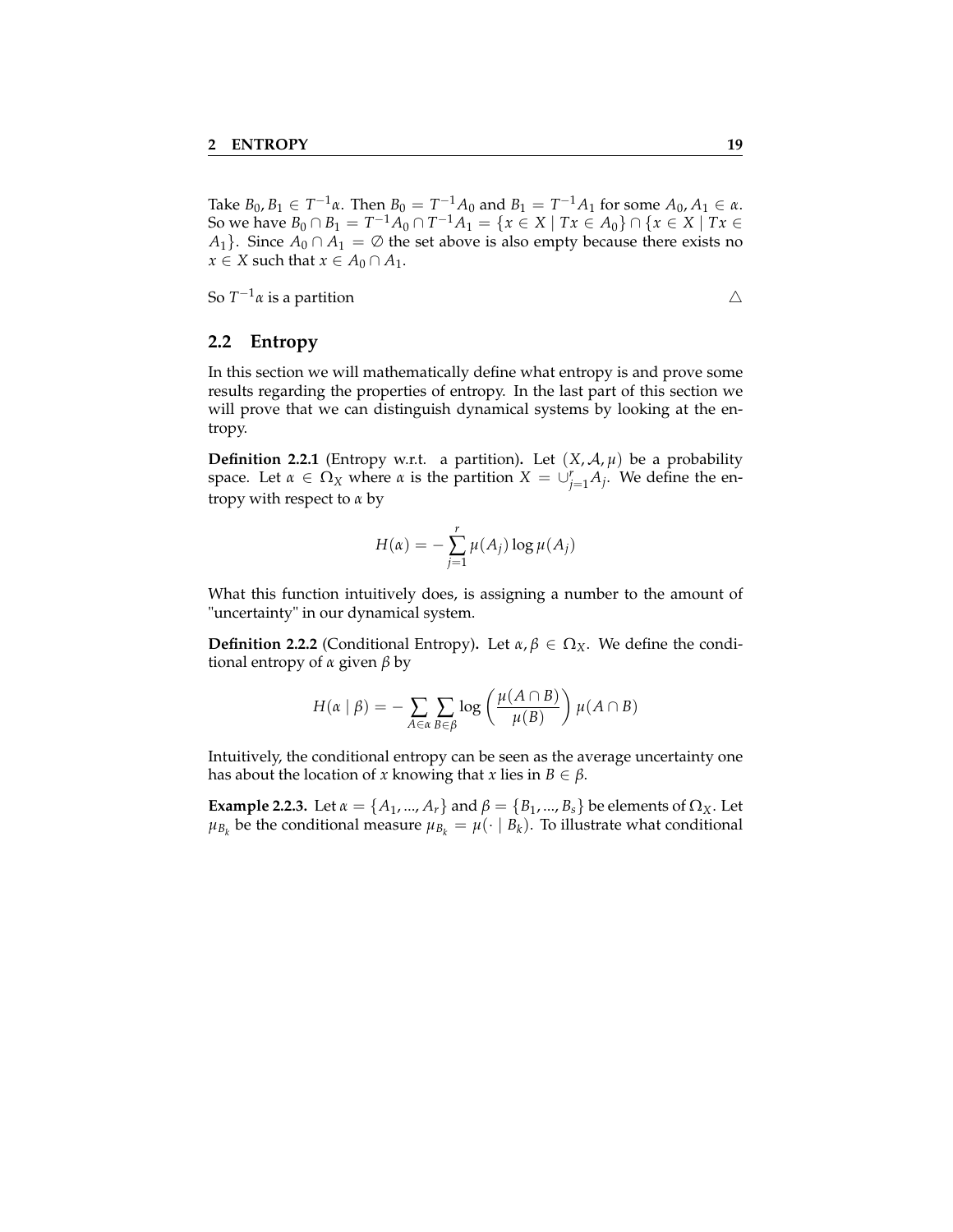entropy is, we make the following calculation:

$$
H_{\mu}(\alpha \mid \beta) = -\sum_{j=1}^{r} \sum_{k=1}^{s} \mu(A_{j} \cap B_{k}) \log \mu(A_{j} \cap B_{k}) + \sum_{k=1}^{s} \mu(B_{k}) \log \mu(B_{k})
$$
  
\n
$$
= -\sum_{j=1}^{r} \sum_{k=1}^{s} \mu(A_{j} \cap B_{k}) \log \mu(A_{j} \cap B_{k}) + \sum_{j=1}^{r} \sum_{k=1}^{s} \mu(A_{j} \cap B_{k}) \log \mu(B_{k})
$$
  
\n
$$
= -\sum_{k=1}^{s} \sum_{j=1}^{r} (\mu(A_{j} \cap B_{k}) (\log \mu(A_{j} \cap B_{k}) - \log \mu(B_{k})))
$$
  
\n
$$
= -\sum_{k=1}^{s} \mu(B_{k}) \sum_{j=1}^{r} \frac{\mu(A_{j} \cap B_{k})}{\mu(B_{k})} \log \frac{\mu(A_{j} \cap B_{k})}{\mu(B_{k})}
$$
  
\n
$$
= \sum_{k=1}^{s} \mu(B_{k}) H_{\mu_{B_{k}}}(\alpha)
$$

We see conditional entropy can be seen as the mean value of  $H(\alpha)$  knowing we have to condition on *β*.  $\triangle$ 

**Proposition 2.2.4.** *Let* (*X*, A, *µ*, *T*) *be a measure preserving dynamical system. Let α*, *β*, *γ* ∈ Ω*X. Then:*

- *(i)*  $H(T^{-1}α) = H(α)$
- *(ii)*  $H(α ∨ β) = H(α) + H(β | α)$
- *(iii)*  $H(β | α) ≤ H(β)$
- *(iv)*  $H(α ∨ β) ≤ H(α) + H(β)$
- *(v) If*  $\alpha$  ≤ *β then*  $H(\alpha)$  ≤  $H(\beta)$
- *(vi)*  $H(\alpha \vee \beta \mid \gamma) = H(\alpha \mid \gamma) + H(\beta \mid \alpha \vee \gamma)$
- *(vii) If*  $\beta$  ≤ *α then*  $H(\gamma | \alpha)$  ≤  $H(\gamma | \beta)$
- *(viii) If*  $\beta$  ≤ *α then*  $H(β | α) = 0$

To proof of these identities can be found in Appendix [A.2](#page-47-0) at the end of this thesis.

Let  $(X, \mathcal{A}, \mu, T)$  be a dynamical system. We define the orbit of  $x \in X$  as the sequence (*x*, *Tx*, *T* <sup>2</sup>*x*, ...). What we do with this definition, is looking at some *x*  $\in$  *X* and register where *x* is mapped to by *T*.

We will first state the definition of entropy of a measure preserving transformation with respect to a partition, and later we will explain why this definition makes sense.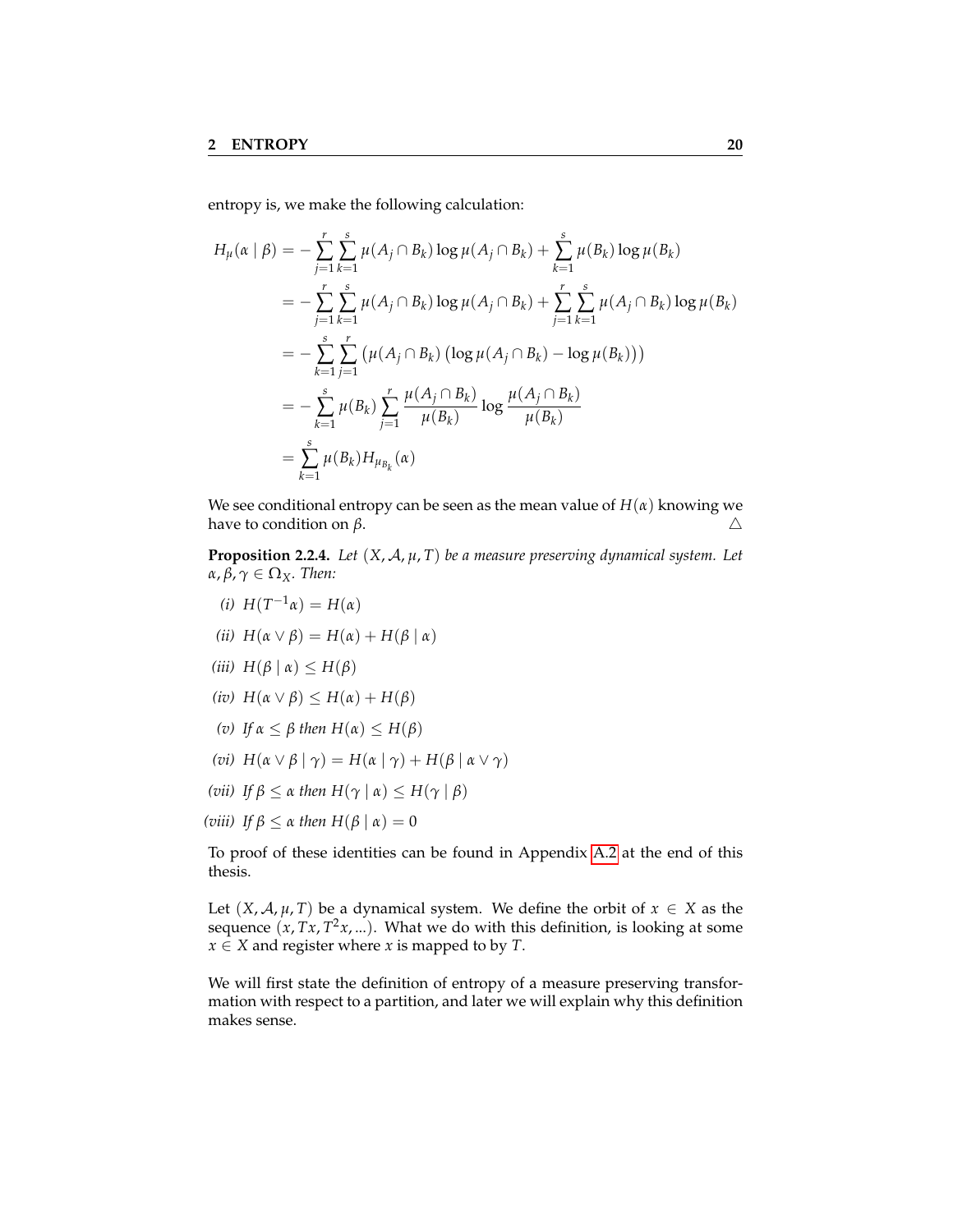**Definition 2.2.5** (Entropy w.r.t. a measure)**.** Let (*X*, A, *µ*, *T*) be a dynamical system. We define the entropy of *T* with respect to  $\mu$  and  $\alpha \in \Omega_X$  as

$$
h_{\mu}(T;\alpha) := \lim_{n \to \infty} \frac{1}{n} H_{\mu}(\bigvee_{i=0}^{n-1} T^{-i} \alpha)
$$

First, we look at the elements in  $\bigvee_{i=0}^{n-1} T^{-i} \alpha$ . If we follow definition [2.1.4](#page-21-0) we note that elements of this partition are of the form  $A_{i_0}\cap T^{-1}A_{i_1}\cap...\cap T^{-(n-1)}A_{i_{n-1}}.$ Elements in these sets are  $x \in X$  such that  $x \in A_{i_0}, Tx \in A_{i_1}, ..., T^{n-1}x \in A_{i_{n-1}}$ . What this definition does, is measuring the average information gain we get from knowing an element in the orbit of  $x \in X$ . This is equivalent with what we did with the transmission source at the beginning of this chapter.

<span id="page-24-0"></span>**Lemma 2.2.6.** *Let*  $(a_n)$  *be a subadditive sequence i.e.*  $a_{n+p} \le a_n + a_p$  *for all n, p*  $\in$ **N***. Then the limit*  $\lim_{n\to\infty} \frac{a_n}{n}$  exists.

*Proof.* First we fix  $k \in \mathbb{N}$  arbitrary. Then subadditivity implies  $a_{nk} \le na_k$  for all  $n \geq 1$ . So also  $\frac{a_{nk}}{k} \leq \frac{na_k}{k} \leq \frac{a_k}{k}$  for all  $n \geq 1$ . Take  $m \in \mathbb{N}$ . Then  $m = nk + l$  for some *l* ∈ {0, 1, ..., *k* − 1}. We show:

$$
\frac{a_m}{m} \le \frac{a_{nk}}{nk+l} + \frac{a_l}{nk+l} \le \frac{a_k}{k} + \frac{a_l}{nk+l} \le \frac{a_k}{k} + \frac{a_l}{nk}
$$

If we take  $m \to \infty$  then also  $n \to \infty$ . Therefore

$$
\limsup_{m \to \infty} \frac{a_m}{m} \le \frac{a_k}{k} \text{ for all } k \ge 1
$$

So also

$$
\limsup_{m \to \infty} \frac{a_m}{m} \le \liminf_{k \to \infty} \frac{a_k}{k}
$$

Therefore, the limit  $\lim_{n \to \infty} \frac{a_n}{n}$  exists.

**Lemma 2.2.7.** *Let*  $(X, \mathcal{A}, \mu, T)$  *be a measure preserving system and*  $\alpha \in \Omega_X$ *. Then*  $\lim_{n \to \infty} \frac{1}{n} H(\bigvee_{i=0}^{n-1} T^{-i} \alpha)$  *exists.* 

*Proof.* Let  $a_n = H(\bigvee_{i=0}^{n-1} T^{-i}a)$ . Then by Lemma [A.2.1](#page-47-1) we can calculate:

$$
a_{n+p} = H\left(\bigvee_{i=0}^{n+p-1} T^{-i} \alpha\right)
$$
  
\n
$$
\leq H\left(\bigvee_{i=0}^{n-1} T^{-i} \alpha\right) + H\left(\bigvee_{i=n}^{n+p-1} T^{-i} \alpha\right)
$$
  
\n
$$
= a_n + H\left(\bigvee_{i=0}^{p-1} T^{-i} \alpha\right)
$$
  
\n
$$
= a_n + a_p
$$

 $\Box$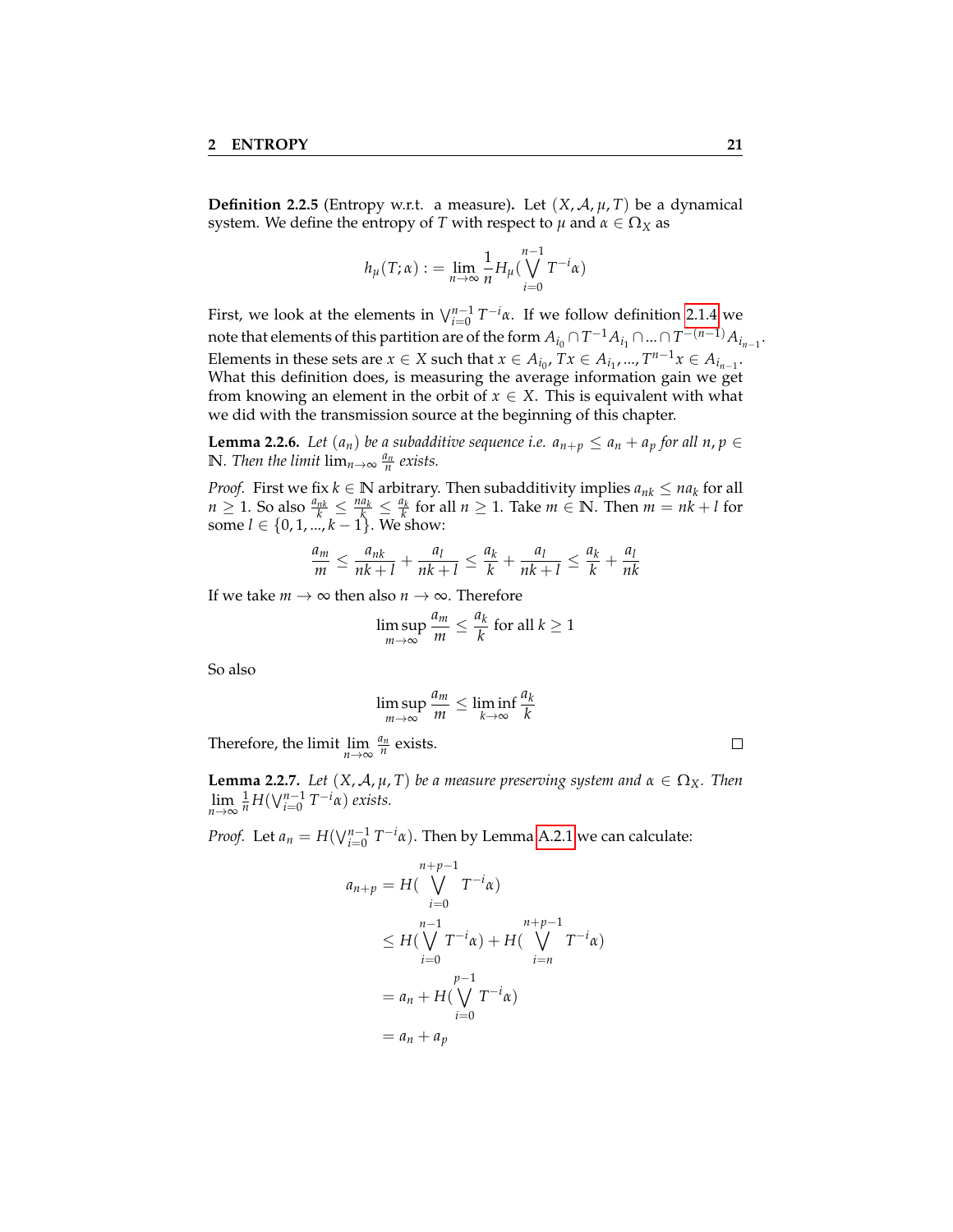So the sequence  $(a_n)$  is subadditive. By Lemma [2.2.6](#page-24-0) we know that the limit  $\lim_{n\to\infty} \frac{1}{n} H(\bigvee_{i=0}^{n-1} T^{-i}\alpha)$  exists.  $\Box$ 

**Definition 2.2.8** (Measure theoretical entropy). Let  $(X, \mathcal{A}, \mu, T)$  be a measure preserving dynamical system. We define the measure theoretical entropy of *T* with respect to  $\mu$  as

$$
h_{\mu}(T) := \sup_{\alpha \in \Omega_X} h_{\mu}(T; \alpha)
$$

**Definition 2.2.9** (Measure-Theoretical Isomorphism). Let  $(X, \mathcal{A}, \mu, T)$  and  $(Y, \mathcal{B}, \nu, S)$ be dynamical systems. Let  $\psi$  :  $(X, \mathcal{A}, \mu, T) \rightarrow (Y, \mathcal{B}, \nu, S)$  be a map such that  $\psi$  is measurable, measure preserving, invertible and for almost all  $x \in X$  $\psi(Tx) = S(\psi(x))$ ; that is, such that the diagram

$$
\begin{array}{ccc}\nX & \xrightarrow{T} & X \\
\psi & & \downarrow \psi \\
Y & \xrightarrow{S} & Y\n\end{array}
$$

commutes almost everywhere. Then we call *ψ* an isomorphism.

<span id="page-25-0"></span>**Theorem 2.2.10.** *Entropy is invariant under measure theoretical isomorphism.*

*Proof.* Let  $(X, \mathcal{A}, \mu, T)$  and  $(Y, \mathcal{B}, \nu, S)$  be two measure preserving dynamical systems which are isomorphic with isomorphism  $\psi$  :  $(X, \mathcal{A}, \mu, T) \rightarrow (Y, \mathcal{B}, \nu, S)$ . Let  $\beta \in \Omega_Y$  and take  $\alpha = \psi^{-1}\beta$ . We will proof that the entropy of *T* with respect to *α* is always greater then or equal to the entropy of *S* with respect to *β*.

Take  $B_{i_0},..., B_{i_{n-1}} \in \beta$ . Then:

$$
\nu\left(B_{i_0} \cap S^{-1}B_{i_1} \cap \dots \cap S^{-(n-1)}B_{i_{n-1}}\right) = \mu\left(\psi^{-1}B_{i_0} \cap \psi^{-1}S^{-1}B_{i_1} \cap \dots \cap \psi^{-1}S^{-(n-1)}B_{i_{n-1}}\right)
$$
  
= 
$$
\mu\left(\psi^{-1}B_{i_0} \cap T^{-1}\psi^{-1}B_{i_1} \cap \dots \cap T^{-(n-1)}\psi^{-1}B_{i_{n-1}}\right)
$$
  
= 
$$
\mu\left(A_{i_0} \cap T^{-1}A_{i_1} \cap \dots \cap T^{-(n-1)}A_{i_{n-1}}\right)
$$

We define

$$
A(n) = A_{i_0} \cap T^{-1} A_{i_1} \cap ... \cap T^{-(n-1)} A_{i_{n-1}}
$$
  

$$
B(n) = B_{i_0} \cap S^{-1} B_{i_1} \cap ... \cap S^{-(n-1)} B_{i_{n-1}}
$$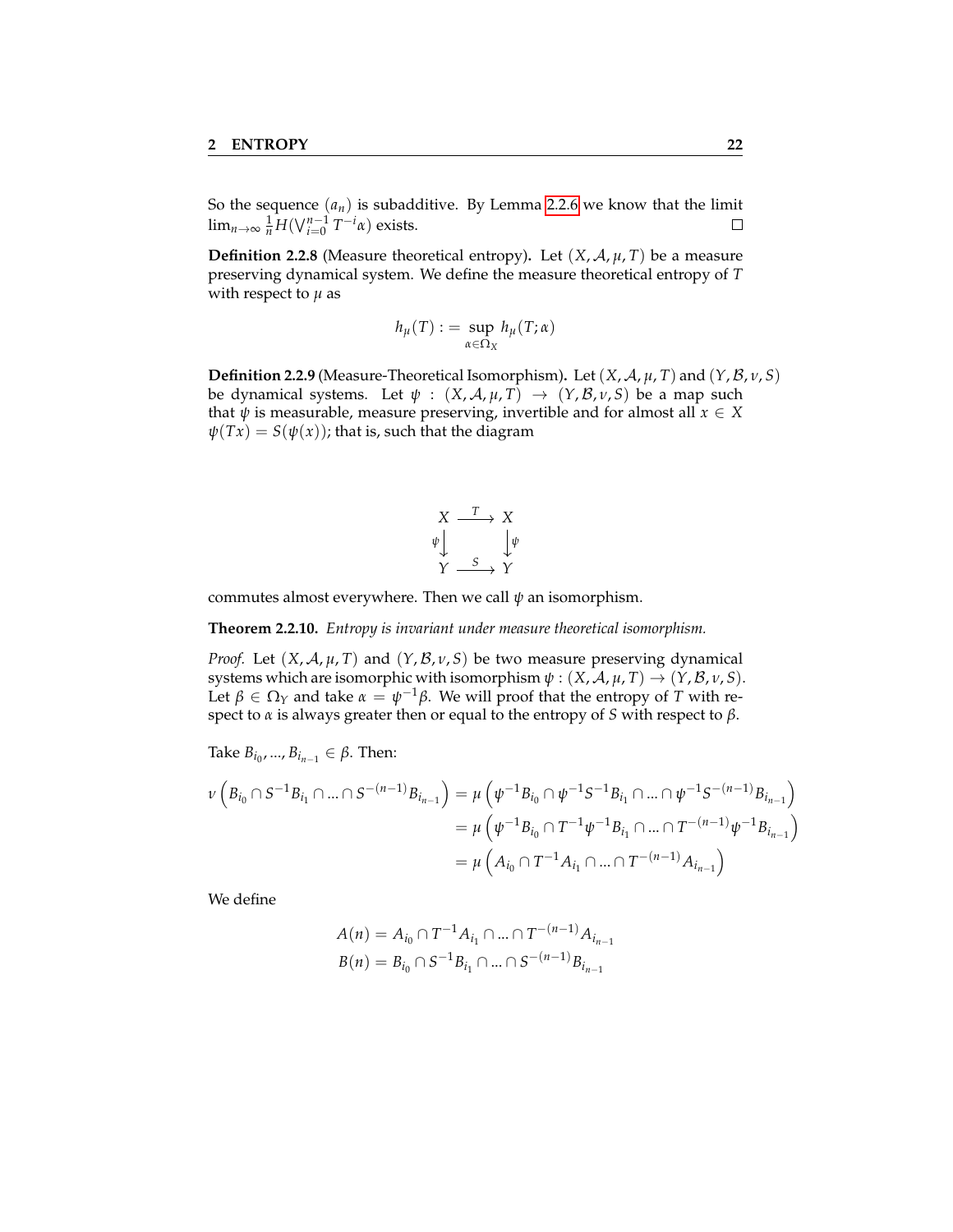With this work done, we can now make our calculation.

$$
h_{\nu}(S) = \sup_{\beta \in \Omega_Y} h_{\nu}(\beta, S)
$$
  
\n
$$
= \sup_{\beta \in \Omega_Y} \lim_{n \to \infty} \frac{1}{n} H_{\nu} \left( \bigvee_{i=0}^{n-1} S^{-i} \beta \right)
$$
  
\n
$$
= \sup_{\beta \in \Omega_Y} \lim_{n \to \infty} \left( -\frac{1}{n} \sum_{B(n) \in \vee_{i=0}^{n-1} S^{-i} \beta} \nu(B(n)) \log \nu(B(n)) \right)
$$
  
\n
$$
= \sup_{\psi^{-1} \beta} \lim_{n \to \infty} \left( -\frac{1}{n} \sum_{A(n) \in \vee_{i=0}^{n-1} T^{-i} \psi^{-1} \beta} \mu(A(n)) \log \mu(A(n)) \right)
$$
  
\n
$$
= \sup_{\psi^{-1} \beta} h_{\mu} \left( \psi^{-1} \beta, T \right)
$$
  
\n
$$
\leq \sup_{\alpha \in \Omega_X} h_{\mu}(\alpha, T) = h_{\mu}(T)
$$

The proof of  $h_\mu(T) \leq h_\nu(S)$  can be similarly done. Therefore, we have  $h_\mu(T) =$ *hv*(*S*) and we can conclude that entropy is invariant under measure theoretical isomorphism. isomorphism.

<span id="page-26-0"></span>**Example 2.2.11.** Let  $X = \{0, 1\}^{\mathbb{N}}$  endowed with the *σ*-algebra *A* generated by the cylinder sets in *X* i.e.  $\mathcal{A} = \sigma(\{(x_1, ..., x_n) | x_i \in \{0, 1\} \forall 1 \le i \le n\})$ . Let *T* be the left shift and *µ* defined by  $\mu(x_1, ..., x_n) = 2^{-n}$ . Let  $(X, \mathcal{A}, \mu, T)$  denote the corresponding dynamical system.

Let  $[0, 1)$  be endowed with the Borel  $\sigma$ -algebra on  $[0, 1)$ . Let  $\lambda$  denote the Lebesgue measure and let *S* :  $([0,1), B(\mathbb{R}), \lambda) \rightarrow ([0,1), B(\mathbb{R}), \lambda)$  be the doubling map

$$
S: ([0,1), B(\mathbb{R}), \lambda) \to ([0,1), B(\mathbb{R}), \lambda)
$$

$$
x \mapsto 2x \mod 1
$$

Let  $([0, 1), B(\mathbb{R}), \lambda, S)$  denote the corresponding dynamical system.

We will prove that  $(X, \mathcal{A}, \mu, T)$  and  $([0, 1), B([0, 1)), \lambda, S)$  are isomorphic.

We define 
$$
X' = \left\{ x \in X \mid \nexists n \text{ s.t. } x_m = 1 \text{ for } m \ge n \right\}
$$
  
\nand  $X'_n = \left\{ x \in \{0,1\}^N \mid x_m = 1 \forall m \ge n \right\}$ . We calculate  
\n
$$
\mu(X \setminus X') = \mu\left(\bigcup_{n=1}^{\infty} X'_n\right)
$$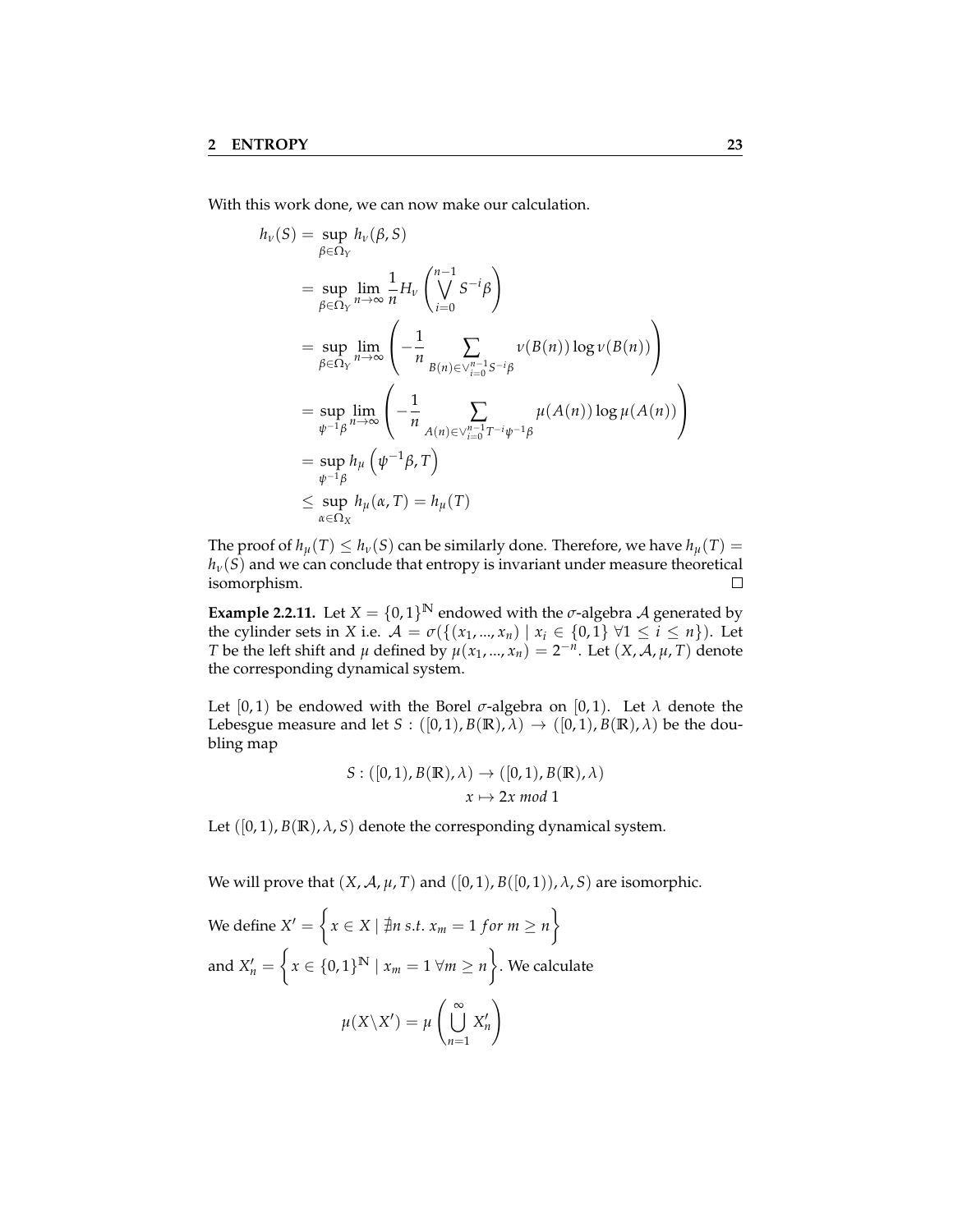Since this sequence is monotone increasing we have

$$
= \lim_{n \to \infty} \mu\left(X'_n\right) = \lim_{n \to \infty} 2^{-n} = 0
$$
  
So the set  $\left\{x \in \{0, 1\}^{\mathbb{N}} \mid \exists n \text{ s.t. } x_m = 1 \forall m \ge n\right\}$  is negligible.

We define the map

$$
\psi : (X', \mathcal{A}, \mu, T) \to ([0, 1), B([0, 1)), \lambda, S)
$$

$$
(x_1, \ldots) \mapsto \sum_{i=1}^{n-1} 2^{-i} x_i
$$

To show that  $\psi$  is measure preserving, we prove that it is measure preserving for the cylinder sets, which generate the  $\sigma$ -algebra on *X*. Let  $C(a_1, ..., a_n)$  =  ${x \in X | x_1 = a_1, ..., x_n = a_n}$  be a cylinder set of length *n*. We know that  $\mu(C(a_1, ..., a_n)) = 2^{-n}$ . We calculate:

$$
\psi(C(a_1,...,a_n)) = \left[\sum_{i=1}^{n-1} 2^{-i} a_i, \sum_{i=1}^{n-1} 2^{-i} a_i + \sum_{i=n+1}^{\infty} 2^{-i}\right) = \left[\sum_{i=1}^{n-1} 2^{-i} a_i, \sum_{i=1}^{n-1} 2^{-i} a_i + 2^{-n}\right)
$$

So with the Lebesgue measure we have  $\lambda(\psi(C(a_1, ..., a_n))) = 2^{-n}$ . So  $\psi$  is measure preserving.

Since every real number in  $[0, 1)$  has an unique binary expansion, we know that  $\psi$  is measurable and invertible.

Let 
$$
(a_1, ..., a_n, ...)
$$
  $\in C(a_1, ..., a_n)$ . We calculate  
\n
$$
\psi(T(a_1, ..., a_n, ...)) = \psi((a_2, ..., a_n, ...))
$$
\n
$$
= [\sum_{i=2}^n 2^{-(i-1)} a_i, \sum_{i=2}^n 2^{-(i-1)} a_i + \sum_{i=n}^\infty 2^{-i}]
$$
\n
$$
= [\sum_{i=2}^n 2^{-(i-1)} a_i, \sum_{i=2}^n 2^{-(i-1)} a_i + 2^{-n+1}]
$$
\n
$$
S(\psi(a_1, ..., a_n, ...)) = S([\sum_{i=1}^n 2^{-i} a_i, \sum_{i=1}^n 2^{-i} a_i + \sum_{i=n+1}^\infty 2^{-i}])
$$
\n
$$
= [\sum_{i=1}^n 2^{-(i-1)} a_i \mod 1, \left(\sum_{i=1}^n 2^{-(i-1)} a_i + 2^{-n+1}\right) \mod 1)
$$
\n
$$
= [\sum_{i=2}^n 2^{-(i-1)} a_i, \sum_{i=2}^n 2^{-(i-1)} a_i + 2^{-n+1})
$$

So  $ψT = Sψ$   $μ$  a.e.

Since all the requirements of an isomorphism are fulfilled, we know that  $(X, \mathcal{A}, \mu, T)$ and  $([0, 1), B([0, 1)), \lambda, S$  are isomorphic.  $\Delta$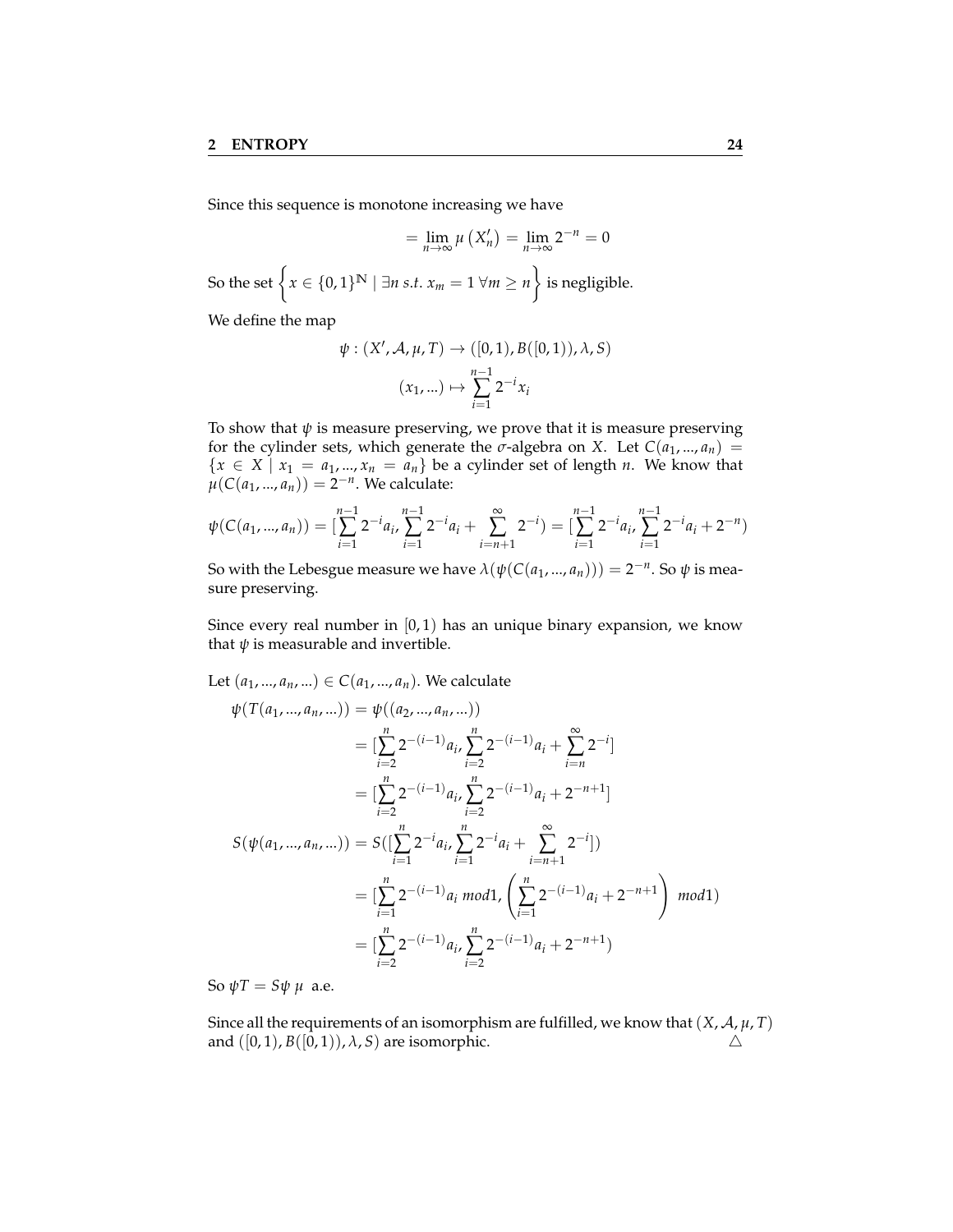We will now state a theorem we will use to calculate the entropy of a Bernoulli $(1/2, 1/2)$ shift. A proof of this theorem can be found in *Notes for the Course: Ergodic Theory and Entropy*[\[1\]](#page-52-1), page 98-99.

**Definition 2.2.12** (Generator). We call a partition  $\alpha \in \Omega_X(\mathcal{A})$  a generator with  $\mathsf{respect\ to\ }T\ \text{if\ }\sigma\left(\bigvee_{i=0}^{\infty}T^{-i}\alpha\right)=\mathcal{A}$ 

<span id="page-28-0"></span>**Theorem 2.2.13** (Kolmogorov and Sinai)**.** *Let* (*X*, A, *µ*, *T*) *be a measure preserving dynamical system.* If  $\alpha \in \Omega_X(\mathcal{A})$  *is a generator with respect to* T *and*  $H(\alpha) < \infty$ *, then*  $h_\mu(T) = h_\mu(T, \alpha)$ *.* 

**Example 2.2.14** (Entropy of the Bernoulli( $1/2$ ,  $1/2$ ) shift). Let  $(X, \mathcal{A}, \mu, T)$  be the Bernoulli(1/2, 1/2) shift as in Example [2.2.11.](#page-26-0) We want to calculate the entropy of this dynamical system.

We define  $\alpha \in \Omega_X$  as  $\alpha = \{A_0, A_1\}$  with  $A_i = \{x \in X \mid x_0 = i\}$ . Then we recognize that

$$
T^{-n}A_i = \{x \in X \mid x_n = i\}
$$

Now we note that elements in <sup>W</sup>*n*−<sup>1</sup> *i*=0 *T* <sup>−</sup>*iα* are of the form

$$
A_{i_0} \cap A_{i_1} \cap ... \cap T^{-(n)} A_{i_n} = \{x \in X \mid x_0 = i_0, ..., x_n = i_n\}
$$

However, these are exactly the cylinder sets of length *n*. By definition of A we know these sets generate A. So *α* is a generator with respect to *T*. We see that

$$
H(\alpha) = H(\lbrace A_0, A_1 \rbrace) = -\left(\frac{1}{2}\log(\frac{1}{2}) + \frac{1}{2}\log(\frac{1}{2})\right) = \log(2) < \infty
$$

So we can use Theorem [2.2.13](#page-28-0) to calculate  $h_{\mu}(T)$ .

We know that  $\{A_0, A_1\}$ ,  $T^{-1}\{A_0, A_1\}$ , ...,  $T^{-(n-1)}\{A_0, A_1\}$  are independent since all entries of  $x \in X$  follow the Bernoulli( $1/2$ ,  $1/2$ ) distribution. Therefore  $μ(T^{-i}α) = μ(α) = (1/2, 1/2)$ . So we calculate

$$
H(\alpha \vee T^{-1}\alpha \vee ... \vee T^{-(n-1)}\alpha) = H(\alpha) + H(T^{-1}\alpha) + ... + H(T^{-(n-1)}\alpha)
$$
  
=  $nH(\alpha) = \log(2)$ 

We can now calculate

$$
h_{\mu}(T) = \lim_{n \to \infty} \frac{1}{n} H\left(\bigvee_{i=0}^{n-1} \alpha\right)
$$

$$
= \lim_{n \to \infty} \frac{n}{n} \log(2) = \log(2)
$$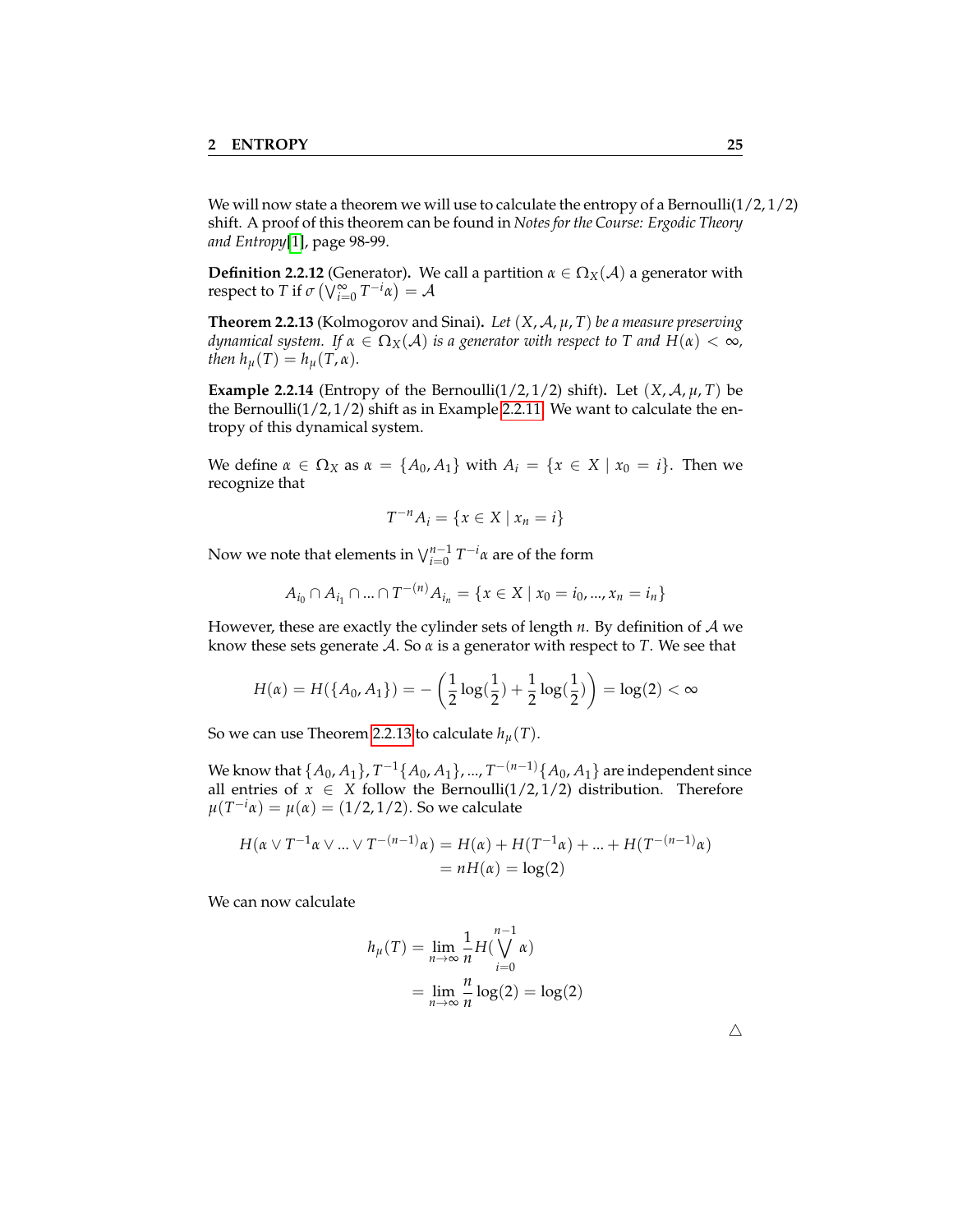**Example 2.2.15** (Entropy of the Double Angle Map). Let  $([0, 1), B([0, 1)), \lambda, S)$ be the Double Angle Map as in Example [2.2.11.](#page-26-0) Since we have proven in Ex-ample [2.2.11](#page-26-0) that the Double Angle Map and the Bernoulli $(1/2, 1/2)$  shift are isomorphic and we know that entropy is invariant under isomorphism (Theo-rem [2.2.10\)](#page-25-0) we can directly conclude that  $h(S) = log(2)$ .

In this chapter we have studied entropy in the discrete sense. In the next chapter we will use entropy in the differential sense. Therefore, we will now state the definition of entropy we will use in the next chapter

**Definition 2.2.16** (Differential Entropy)**.** Let *X* be a random variable with probability density function *f*. Denote the support of *X* by  $\chi$ . We define the differential entropy *H* of *X* to be

$$
H(X) = -\int_{\chi} f(x) \log f(x) dx = -\mathbb{E} (\log f(x))
$$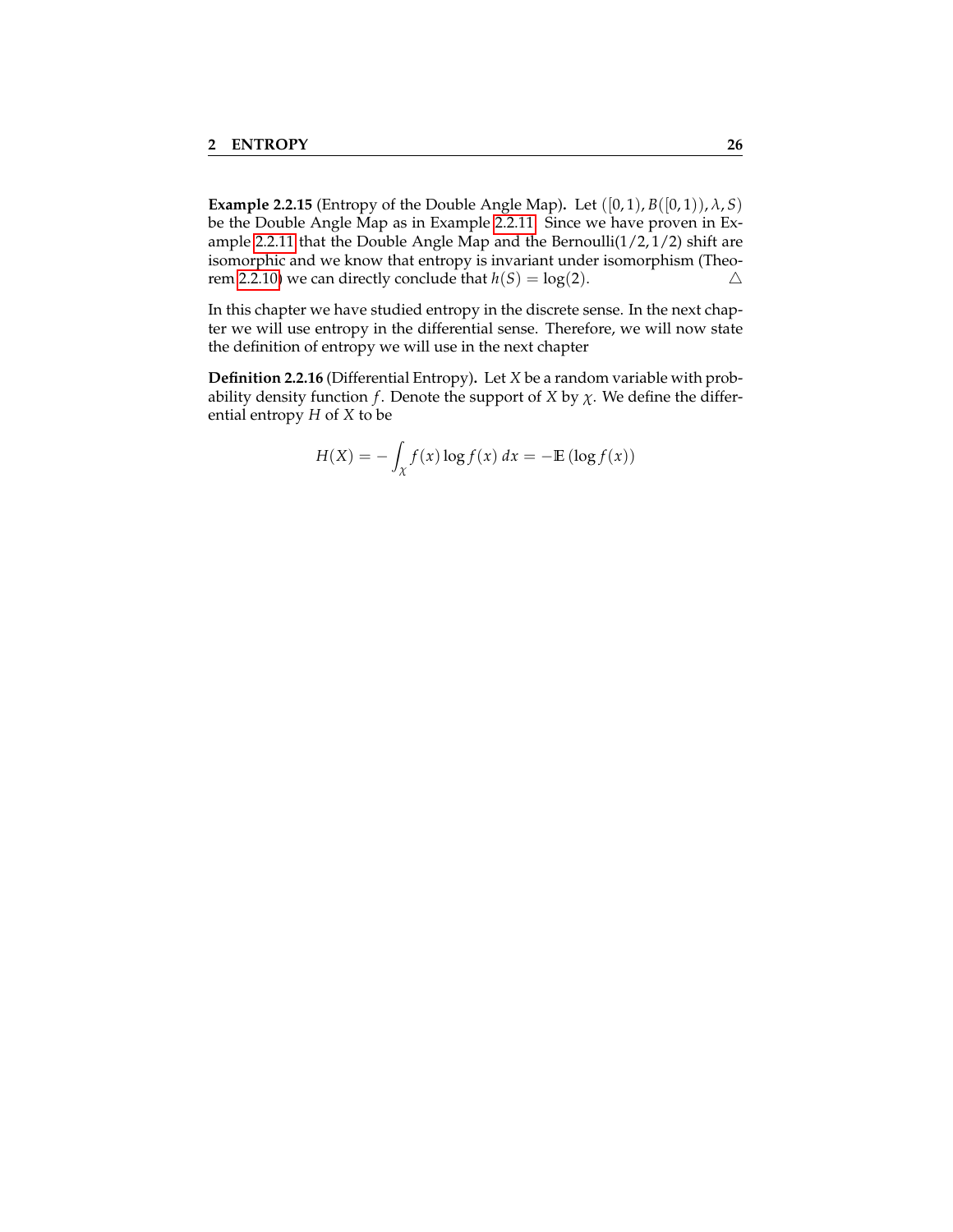# <span id="page-30-0"></span>**3 Entropy in financial mathematics**

This chapter is strongly based on *The Entropy Theory of Stock Option Pricing*[\[6\]](#page-52-7).

The goal of this chapter is to find a model for the valuation of European options on the stock market. We will do this by finding the probability density of a stock which results in the fair price of our European option. By fair, we mean that whichever price our stock will have at expiration time, we will always be able to pay off this option at expiration time by using the right buying/selling strategy of the underlying stock. We call the probability density with this property the risk neutral probability density. We will find this risk neutral probability density by finding the probability density that results in the highest entropy, subject to some boundary conditions. With this probability density, we will then derive the price of a call and a put option on this stock process. It turns out that the maximum entropy probability density is given by the gamma density. We will derive the parameters of this gamma density by looking at boundary conditions.

The idea behind this derivation is that we want to find an alternative model to the Black and Scholes model. Instead of the lognormal distribution one obtains in the derivation of the Black and Scholes model, we will now find a gamma distribution. The improvement here is that in the derivation of the gamma distribution we do not assume that the interest is constant over time. Therefore, we need less assumptions then the Black and Scholes model.

First, we will derive the probability density for a stock process. This turns out to be the easy case of the probability density we derive later when looking at an European option that expires at time *T* with strike price *K*. To derive the density in the latter case, we assume a stock follows a square-root process. We will solve the Kolmogorov equation of this process and find that in the limit this solution gives the gamma density.

#### <span id="page-30-1"></span>**3.1 Motivation for using entropy**

We assume that we are working in an information efficient market. This means every player in our market has access to the same information. We also assume we are working in a market with many players, whom which every player is competitive, i.e. wants to make money.

The price of a stock in a competitive market is a reflection of the belief that players in our market have in this stock. This means if more than 50 percent of our players think the price will move up, this will indeed happen, until the balance is 50-50 again. Therefore, this equilibrium state reflects the state of maximum uncertainty about the stock movement. Notice that we are talking about a maximum ignorance market belief. The belief of individual investors can be diverse.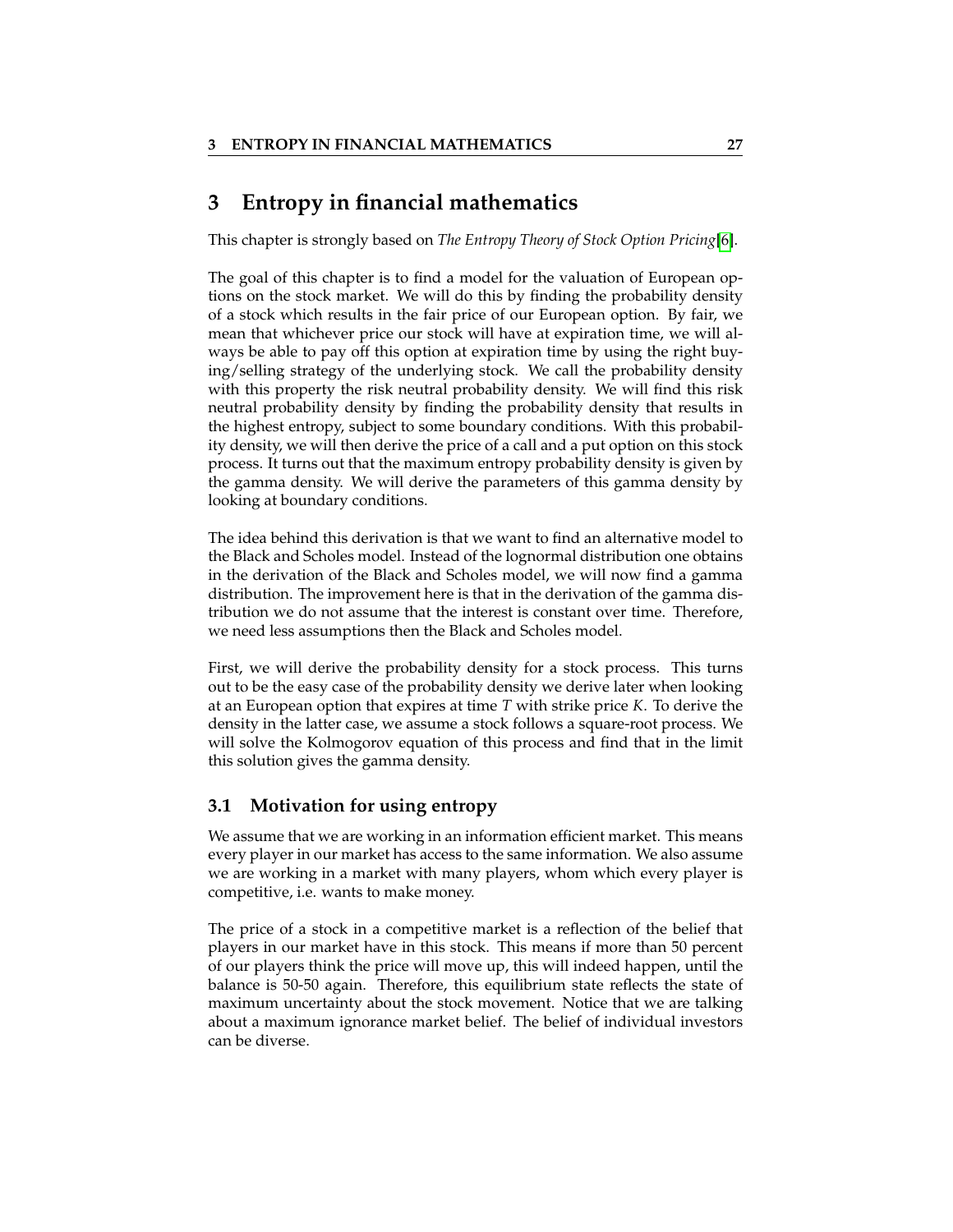We are looking for the probability density that reflects this maximum uncertainty state. As we have seen in Chapter 2, a good mathematical construction for measuring uncertainty of a system is entropy.

In this chapter, we will derive the probability density that has maximal entropy and therefore is the best probability density we can use for evaluating our stock.

#### <span id="page-31-0"></span>**3.2 Risk neutral probability density for stock process**

To find the probability density of a stock without cash flow, we want to solve the following system of equations.

<span id="page-31-4"></span>**Proposition 3.2.1.** Let  $S(t)$  be the stock price at time t and let  $P$  be the possible values *of S*(*t*). Let P(*t*) be the price of a bond at time t that pays 1 at time T and let  $\sigma^2$  be the *standard deviation of S*(*t*)*.*

*If we have full knowledge of the information set I* = {P, *S*(0), *P*(0), *σ* <sup>2</sup>}*, then the risk-neutral density f*(*S*(*T*)) *solves the following maximization problem*

$$
\max_{g \in M(\mathcal{P})} - \int_{\mathcal{P}} g \log g \, dS(T)
$$

*with M*(P) *the space of all probability measures with support* P

*Subject to boundary conditions*

$$
\int_{\mathcal{P}} g \, dS(T) = 1 \tag{3}
$$

$$
\mathbb{E}_{g}(S_T) = \int_{\mathcal{P}} gS(T) dS(T) = S(0)/P(0)
$$
\n(4)

$$
\mathbb{E}_g(S_T^2) = \int_{\mathcal{P}} gS(T)^2 dS(T) = \sigma^2 + (S(0)/P(0))^2
$$
 (5)

<span id="page-31-3"></span><span id="page-31-2"></span><span id="page-31-1"></span>(6)

Boundary condition [3](#page-31-1) ensures our density is a probability density. We need this because we are dealing with an economical system subject to probability.

Boundary condition [4](#page-31-2) ensures the no-arbitrage condition and therefore also the risk-neutrality of our probability density. Assume  $\mathbb{E}_g(S(T)) > S(0)/P(0)$ then we can borrow *S*(0) and buy stock with value *S*(0) at time *t* = 0. Together with interest we have to pay back  $S(0)/P(0)$  at time  $t = T$ . Since the expectation value of our stock is bigger than *S*(0)/*P*(0) we can always sell our stock, pay back the loan and still have money left. This means arbitrage.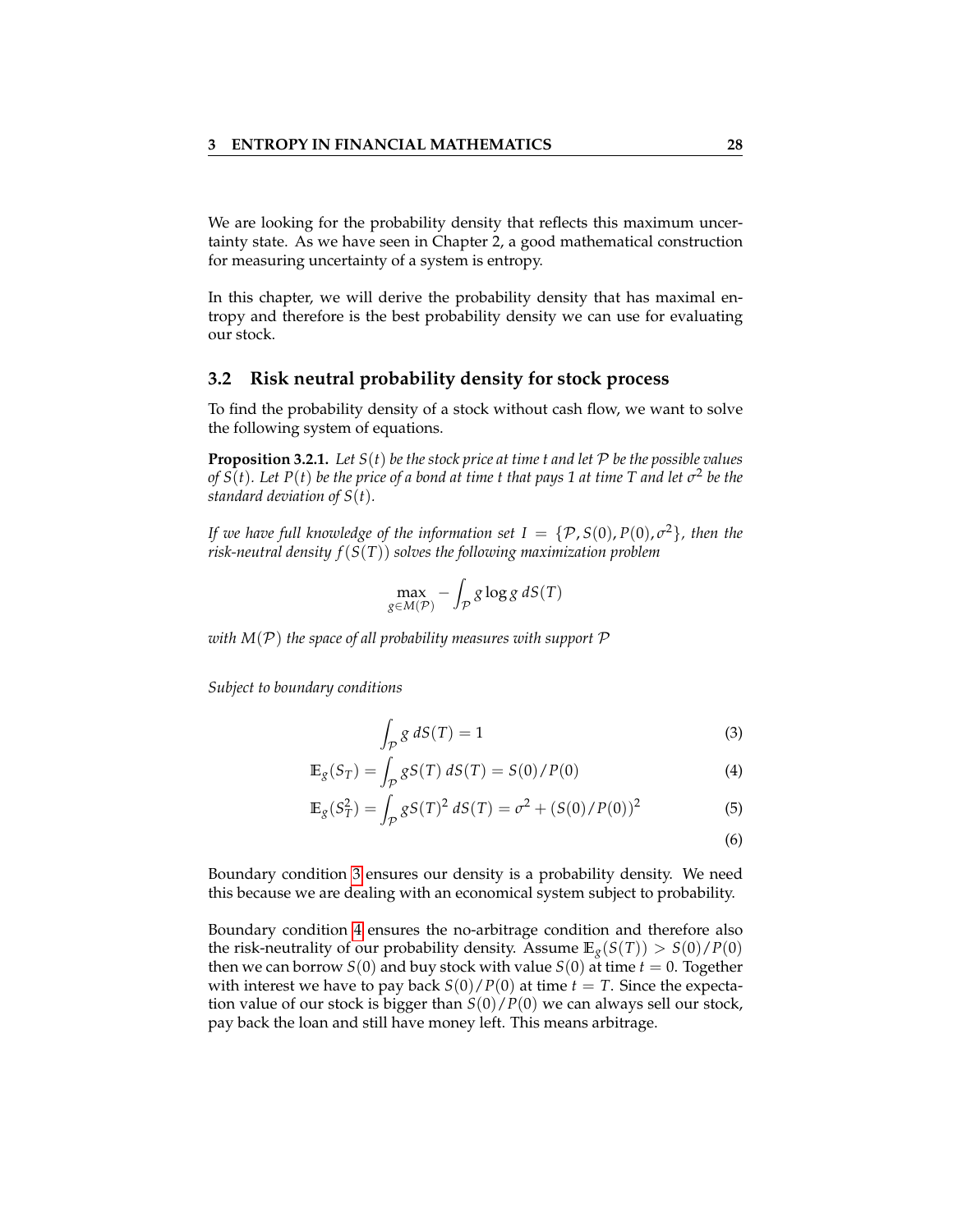Assume  $\mathbb{E}_g(S(T)) < S(0)/P(0)$ . Then we short sell stock with value  $S(0)$ at time  $t = 0$  and put this in the bank. Together with interest this will grow to  $S(0)/P(0)$  at time  $t = T$ . Since the expectation value of our stock is smaller then *S*(0)/*P*(0) we can always sell back our stock and still have money left. This means arbitrage. Therefore, Boundary condition [4](#page-31-2) is the only possibility that ensures no-arbitrage.

Boundary condition [5](#page-31-3) ensures that the variance of  $S(T)$  is still  $\sigma^2$ .

**Proposition 3.2.2.** *The unique solution f*(*S*(*T*)) *that solves Proposition [3.2.1](#page-31-4) is*

$$
f(S(T)) = \frac{\exp(\lambda_1 S(T) + \lambda_2 S(T)^2)}{\int_{\mathcal{P}} \exp(\lambda_1 S(T) + \lambda_2 S(T)^2) dS(T)}
$$

*where*  $\lambda_1$  *and*  $\lambda_2$  *are chosen so that*  $f(S(T))$  *satisfies the boundary conditions of Assumption [3.2.1.](#page-31-4)*

*Proof.* To find the extremum of this functional we will use the Lagrange multiplier method.

The Lagrange multiplier method tells us that to solve Proposition [3.2.1,](#page-31-4) we can also find the extremum of

$$
\mathcal{L}(f, S(T)) = \int_{\mathcal{P}} \left( -f \log f + \lambda_0 f + \lambda_1 f S(T) + \lambda_2 f S(T)^2 \right) dS(T) - 1 - S(0) / P(0) - \sigma^2 - (S(0) / P(0))^2
$$

Finding the extremum of this is the same as finding the extremum of

$$
F(f, S(T)) = -f \log f + \lambda_0 f + \lambda_1 f S(T) + \lambda_2 f S(T)^2
$$

To find the extremum of this functional we can solve the Euler-Lagrange equation

$$
0 = \frac{\partial F}{\partial f} + \frac{d}{dS(T)} \left( \frac{\partial F}{\partial f'} \right)
$$

Since our functional is independent of  $f'$  this equation simplifies to

$$
0 = -\log f - 1 + \lambda_0 + \lambda_1 S(T) + \lambda_2 S(T)^2
$$

$$
f(S(T)) = \exp{\lambda_1 S(T) + \lambda_2 S(T)^2}
$$

To satisfy constraint 1 of our system we have to normalize *f* . So

$$
f(S(T)) = \frac{\exp{\{\lambda_1 S(T) + \lambda_2 S(T)^2\}}}{\int_{\mathcal{P}} \exp{\{\lambda_1 S(T) + \lambda_2 S(T)^2\}} dS(T)}
$$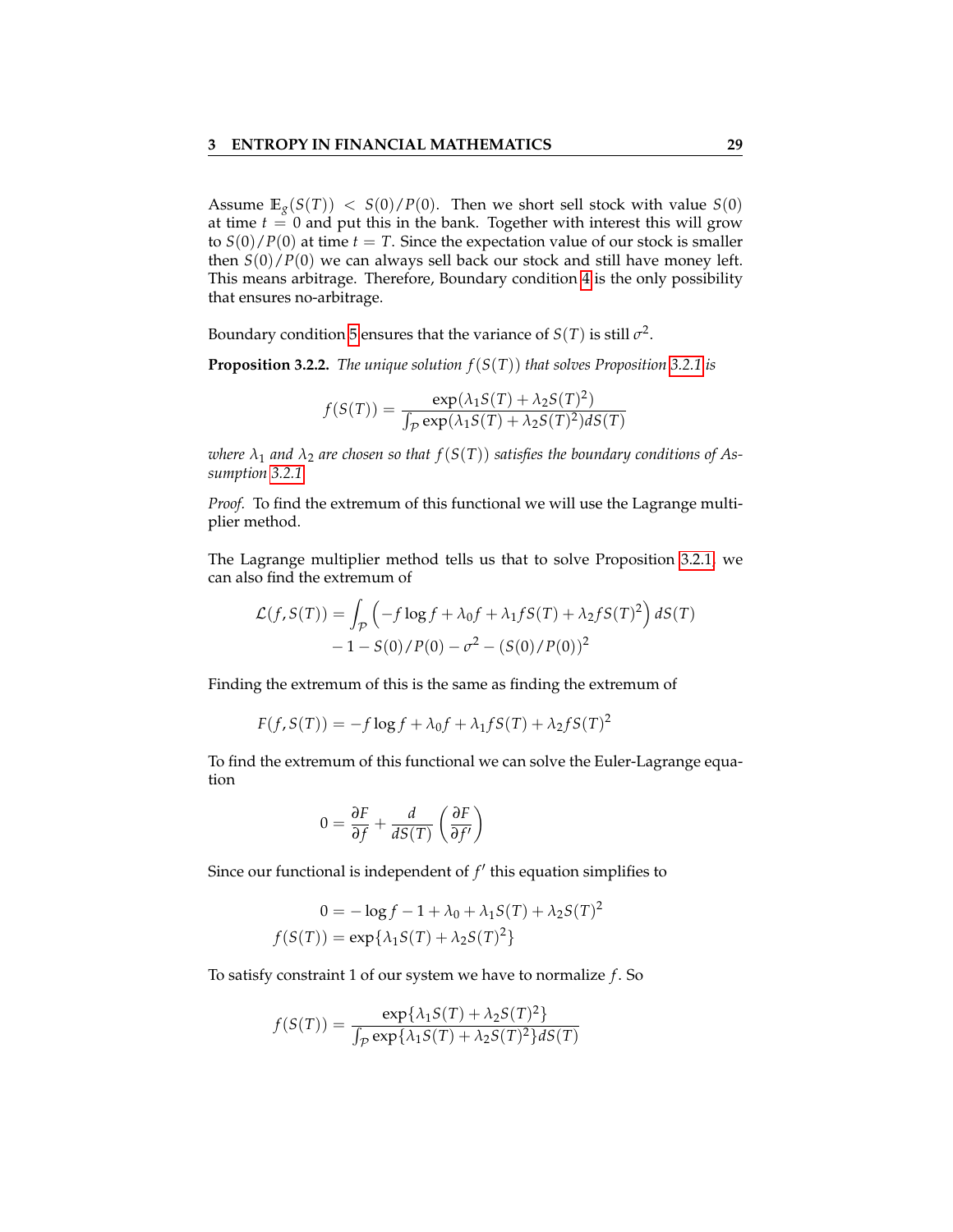where we choose  $\lambda_1$  and  $\lambda_2$  such that our function fulfills constraints [4](#page-31-2) and [5.](#page-31-3)

We know that the function  $g \to g \log(g)$  is convex. The space of all probability densities on  $P$  is convex. Therefore the functional  $\int g \log g \ dS(T)$  is convex. So the functional  $-\int g \log g \ dS(T)$  is concave. Therefore  $f(S(T))$  is the global maximum. For a rigorous proof of this, look at *Optimization by Vector Space Methods*[\[10\]](#page-52-8), page 191.

#### <span id="page-33-0"></span>**3.3 Risk neutral probability density for stock process under cash-flow assumption**

Assume we have an option with expiration date *T* which pays no dividend at times  $t < T$  but pays dividend  $d_j$  at times  $j > T$ . We consider this dividend stream  $A_{t,T} = \{d_j \mid t \ge j > T\}$  from time *T* to time *t*.

Now consider the shifted stream  $B_{t,K} = \{d_{j-(K-t)} | t \geq j > K\}$ , which is the stream *A*<sub>t</sub>,*T* shifted *K* − *t* to the left. Now take  $B_{T,0} = \{d_{i-T} | T \geq j > 0\}$ which is exactly the stream  $A_{t,T}$  shifted to start at  $t = 0$ . We will determine the price  $S(T)$  of our stock by looking at the random price  $x(T)$  of the cash-flow stock  $B_{0,T}$ , Intuitively this  $x(t)$  will be low right after a dividend payment and high right before one. Let  $x(0) = x_0$ .

We see that  $B_{0,T} = A_{t,T}$  and therefore  $X(T) = S(T)$ . Therefore, they also have identical probability distributions at time  $t = T$ . We assume that  $x(t)$  follows a plausible stochastic process, and use this to determine the probability distribution of *x*(*T*).

**Assumption 3.3.1.** *The price*  $x(t)$  *of a constant cash-flow security changes on* [0, $\infty$ ) *according to*

$$
dx = (-bx + c)dt + \sqrt{2ax} dz
$$

*where dz is a standard Brownian motion with*  $E(dz) = 0$  *and Var*( $dz$ ) = *dt.* The *parameters a*, *b*, *c* > 0 *are constant. This is called the square-root process.*

The coefficient  $(-bx + c)$  gives us a mean reversion. If  $x > \frac{c}{b}$  then this coefficient becomes smaller than zero. If  $x < \frac{c}{b}$  then this coefficient becomes bigger then zero. Therefore, this process will always fluctuate around its mean  $\frac{c}{b}$ . We see that as  $x(t)$  deviates more from the mean, the standard deviation term  $\sqrt{2ax}$  dx becomes bigger and so  $x(t)$  returns faster to the mean. This is a process often used in finance and is also known as the Cox-Ingersoll-Ross model.

Proof of the following lemma can be found in any good book on stochastic processes. For example in the book *Stochastic Processes*[\[11\]](#page-52-9).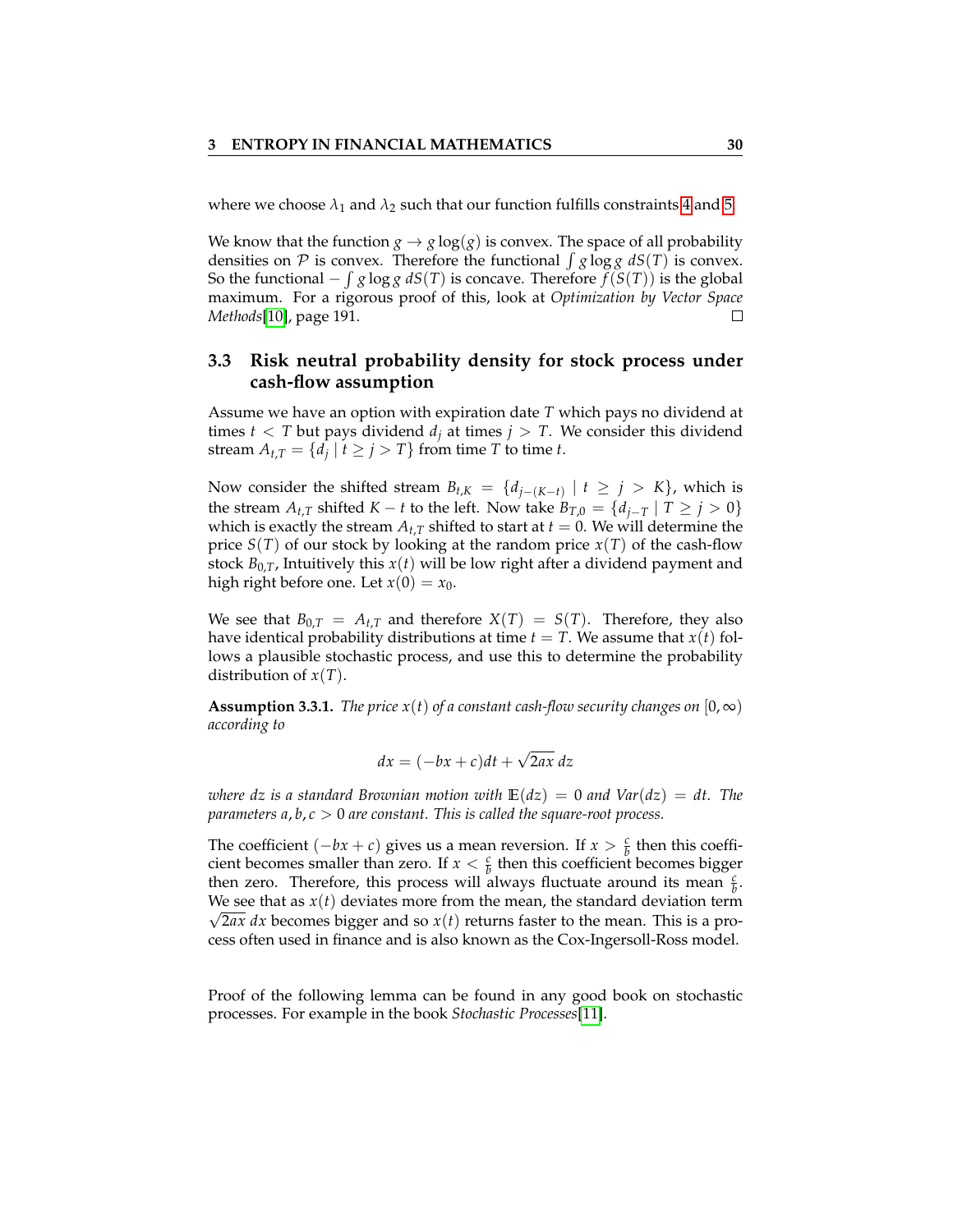<span id="page-34-0"></span>**Lemma 3.3.2** (Kolmogorov Backward Equation)**.** *Let W*(*t*) *be a Brownian motion. Assume a system y*(*t*) *evolves according to*

$$
dy(t) = \mu(y(t), t)dt + \sigma(y(t), t)dW(t)
$$

*Then the probability density*  $p(y, t)$  *of*  $y(t)$  *is given by the equation* 

$$
\frac{\partial}{\partial t}p(y,t) = \mu(y,t)\frac{\partial}{\partial y}p(y,t) + \frac{1}{2}\sigma^2(y,t)\frac{\partial^2}{\partial y^2}p(y,t)
$$
(7)

Let  $g(x, t | x(0) = x_0, t = 0)$  be the probability density of the random variable *x*(*t*) at time *t* > 0 with the boundary condition  $x(0) = x_0$  at time *t* = 0. We will find an expression for  $g(x, t | x_0, 0)$  by solving the Kolmogorov backward equation provided by lemma [3.3.2.](#page-34-0) This gives us the following equation:

$$
g_t = (-bx + c)g_x + \frac{1}{2}(\sqrt{2ax})^2 g_{xx}
$$
  

$$
g_t = (-bc + c)g_x + axg_{xx}
$$

This gives us an extra equation we add to Proposition [3.2.1.](#page-31-4) This leads to the following system.

<span id="page-34-1"></span>**Proposition 3.3.3.** If we have full knowledge of the information set  $I = \{P$  ,  $S(0)$  ,  $P(0)$  ,  $\sigma^2\}$  , *then the risk-neutral density f*(*S*(*T*)) *solves the following maximalization problem*

$$
\max_{g \in M(\mathcal{P})} - \int_{\mathcal{P}} g \log g \, dS(T) \tag{8}
$$

*with M*(P) *the space of all probability measures with support* P

*Subject to boundary conditions:*

$$
\int_{\mathcal{P}} g \, dS(T) = 1 \tag{9}
$$

$$
\mathbb{E}_{g}(S(T)) = \int_{P} gS(T) dS(T) = S(0) / P(0)
$$
\n(10)

$$
\mathbb{E}_{g}(S(T)^{2}) = \int_{\mathcal{P}} gS(T)^{2} dS(T) = \sigma^{2} + (S(0)/P(0))^{2}
$$
 (11)

$$
axg_{xx} + (-bx + c)g_x = g_t \tag{12}
$$

<span id="page-34-2"></span>(13)

<span id="page-34-3"></span>**Proposition 3.3.4.** *The unique solution to the program in Proposition [3.3.3](#page-34-1) is the gamma density*

$$
f(S(T)) = \gamma(S(T) | u, v) = \frac{u^{v}}{\Gamma(v)} S(T)^{v-1} e^{-uS(T)}
$$

*where*

$$
u = \frac{(S(0)/P(0))}{\sigma^2}
$$

$$
v = \frac{(S(0)/P(0))^2}{\sigma^2}
$$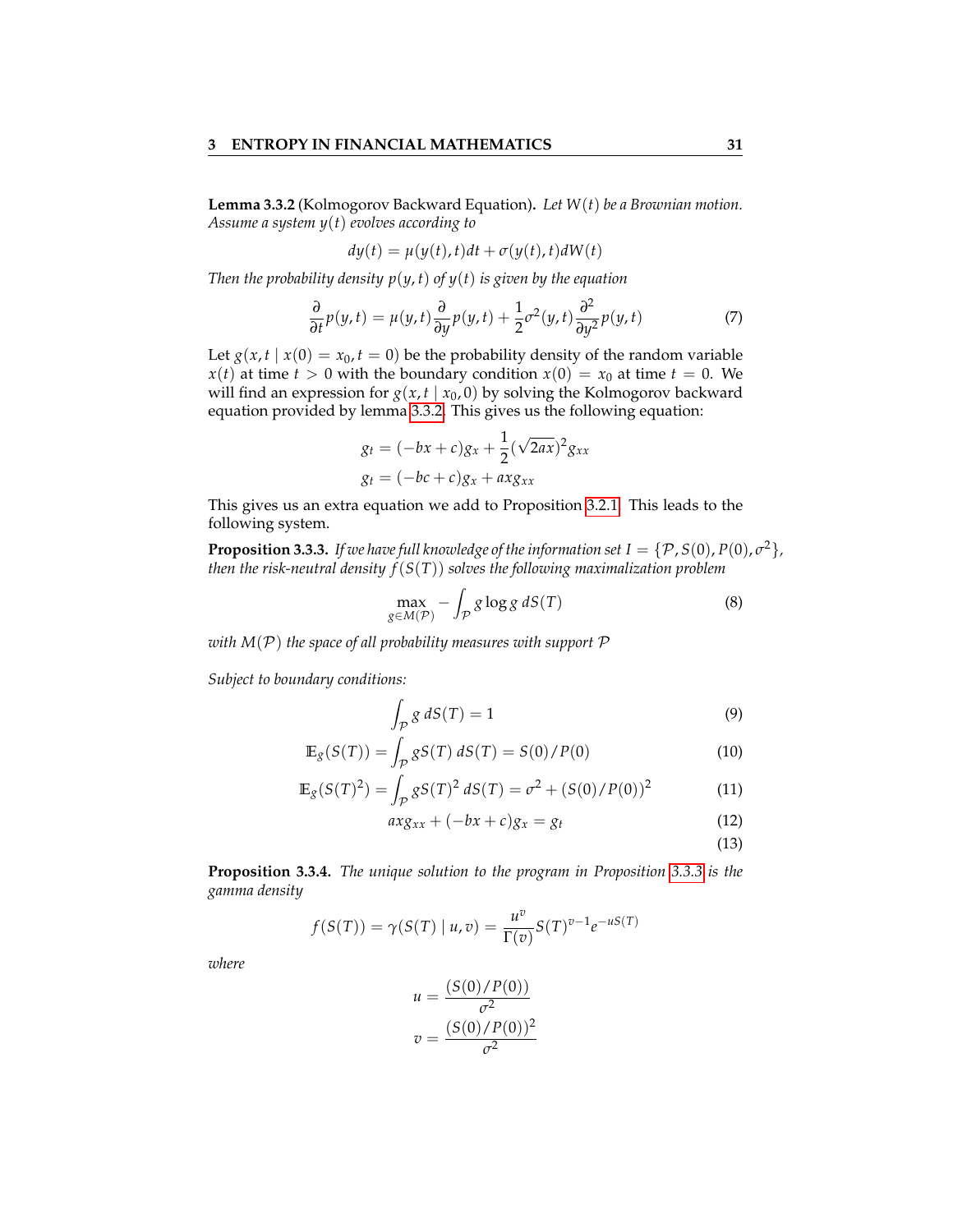*Proof.* We will state the solution of Equation [12.](#page-34-2) If one wants to see the derivation of this solution, one can look at the book *A Second Course in Stochastic Processes* [\[9\]](#page-52-10) page 334.

The solution to equation [12](#page-34-2) is given by

$$
g(x,t \mid x_0,0) = \left(\frac{b}{a}\right)^{c/a} x^{c/a-1} e^{-\frac{b}{a}x} \sum_{n=0}^{\infty} e^{-nat} \left(\frac{\Gamma(n+1)}{\Gamma(n+c/a)}\right) L_n^{(c/a-1)}\left(\frac{b}{a}x_0\right) L_n^{(c/a-1)}\left(\frac{b}{a}x\right)
$$
\n(14)

With  $\Gamma(\cdot)$  the gamma function and  $L_n(x)$  the Laguerre polynomial defined as

<span id="page-35-0"></span>
$$
L_n^{\alpha}(\alpha)(x) = \frac{(-1)^k \prod_{j=0}^{n-1} (\alpha + j + 1)}{k!(n-k)! \prod_{j=0}^{k-1} (\alpha + j + 1)} x^k
$$

Our next step in solving this system, is finding *a*, *b*, *c* such that the entropy is maximal and all the boundary conditions are fulfilled.

Since *t* only occurs in the exponent in *g* we know for  $s > t$  we have:

$$
g(x, s \mid x(0) = x_0) \le g(x, t \mid x(0) = x_0)
$$

Since  $\log g$  is an increasing function for  $g \in (0, 1]$  we know:t

$$
\log g(x, s \mid x(0) = x_0) \le \log g(x, t \mid x(0) = x_0)
$$

Therefore, we also know:

$$
-g(x, s \mid x(0) = x_0) \log g(x, s \mid x(0) = x_0) \ge -g(x, t \mid x(0) = x_0) \log g(x, t \mid x(0) = x_0)
$$

So also

$$
H(g(x, t \mid x(0) = x_0)) \le H(g(x, s \mid x(0) = x_0))
$$

This means that the entropy of *g* increases in *t*.

Since the entropy increases in *t*, we know that the maximum entropy probability density of  $x(t)$  is given by the limit  $t \to \infty$  of expression [\(14\)](#page-35-0). If we look at the at the limit  $t \to \infty$  we see that all the terms in the summation

become zero except for the  $n = 0$  term. This leaves us with

$$
\lim_{t \to \infty} g(x, t \mid x_0, 0) = \frac{b^{c/a}}{a} x^{c/a - 1} e^{-\frac{b}{a}x} \frac{\Gamma(1)}{\Gamma(c/a)} L_0^{(c/a - 1)} \left(\frac{b}{a} x_0\right) L_0^{(c/a - 1)} \left(\frac{b}{a} x\right)
$$
\n(15)

$$
= \frac{b^{c/a}}{a} x^{c/a - 1} e^{-\frac{b}{a}x} \frac{1}{\Gamma(c/a)}
$$
(16)

$$
= \gamma(x, t \mid c/a, b/a) \tag{17}
$$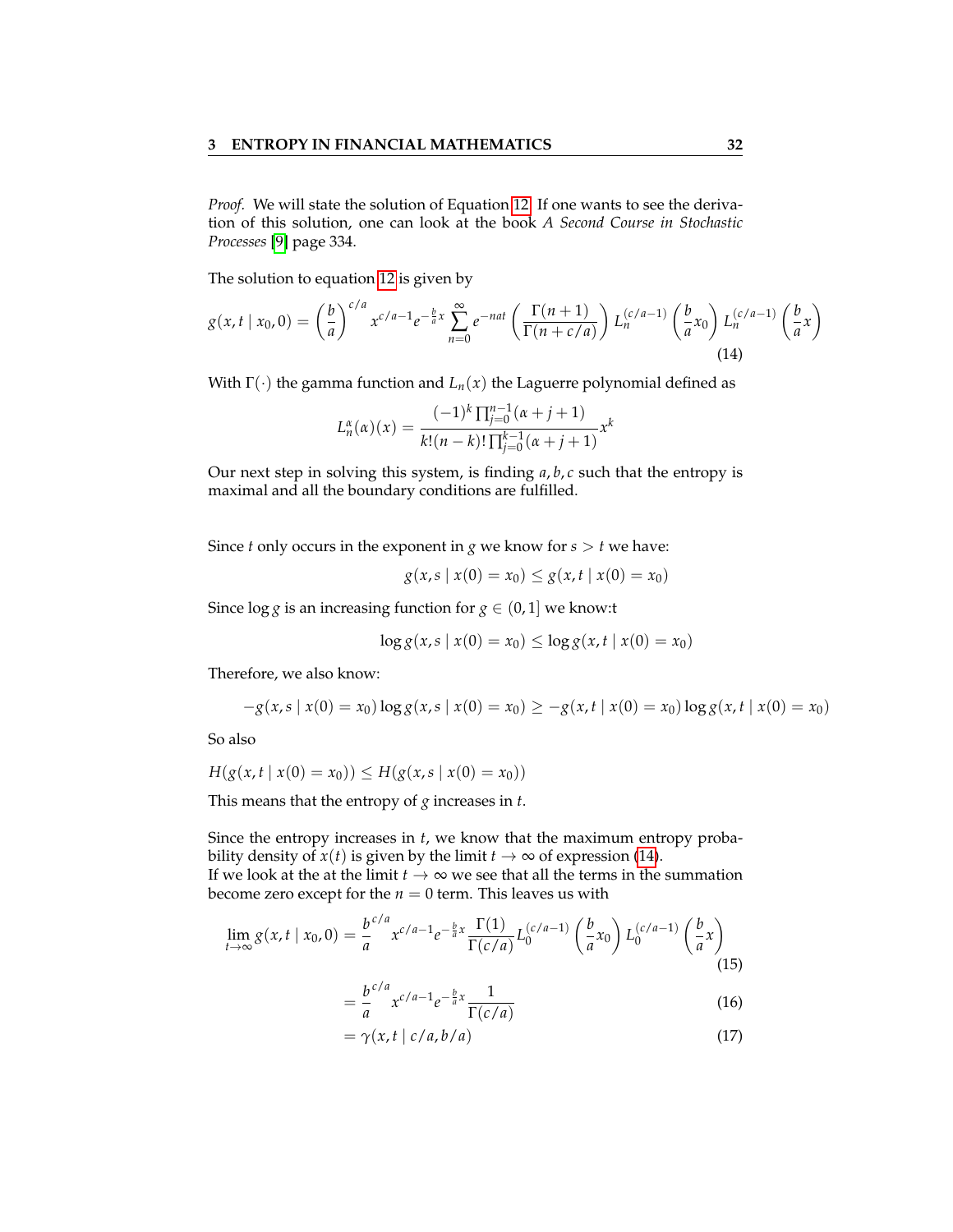This is exactly the probability density function of a gamma distribution with parameters *c*/*a* and *b*/*a*.

As we have argued above, we know that the probability density of *S*(*T*) is the same as that of  $x(T)$ . This leaves us with the maximum entropy probability distribution  $\gamma(S(T) | u = c/a, v = b/a)$ . To solve our system of equations, we still have to fulfill the boundary conditions for *a*, *b*, *c*. We calculate

$$
E(S(T)) = \frac{v}{u} = S(0)/P(0)
$$
  
Var(S(T)) =  $\frac{v}{u^2} = \sigma^2$ 

This leaves us with the following expressions for *u* and *v*

$$
u = \frac{(S(0)/P(0))}{\sigma^2} > 0
$$
  

$$
v = \frac{(S(0)/P(0))^2}{\sigma^2} > 0
$$

Since *u* and *v* are both bigger then zero, this gamma density is well-defined. This completes our proof.  $\Box$ 

#### <span id="page-36-0"></span>**3.4 Call and Put options**

In this section we will derive the price of a put and call option under the riskneutral probability density we have derived in the previous section. We will do this by a straightforward calculation. This section only contains the calculations. In the next chapter we will use these expressions to calculate the prices of options with real data.

<span id="page-36-1"></span>**Proposition 3.4.1.** *The prices of European call and put options on dividend protected stocks with strike price K are*

$$
Call = S(0) (1 - G(K | u, v + 1)) – P(0)K (1 - G(K | u, v))
$$
  
Put = P(0)KG(K | u, v) – S(0)G(K | u, v + 1)

*with u and v defined as in Proposition [3.3.4](#page-34-3) and G the cumulative gamma distribution function*

$$
G(y \mid u, v) = \int_0^y \gamma(z \mid u, v) \, dz
$$

*Proof.* We will calculate this. Recall that

$$
u = \frac{(S/P)}{\sigma^2}
$$
 and  $v = \frac{(S/P)^2}{\sigma^2}$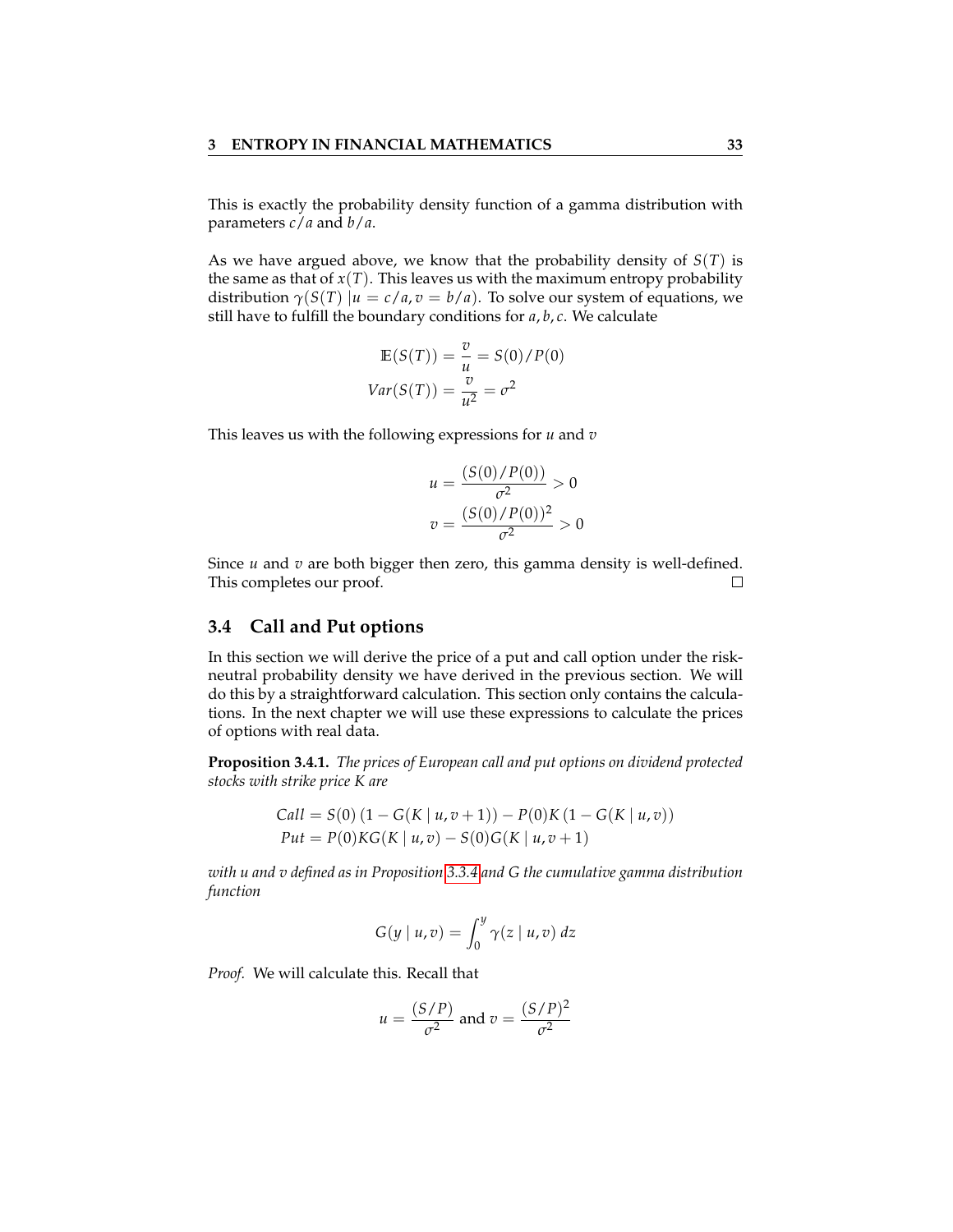We calculate

$$
Call = \mathbb{E}_{\gamma}[P(0) \max\{0, S(T) - K\}]
$$
  
\n
$$
= P(0) \int_{-\infty}^{\infty} \gamma(S(T) | u, v) \max\{0, S(T) - K\} dS(T)
$$
  
\n
$$
= P(0) \int_{-\infty}^{\infty} \gamma(S(T) | u, v) 1_{S(T) > K}(S(T) - K) dS(T)
$$
  
\n
$$
= P(0) \int_{K}^{\infty} \gamma(S(T) | u, v) (S(T) - K) dS(T)
$$
  
\n
$$
= P(0) \int_{K}^{\infty} \gamma(S(T) | u, v) S(T) dS(T) - P(0) K (1 - G(K | u, v))
$$
  
\n
$$
= P(0) \int_{K}^{\infty} \frac{u^{v}}{\Gamma(v)} S(T)^{v-1} e^{-uS(T)} S(T) dS(T) - P(0) K (1 - G(K | u, v))
$$
  
\n
$$
= P(0) \int_{K}^{\infty} \frac{v}{u} \frac{u^{v+1}}{\Gamma(v+1)} S(T)^{v} e^{-uS(T)} dS(T) - P(0) K (1 - G(K | u, v))
$$
  
\n
$$
= S(0) \cdot (1 - G(K | u, v + 1)) - P(0) \cdot K \cdot (1 - G(K | u, v))
$$

To compute the price of a put option we calculate

Put = 
$$
\mathbb{E}_{\gamma}[P(0) \max\{0, K - S(T)\}]
$$
  
\n=  $P(0) \int_0^K \gamma(S(T) | u, v)(K - S(T)) dS(T)$   
\n=  $P(0)KG(K | u, v) - P(0) \int_0^K \gamma(S(T) | u, v)S(T) dS(T)$   
\n=  $P(0)KG(K | u, v) - P(0) \frac{v}{u}G(K | u, v + 1)$   
\n=  $P(0) \cdot K \cdot G(K | u, v) - S(0) \cdot G(K | u, v + 1)$ 

This completes the proof.

We will use these expressions in the next chapter.

In the next chapter we will numerically calculate Black-Scholes prices. For convenient purposes, we will state the Black-Scholes expressions for European call and put options. A derivation of these expressions can be found in *The Concepts and Practice of Mathematical Finance*[\[8\]](#page-52-11), page 119-121.

**Proposition 3.4.2.** Assume we have full knowledge of the information set  $\{S(0), P(0), \sigma^2\}$ . *The Black-Scholes prices of European call and put options on dividend protected stocks with strike price K are*

$$
Call = S(0) \cdot (1 - N(d_1)) - P(0) \cdot K \cdot (1 - N(d_2))
$$
  
Put = P(0) \cdot K \cdot N(-d\_2) - S(0)N(-d\_1)

 $\Box$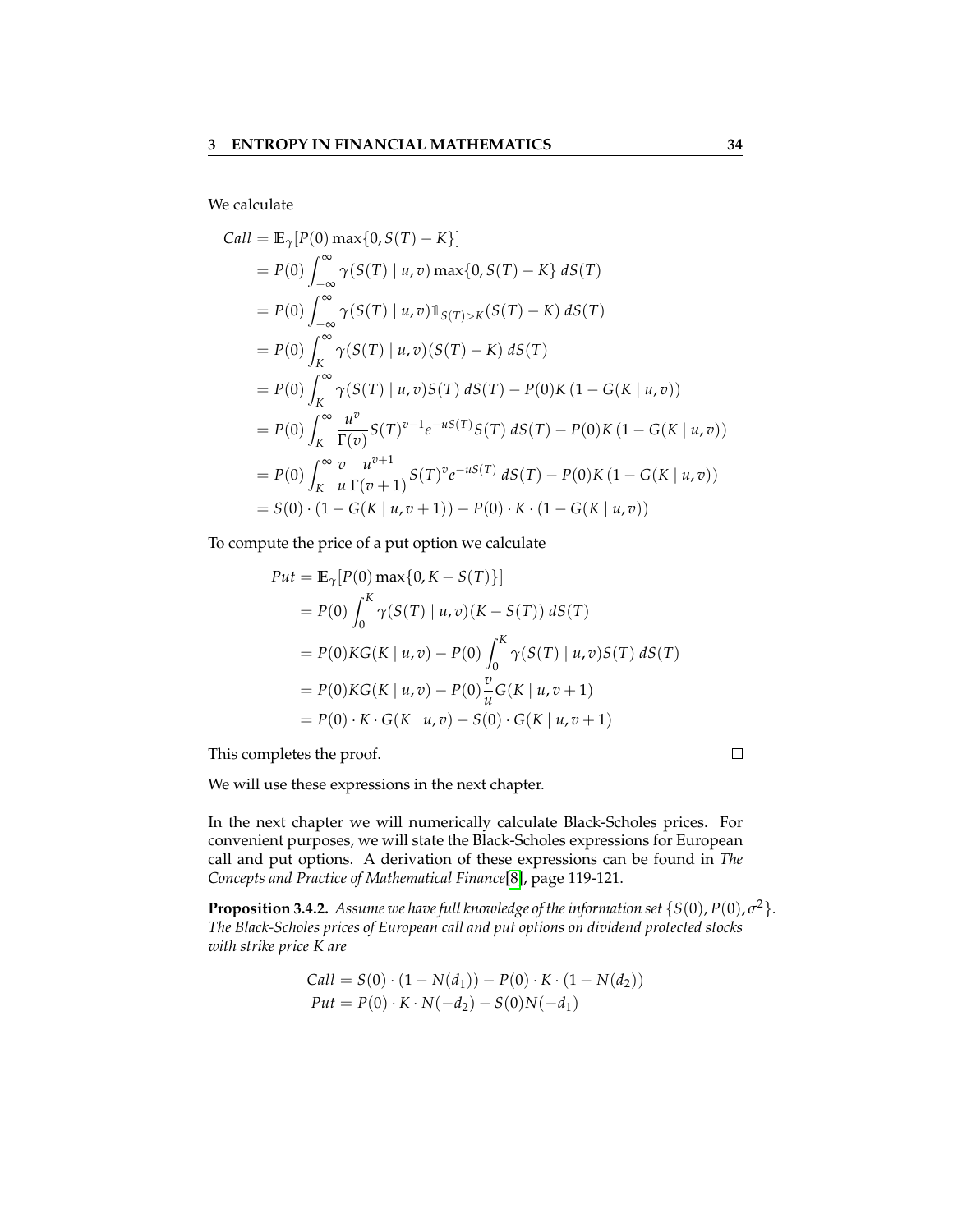*With d*<sup>1</sup> *and d*<sup>2</sup> *defined as:*

$$
d_1 = \frac{1}{\sigma\sqrt{T}} \left( \log(S(0)/K) + (r + \sigma^2/2)T \right)
$$

$$
d_2 = \frac{1}{\sigma\sqrt{T}} \left( \log(S(0)/K) + (r - \sigma^2/2)T \right)
$$

*and N the cumulative standard normal distribution.*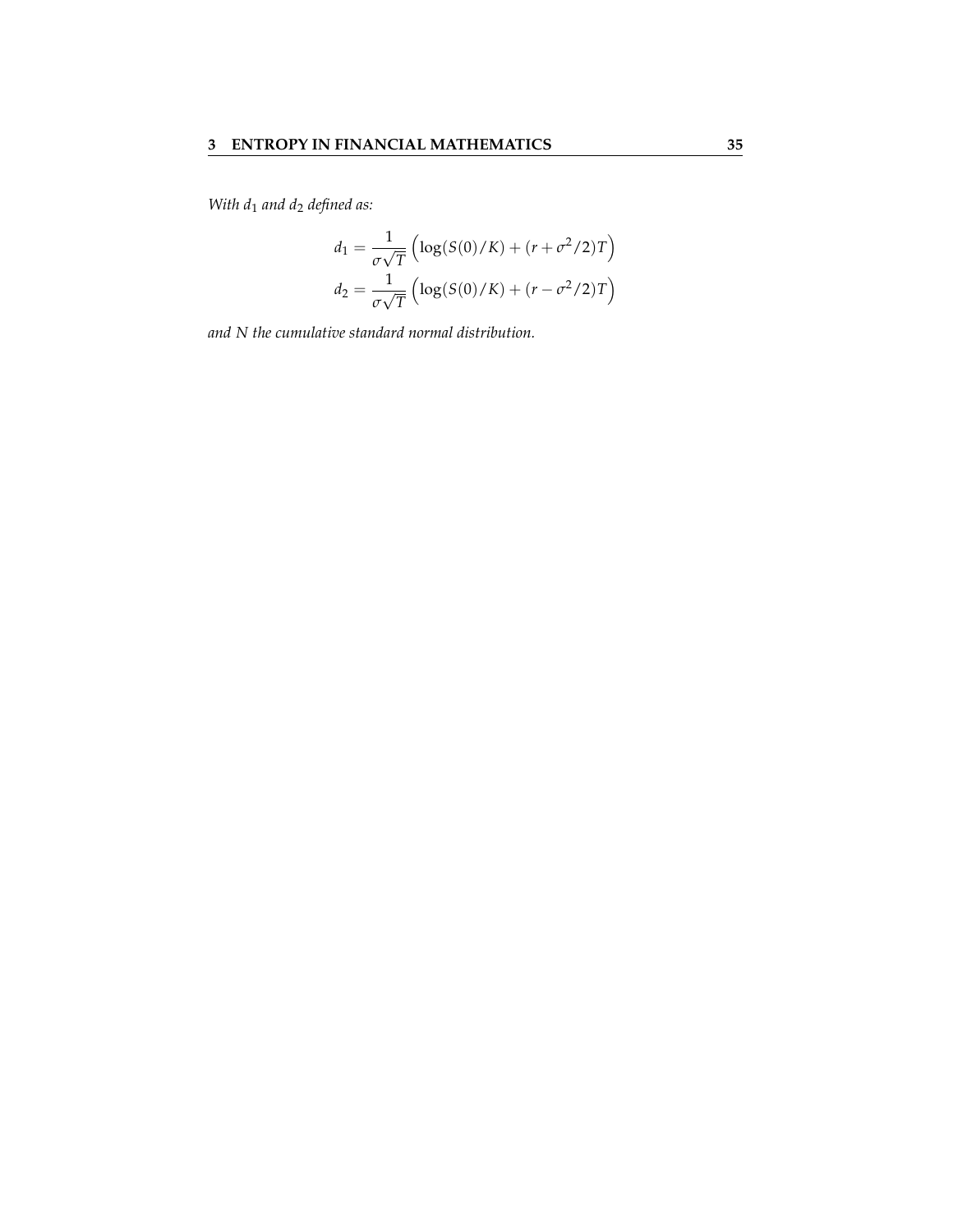# <span id="page-39-0"></span>**4 Numerical research**

In this chapter we will use proposition [3.4.1](#page-36-1) from chapter 3 to make some numerical calculations. To asses whether or not our model is good we will compare it with the Black-Scholes model which is widely regarded as the most common model for option valuation.

We will do our numerical research in the Python programming environment. We will evaluate a call option at 60 dollars and a put option at 80 dollars.

We will evaluate one month of data. In our evaluation we use the implied volatility and the interest rate found on *https://countryeconomy.com/key-rates/usa*.

#### <span id="page-39-1"></span>**4.1 Call option 60 dollar**

To calculate option prices, we need to calculate the variance of the underlying asset. We will estimate this variance by the formula:

$$
\frac{1}{T} \sum_{j=0}^{m-1} \left( \log \frac{S(t_{j+1})}{S(t_j)} \right)^2 \approx \sigma^2
$$

The derivation of this formula can be found in *Stochastic Calculus for Finance II*[\[12\]](#page-52-12), page 107.

The standard way for evaluating option values in finance is by using the Black-Scholes model. If we compare this model with our entropy model we see in figure [1](#page-40-0) that they are very similar. If we look very close at figure [1](#page-40-0) we can see the graph of the entropy model. This means that our model matches the Black-Scholes model. This is a good sign since the Black-Scholes model is still a good indication for option pricing.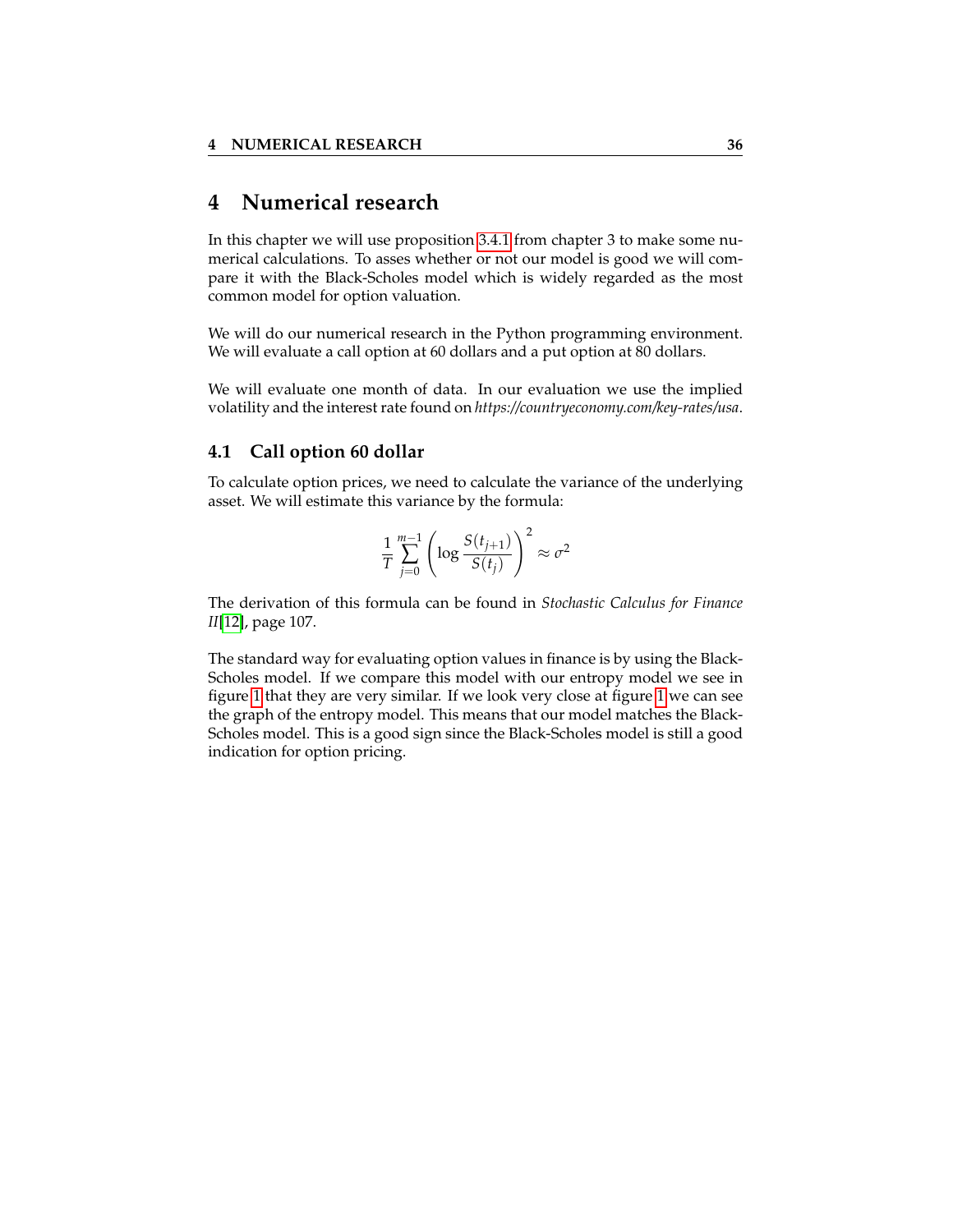<span id="page-40-0"></span>

Figure 1: Price of an European call option

We also want to compare our model with the market prices of the option. This is interesting because if the entropy model price is different then the market price and we trust our model then it is easy to make profit by selling or buying the option.

If we look at figure [2](#page-41-1) we see that the entropy model prices have the same behaviour but are constantly estimated lower then the real market prices. This means that by selling this call option we can make a profit worth the difference between both estimations.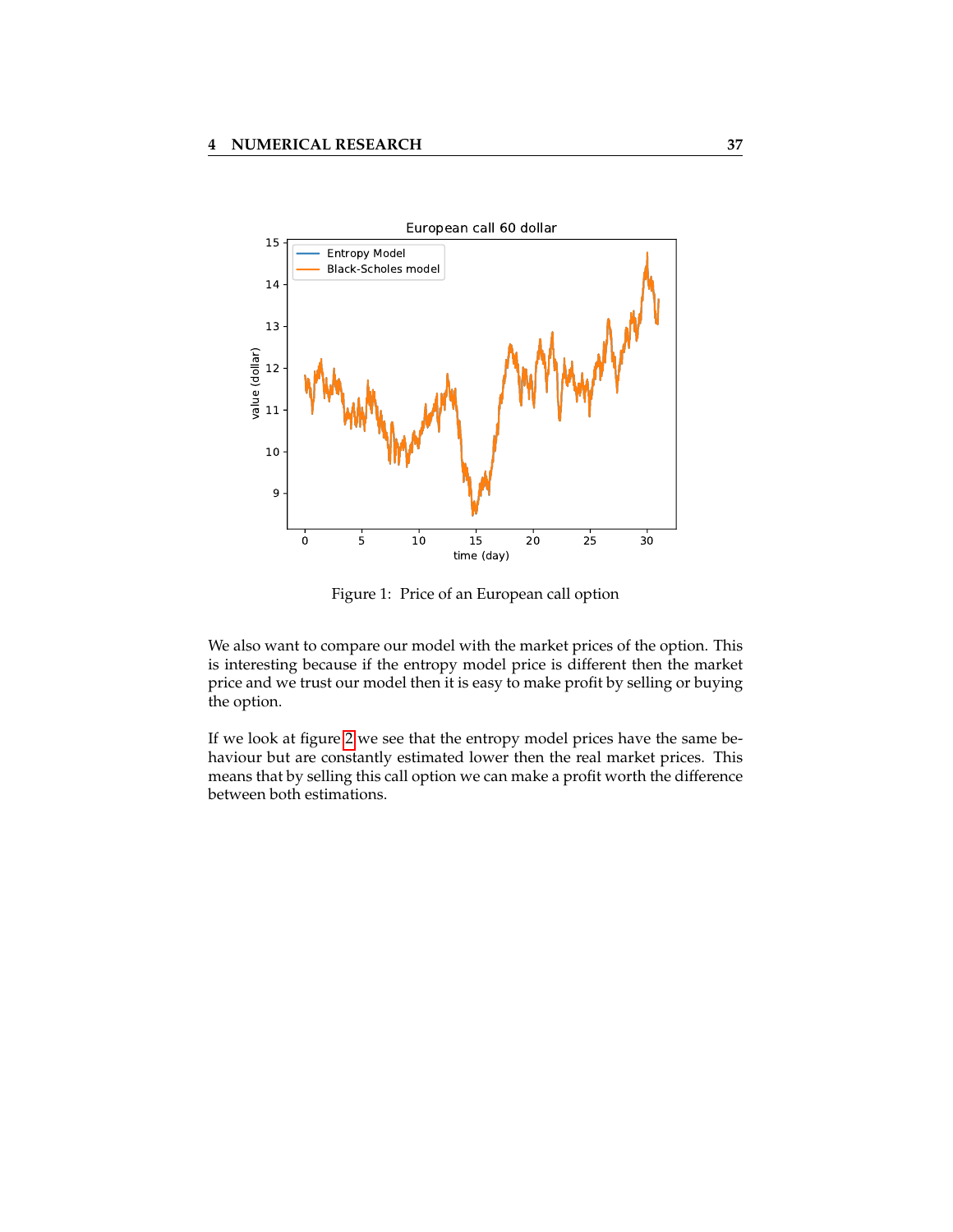<span id="page-41-1"></span>

Figure 2: Price comparison of an European call option

#### <span id="page-41-0"></span>**4.2 Put option 80 dollar**

In this section we will look at a put option with a strike price of 80 dollar. We will calculate the option prices and compare them with the option prices that are provided by the Black-Scholes model and the market prices.

If we look at figure [3](#page-42-1) we see that the prices calculated with the entropy model and the prices calculated with the Black-Scholes model look very much the same. Just as with the call option we see that both graphes show the same behaviour.

If we look at the comparison of the entropy prices with the market prices in figure [4](#page-42-2) we see that both prices have the same behaviour. The entropy prices are a lot lower then the Black-Scholes prices. We have also seen this at the call option of 60 dollar.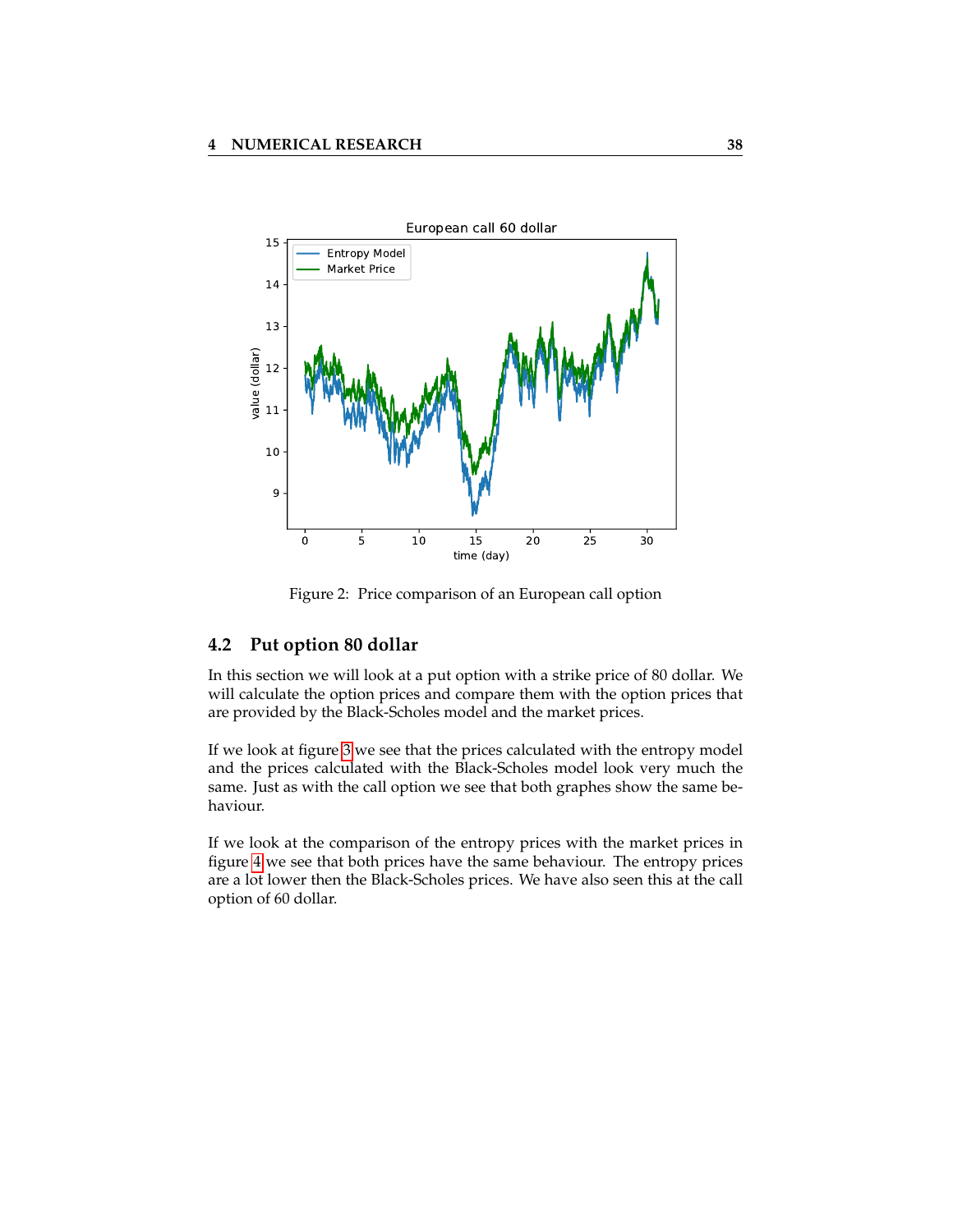<span id="page-42-1"></span>

Figure 3: Price of an European put option

<span id="page-42-2"></span>

<span id="page-42-0"></span>Figure 4: Price comparison of an European put option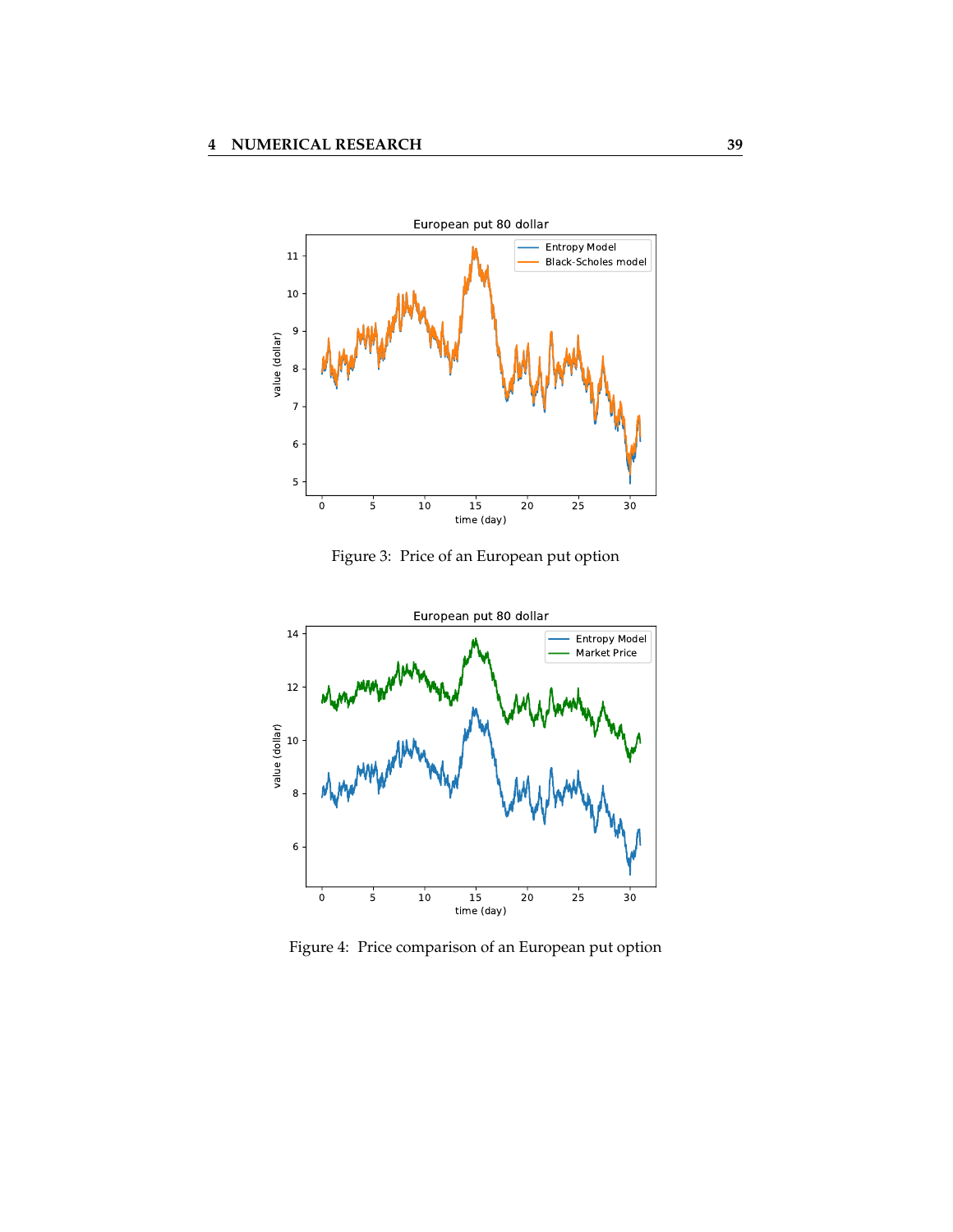#### **4.3 Discussion**

The reason for the difference between both prices could be that we have determined our parameters wrong. A higher interest rate for example would provide higher entropy prices and higher Black-Scholes prices.

A reason for the difference in the prices at the put option could be that the market is always afraid for losses. Therefore players in the market will always asses the risk of loss higher then it actually is. This results in a higher market price for the put option. One downside of this explanation is that at the call option the market price is still higher then the entropy price. If one would asses the risk of loss higher then the risk of profit we would expect that the market price would be lower then the entropy price.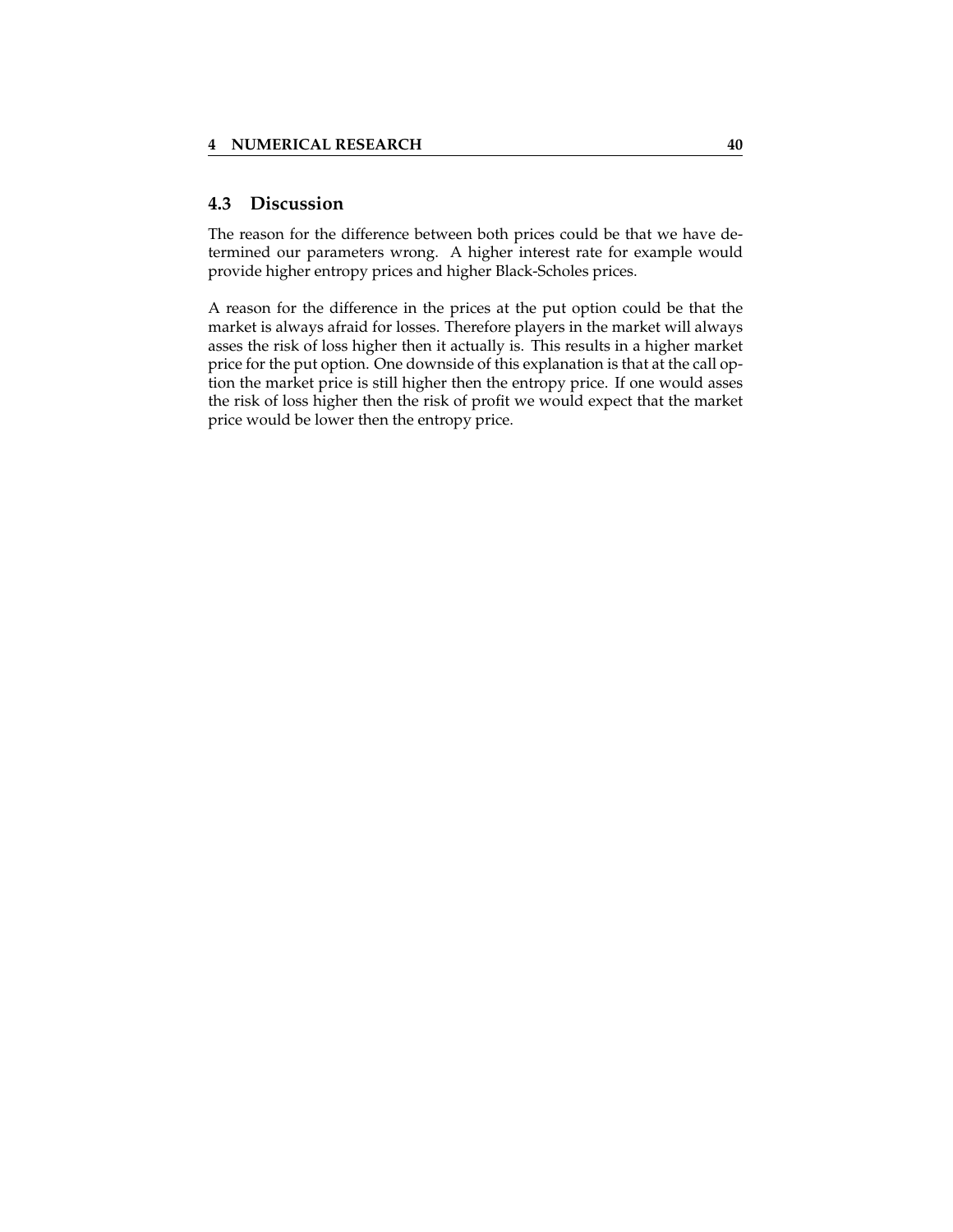# <span id="page-44-0"></span>**5 Conclusion**

In chapter 1 of this thesis we have given a brief introduction to measure theory. After that we have gone further and introduced the notion of a dynamical system. With the discussion of ergodic theory we have seen that there exists special measures named ergodic measures. After that we have proven that under certain conditions an ergodic measure always exists.

With the theory from chapter 1 we have defined what entropy is. We have seen that entropy is a way to measure disorder in a dynamical system. Later we have proved that we can use entropy to distinguish dynamical systems from one another. If two dynamical systems are isomorphic they have the same entropy.

We have used entropy to determine the prices of call and put options on the financial markets. We have seen that by solving a system of equations we can derive the risk neutral probability of a stock. Instead of obtaining the lognormal density we get in the Black-Scholes model we have obtained a gamma probability density.

In the end of this thesis we have done some numerical research to see if our model works with real stock data. We have evaluated option prices with our entropy model and compared them with the prices we get with the Black-Scholes model and the real market prices. We have seen that the prices from the entropy model are very similar to the prices we get from the Black-Scholes model. This means that our model is not better then the Black-Scholes model and that we therefore can not conclude that we can replace the Black-Scholes model with the entropy model. We have also seen that both our entropy model and the Black-Scholes model constantly evaluate option prices lower then the market prices. If this is true one can make profit by selling options for the market price because this price would be higher then the fair price. To see if this is really true one needs to do more numerical research. For example one can evaluate more options. Also one can simulate the hedging proces one can derive from the entropy model.

We conclude that we have find an alternative model of the Black-Scholes model. This model gives us the same prices as the Black-Scholes model and therefore it is not better then the Black-Scholes model. This model does give us more confidence in the Black-Scholes prices since we have now derived these prices in two different ways.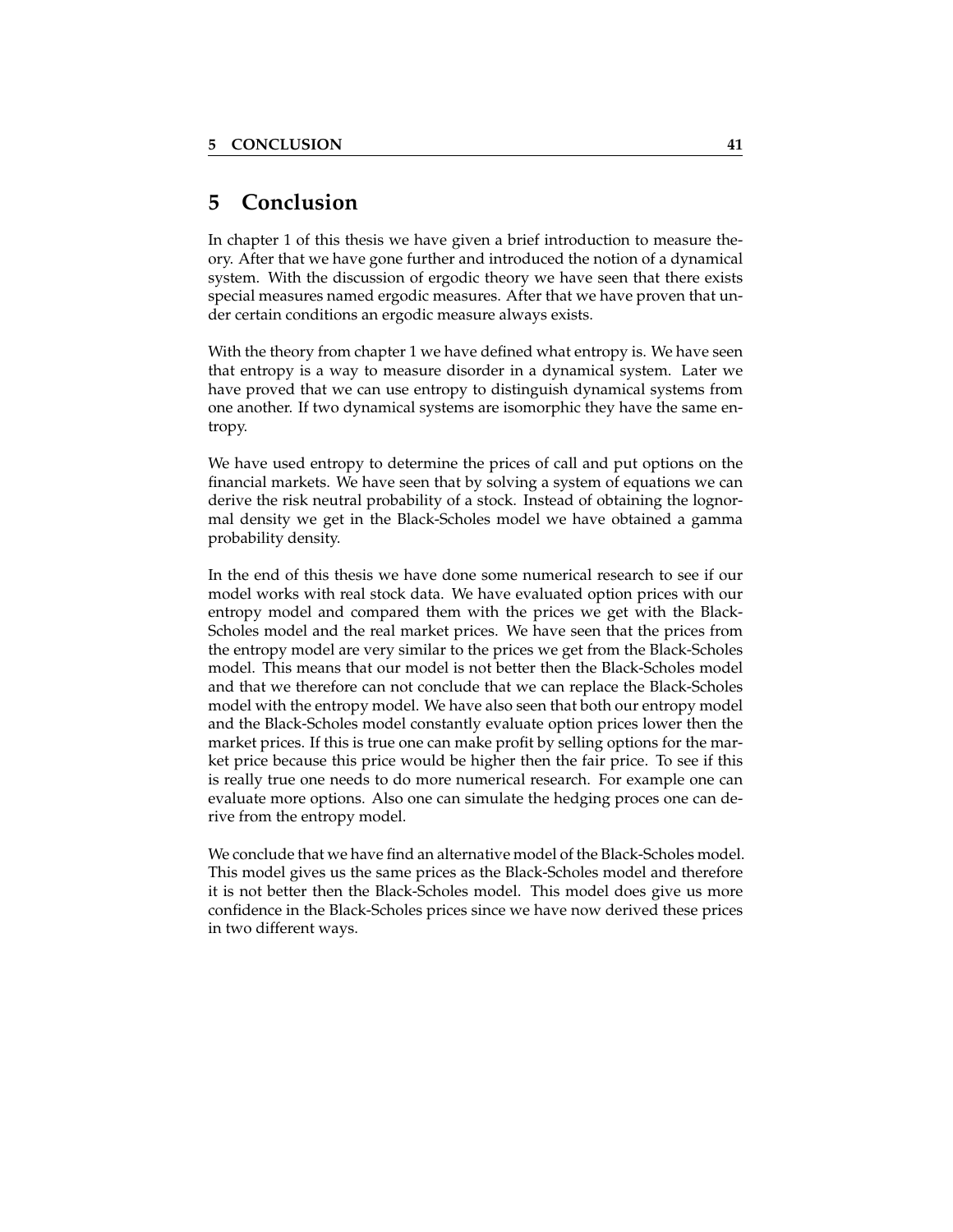# <span id="page-45-0"></span>**A Appendix**

#### <span id="page-45-1"></span>**A.1 Appendix Chapter 1**

**Theorem A.1.1** (Regularity of  $M(X, \mathcal{B})$ ). *Every member of*  $M(X, \mathcal{B})$  *is regular, i.e. for all*  $B \in \mathcal{B}$  *and every*  $\epsilon > 0$  *there exist an open set*  $U_{\epsilon}$  *and a closed set*  $C_{\epsilon}$  *such that*  $C_{\epsilon} \subseteq B \subseteq U_{\epsilon}$  *such that*  $\mu(U_{\epsilon} \backslash C_{\epsilon}) < \epsilon$ *.* 

*Proof.* We call a set with the above property a regular set. Let  $\mathcal{R} = \{B \in$  $\mathcal{B}$  | *B*is regular}. We will first show that  $\mathcal{R}$  is a  $\sigma$ -algebra. After that we will show that  $R$  contains all closed sets.

Obviously  $\emptyset \in \mathcal{R}$ . Now take  $A \in \mathcal{R}$  and let  $\epsilon > 0$ . Take *C* closed and *U* open with  $C \subset A \subseteq U$  and

$$
\mu(A) < \mu(C) + \epsilon
$$
\n
$$
\mu(A) > \mu(U) - \epsilon
$$

We see that  $U^c \subset A^c \subset U^c$ . By definition we know that  $U^c$  is closed and  $C^c$  is open. Also

$$
\mu(A^{c}) = \mu(X) - \mu(A) < \mu(X) - \mu(U) + \epsilon
$$
\n
$$
= \mu(C^{c}) + \epsilon
$$
\n
$$
\mu(A^{c}) = \mu(X) - \mu(A) > \mu(X) - \mu(U)
$$
\n
$$
= \mu(U^{c}) - \epsilon
$$

So  $A^c \in \mathcal{R}$ 

Take *A*<sub>1</sub>, *A*<sub>2</sub>, ... ∈ *R* and let  $\epsilon$  > 0. Take for each  $i \in \mathbb{N}$  a  $U_i$  open and a  $C_i$ closed such that  $C_i \subset A \subset U_i$  and

$$
\mu(U_i) - \mu(A_i) < 2^{-i}\epsilon
$$
\n
$$
\mu(A_i) - \mu(C_i) < 2^{-i}\epsilon/2
$$

We know this is possible since every  $A_i \in \mathcal{R}$ .

We see that  $\cup_i C_i \subset \cup_i A_i \subset \cup_i U_i$  and  $\cup_i U_i$  is open. We calculate

$$
\mu(\cup_i U_i) - \mu(\cup_i A_i) \leq \mu(\cup_{i=1}^{\infty} U_i \setminus \cup_{i=1}^{\infty} A_i)
$$
  
\n
$$
\leq \mu(\cup_{i=1}^{\infty} (U_i \setminus A_i))
$$
  
\n
$$
\leq \sum_{i=1}^{\infty} \mu(U_i \setminus A_i)
$$
  
\n
$$
= \sum_{i=1}^{\infty} (\mu(U_i) - \mu(A_i))
$$
  
\n
$$
< \sum_{i=1}^{\infty} 2^{-i} \epsilon = \epsilon
$$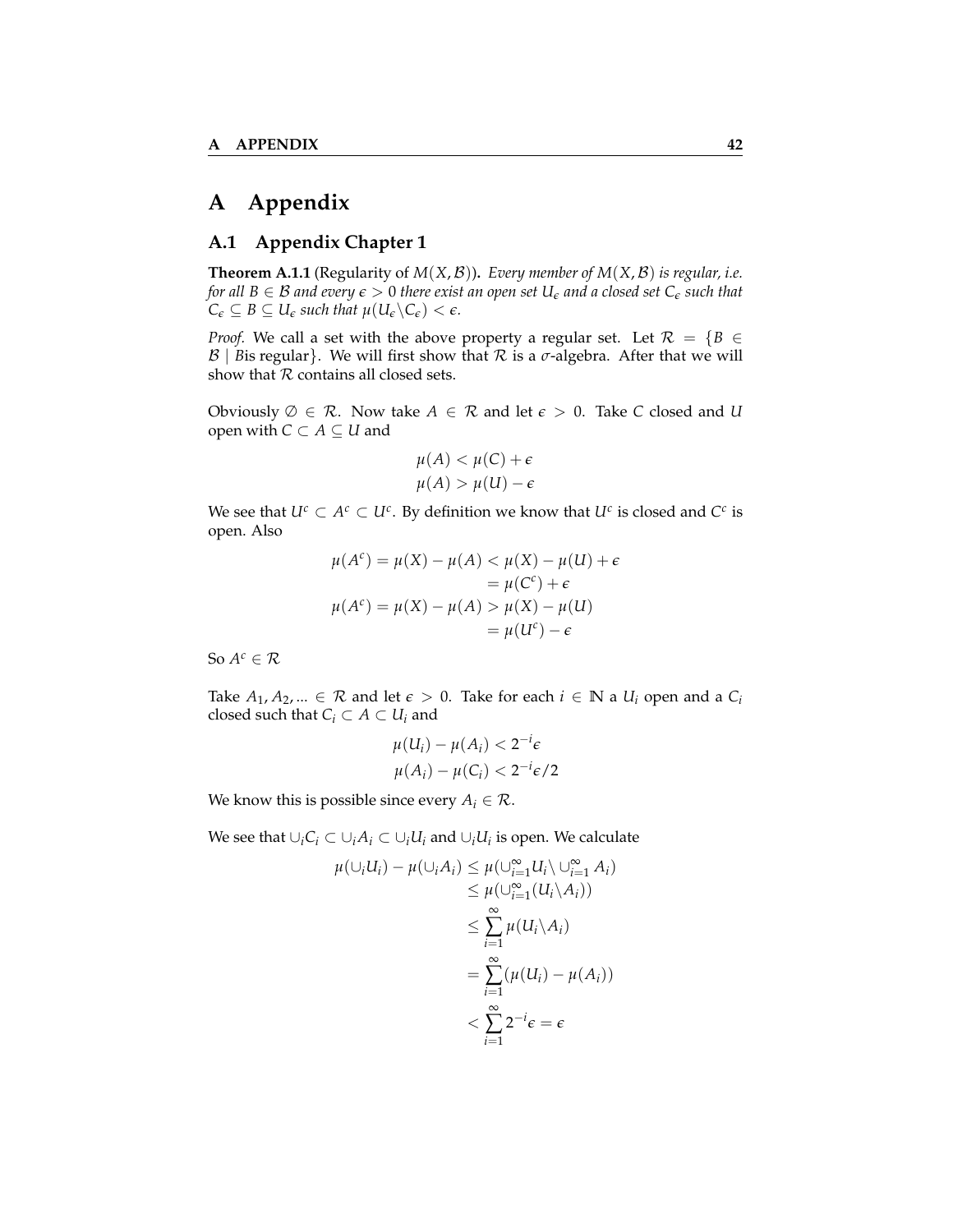Since a measure is continuous we know that  $\lim_{k \to \infty} \mu(\cup_{i=1}^{\infty} C_i) = \mu(\cup_{i=1}^{\infty})$ . So for some large  $k \in \mathbb{N}$  we have  $\mu(\cup_{i=1}^{\infty} C_i) - \mu(\cup_{i=1}^{k} C_i) < \epsilon/2$ . We see that  $\cup_{i=1}^{k} C_i$ is a finite sum of closed sets, so  $\cup_{i=1}^{\infty} C_i$  is closed. We calculate

$$
\mu(\bigcup_{i=1}^{\infty} A_i) - \mu(\bigcup_{i=1}^{k} C_i) < \mu(\bigcup_{i=1}^{\infty} A_i) - \mu(\bigcup_{i=1}^{\infty} C_i) + \epsilon/2
$$
\n
$$
\leq \mu(\bigcup_{i=1}^{\infty} (A_i \setminus C_i)) + \epsilon/2
$$
\n
$$
\leq \sum_{i=1}^{\infty} (\mu(A_i) - \mu(C_i)) + \epsilon/2
$$
\n
$$
\leq \epsilon/2 + \epsilon/2 = \epsilon
$$

Hence  $\cup_{i=1}^{\infty} \in \mathcal{R}$ . So  $\mathcal{R}$  is a  $\sigma$ -algebra.

Let *A* ⊂ *X* be closed. Let *U<sub>n</sub>* = {*x* ∈ *X* | ∃*a* ∈ *A* with  $d(a, x) < \frac{1}{n}$ }. We see that *U<sub>n</sub>* is open, *U*<sub>1</sub>  $\supset U_2$   $\supset ...$  and  $\bigcap_{i=1}^{\infty} U_i = A$  because *A* is closed. Hence we have  $\mu(A) = \lim_{n \to \infty} \mu(U_n) = \inf_i \mu(U_n)$ . So

$$
\mu(A) \le \inf \{ mu(U) \mid U \supset A, \text{ Uopen} \}
$$
  
 
$$
\le \inf_{n} \mu(U_n) = \mu(A)
$$

So  $A \in \mathcal{R}$ 

Since  $R$  is a  $\sigma$ -algebra that contains all closed sets we know that  $B \subset R$ .  $\Box$ **Corollary A.1.2.** *For any*  $B \in \mathcal{B}$ *, and any*  $\mu \in M(X, \mathcal{B})$  *we have* 

$$
\mu(B) = \sup_{C \subseteq B \, | \, C \, closed} \mu(C) = \inf_{B \subseteq U \, | \, U \, open}
$$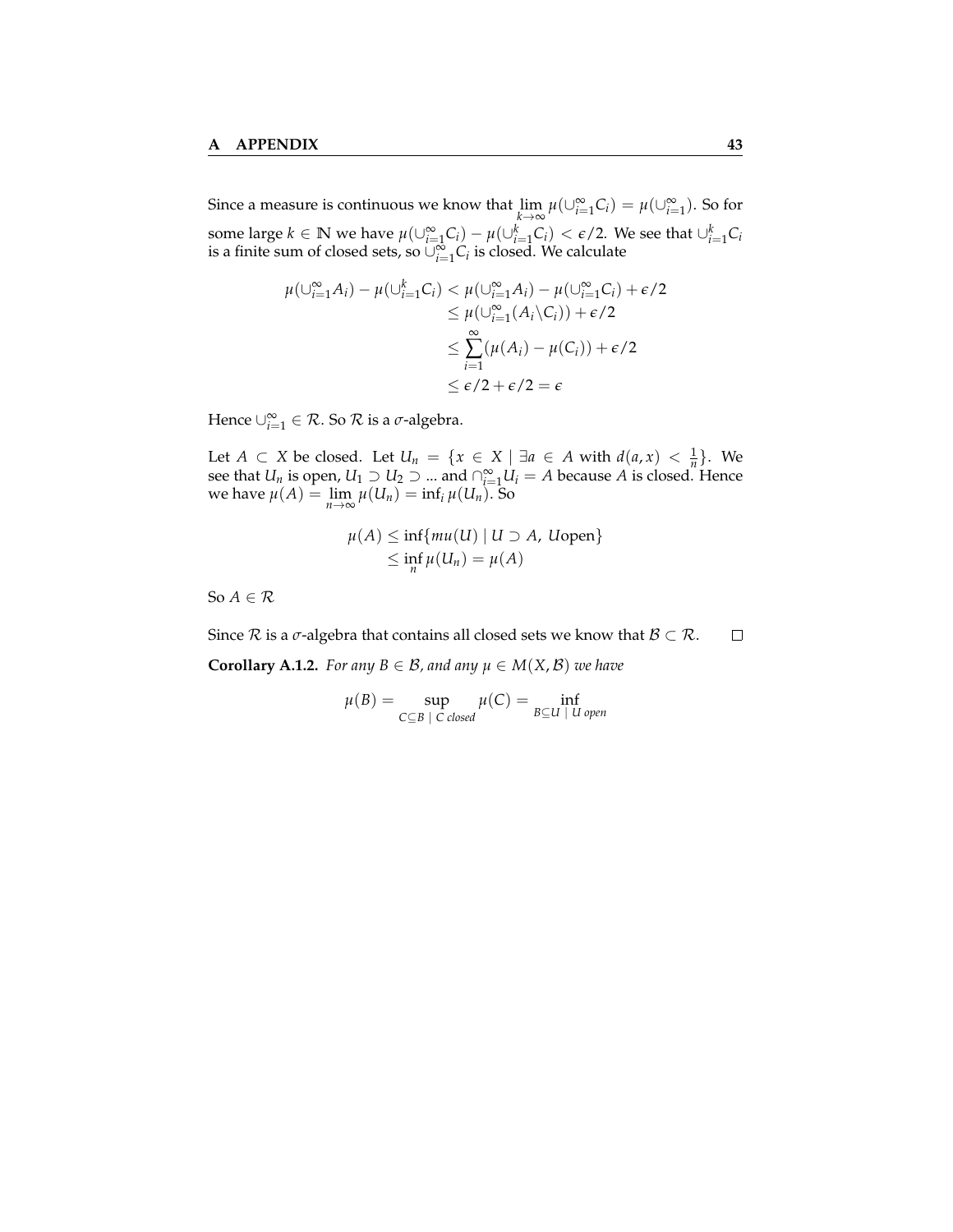#### <span id="page-47-0"></span>**A.2 Appendix Chapter 2**

<span id="page-47-1"></span>**Proposition A.2.1.** *[Proposition [A.2.1\]](#page-47-1) Let* (*X*, A, *µ*, *T*) *be a measure preserving dynamical system. Let*  $\alpha$ ,  $\beta$ ,  $\gamma \in \Omega_X$ *. Then:* 

- *(i)*  $H(T^{-1}α) = H(α)$
- *(ii)*  $H(α ∨ β) = H(α) + H(β | α)$
- *(iii)*  $H(β | α) ≤ H(β)$
- *(iv)*  $H(α ∨ β) ≤ H(α) + H(β)$
- *(v) If*  $\alpha$  ≤ *β then*  $H(\alpha)$  ≤  $H(\beta)$
- *(vi)*  $H(\alpha \vee \beta \mid \gamma) = H(\alpha \mid \gamma) + H(\beta \mid \alpha \vee \gamma)$
- *(vii) If*  $\beta$  ≤ *α then*  $H(\gamma | \alpha)$  ≤  $H(\gamma | \beta)$
- *(viii) If*  $β ≤ α$  *then*  $H(β | α) = 0$

*Proof.* (i)  $H(T^{-1}\alpha) = -\sum$ *A*∈*α*  $\mu(T^{-1}A)\log\mu(T^{-1}A)$ . But since *T* is measure preserving we know that  $H(T^{-1}\alpha) = -\sum$ *A*∈*α*  $\mu(A)$ log  $\mu(A) = H(\alpha)$ 

(ii)

$$
H(\alpha \vee \beta) = -\sum_{A \in \alpha} \sum_{B \in \beta} \mu(A \cap B) \log \mu(A \cap B)
$$
  
= 
$$
-\sum_{A \in \alpha} \sum_{B \in \beta} \mu(A \cap B) \log \left( \frac{\mu(A \cap B)}{\mu(A)} \right) - \sum_{A \in \alpha} \sum_{B \in \beta} \mu(A \cap B) \log \mu(A)
$$
  
= 
$$
H(\beta | \alpha) + H(\alpha)
$$

(iii) First we define  $g(t) = -t \log(t)$ . We note that *g* is concave for  $0 < t \le 1$ . Now we calculate:

$$
H(\beta \mid \alpha) = -\sum_{A \in \alpha} \sum_{B \in \beta} \mu(A \cap B) \log \left( \frac{\mu(A \cap B)}{\mu(A)} \right)
$$
  
= 
$$
-\sum_{A \in \alpha} \sum_{B \in \beta} \mu(A) \frac{\mu(A \cap B)}{\mu(A)} \log \left( \frac{\mu(A \cap B)}{\mu(A)} \right)
$$
  
= 
$$
\sum_{A \in \alpha} \sum_{B \in \beta} \mu(A) g \left( \frac{\mu(A \cap B)}{\mu(A)} \right)
$$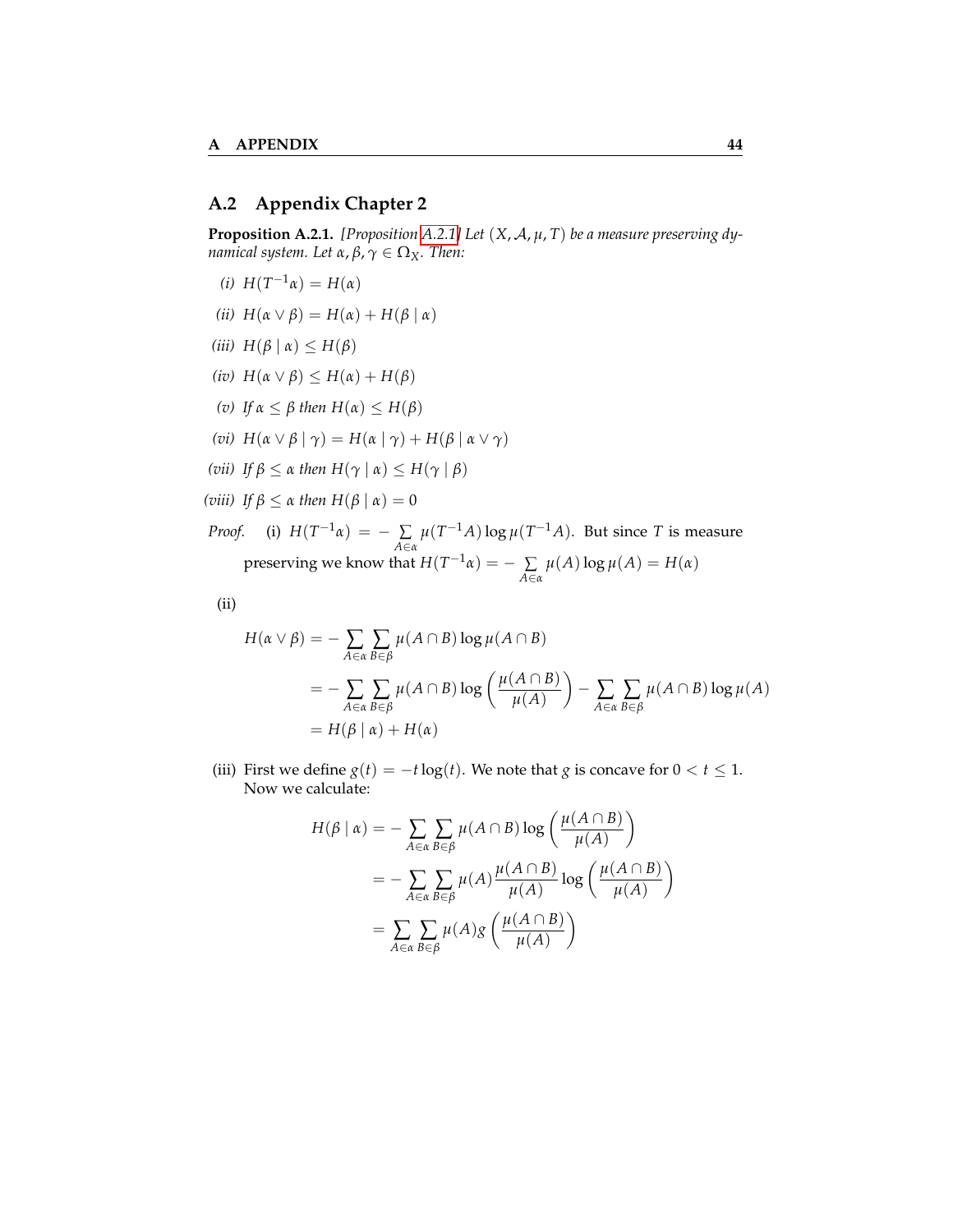Since *g* is concave for  $t = \frac{\mu(A \cap B)}{\mu(A)}$  we know that we can approximate this as:

$$
\leq \sum_{B \in \beta} g\left(\sum_{A \in \alpha} \mu(A) \frac{\mu(A \cap B)}{\mu(A)}\right)
$$
  

$$
\leq \sum_{B \in \beta} g\left(\sum_{A \in \alpha} \mu(A \cap B)\right)
$$
  

$$
= H(B)
$$

- (iv) This result is trivial if we use ii. and iii.
- (v) First observe that if *α* ≤ *β* then *β* = *α* ∨ *β*. Therefore we can calculate

$$
H(\beta) = H(\alpha \vee \beta) = H(\alpha) + H(\beta \mid \alpha) \ge H(\alpha)
$$

(vi) again since  $\beta \le \alpha$  we have that  $\alpha = \alpha \vee \beta$ . So we can calculate

$$
H(\gamma | \alpha) = H(\gamma | \alpha \vee \beta)
$$
  
=  $H(\alpha \vee \gamma | \beta) - H(\alpha | \beta)$   
 $\leq H(\alpha | \beta) + h(\gamma | \beta) - H(\alpha | \beta)$   
=  $H(\gamma | \beta)$ 

(vii) Again we have  $\alpha = \alpha \vee \beta$ . We calculate

$$
H(\beta \mid \alpha) = H(\beta \mid \alpha \lor \beta)
$$
  
=  $H(\alpha \lor \beta \mid \beta) - H(\alpha \mid \beta)$   
 $\leq H(\alpha \mid \beta) + H(\beta \mid \beta) - H(\alpha \mid \beta) = 0$ 

 $\Box$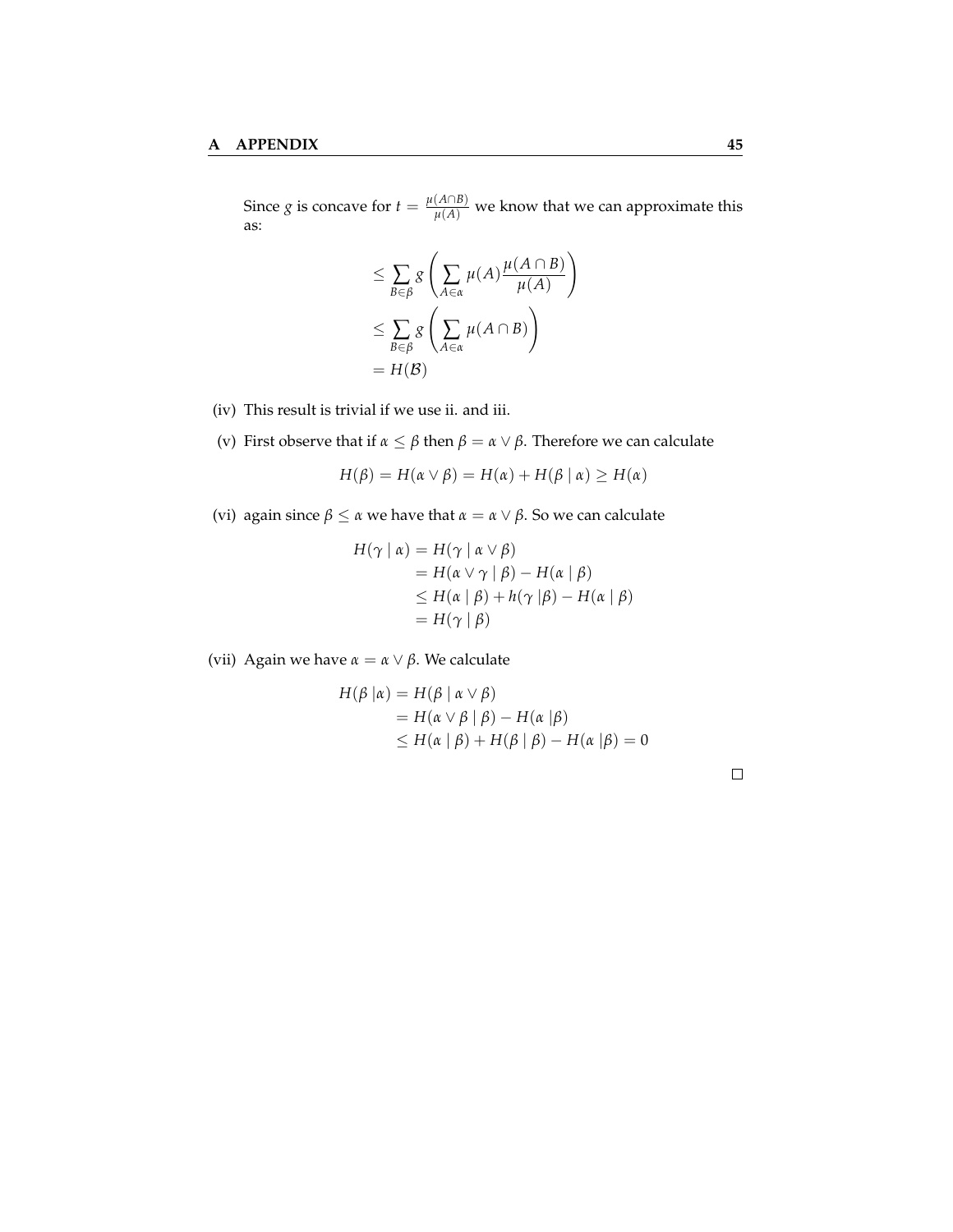#### <span id="page-49-0"></span>**A.3 Python code Chapter 4**

```
import os
import csv
import numpy as np
import pandas as pd
from scipy import stats
import matplotlib . pyplot as plt
os. chdir ("/ home / niek / PycharmProjects / HelloWorld ")
csv_file2 = open ('data .csv ')
csv_reader2 = csv. reader ( csv_file2 , delimiter =',')
data = [xi for xi in csv_reader2]
del ( data [0])
data1 = data [0:8927:3]data2 = data [8927:-1:3]# Making differet lists of our data
date = np. array ([i[0] for i in data1])
expirationtime = np.array([float(i[5]) for i in data1])stock prices1 = np.array([ (float(i[3]) + float(i[1])) / 2. for i in data1])stockprices2 = np.array([ (float(i[3]) + float(i[1])) / 2. for i in data2])
\text{calloption60price = np.array([ (float(i[18]) + float(i[20])) / 2. for i in data1])}putoption60price = np.array([ (float(i[6]) + float(i[8])) / 2. for i in data1])calloption70price = np. array ([( float (i [22]) + float(i [24])) / 2. for i in data1])
putoption70price = np. array ([(float(i[10]) + float(i[12])) / 2. for i in data1])
calloption80price = np.array([ (float(i[26]) + float(i[28])) / 2. for i in data1))
putoption80price = np. array ([(\text{float}(i[14]) + \text{float}(i[16])) / 2. for i in data1))
# A function to calculate our estimated variance
def sigma_calculator (lst, T):
    lst2 = []
    for i in range (0, len(1st) - 1):
        lst2.append(np.log(float(lst[i + 1]) / float(lst[i])) ** 2)signa = np.sqrt(1. / T * np.sum(lst2))return sigma
# A function that calculates option prices under our entropy model
def entropy_price_calculator (lst, type):
    S = float(lst[0])r = 1st[1]signa = 1st[2]K = 1st [3]T = 1st[4]P = np \cdot exp(-r * T)u = (S / P) / (sigma * * 2)
```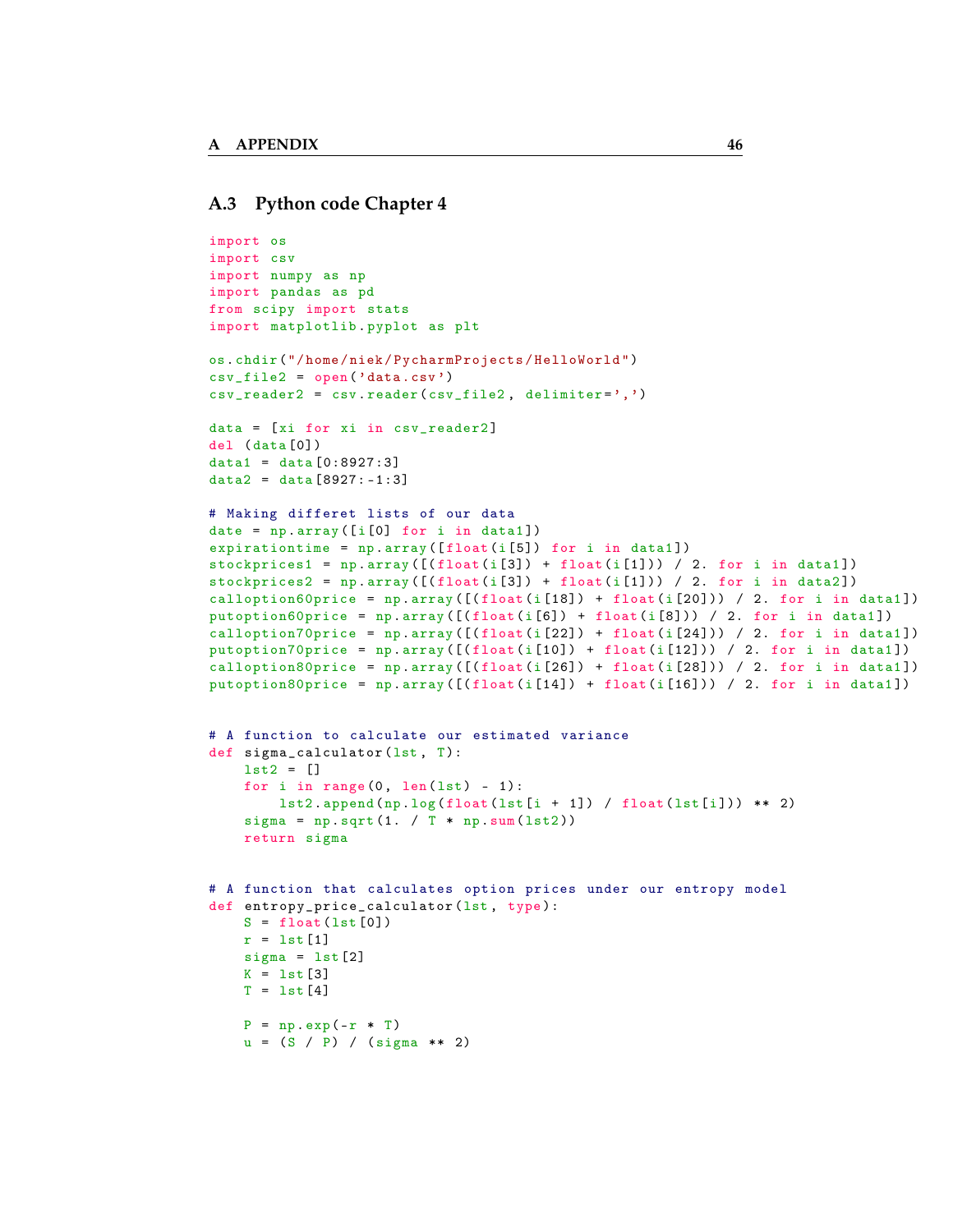```
v = ((S / P) ** 2) / (sigma ** 2)if type == 'call':
        return S * (1. - stats .gamma .cdf (K, v + 1, scale=1. / float (u))) - P * K * (
                     1. - stats.gamma.cdf(K, v, scale=1. / float(u)))if type == 'put':
        return P * K * stats .gamma .cdf (K, v, scale=1. / float (u)) - S * stats .gamma .c
# A function that calculates option prices under the Black and Scholes model
def black_and_scholes_calculator (lst , type ):
    S = float(list[0])r = 1st[1]signa = 1st[2]K = 1st [3]T = 1st [4]d1 = (np.log(S / K) + (r + 0.5 * (sigma ** 2.0)) * T) / (sigma * np.sqrt(T))d2 = (np.log(S / K) + (r - 0.5 * (sigma ** 2.0)) * T) / (sigma * np.sqrt(T))if type == 'call':
        return S * stats . norm . cdf(d1) - K * np . exp(-r * T) * stats . norm . cdf(d2)if type == 'put':
        return K * np.exp(-r * T) * stats.norm.cdf(-d2) - S * stats.norm.cdf(-d1)
data1st = []for i in range (0, len(data1)):
    1st = [stockprices1 [i] ,
        0.025 / 12. * 8.sigma_calculator (stockprices2, 1),
        60. ,
        float ( expirationtime [i])
    ]
    datalst.append (lst)
# Call option
lst_black_and_scholes = datalst [:]
lst_black_and_scholes_prices_call = np. array ([black_and_scholes_calculator (xi, 'call'
lst_black_and_scholes_prices_call = lst_black_and_scholes_prices_call [1: -1]
lst_entropy = datalst [:]
lst_entropy_prices_call = np.array ([entropy_price_calculator(xi, 'call') for xi in ls
lst_entropy_prices_call = lst_entropy_prices_call [1: -1]
calloption60price = calloption60price [1: -1]
# Put option .
lst_black_and_scholes_put = datalst [:]
for i in range (1, len(lst_black_and_scholes_put)):
    lst\_black\_and\_scholes\_put[i] [3] = 80.lst_black_and_scholes_prices_put = np. array (
```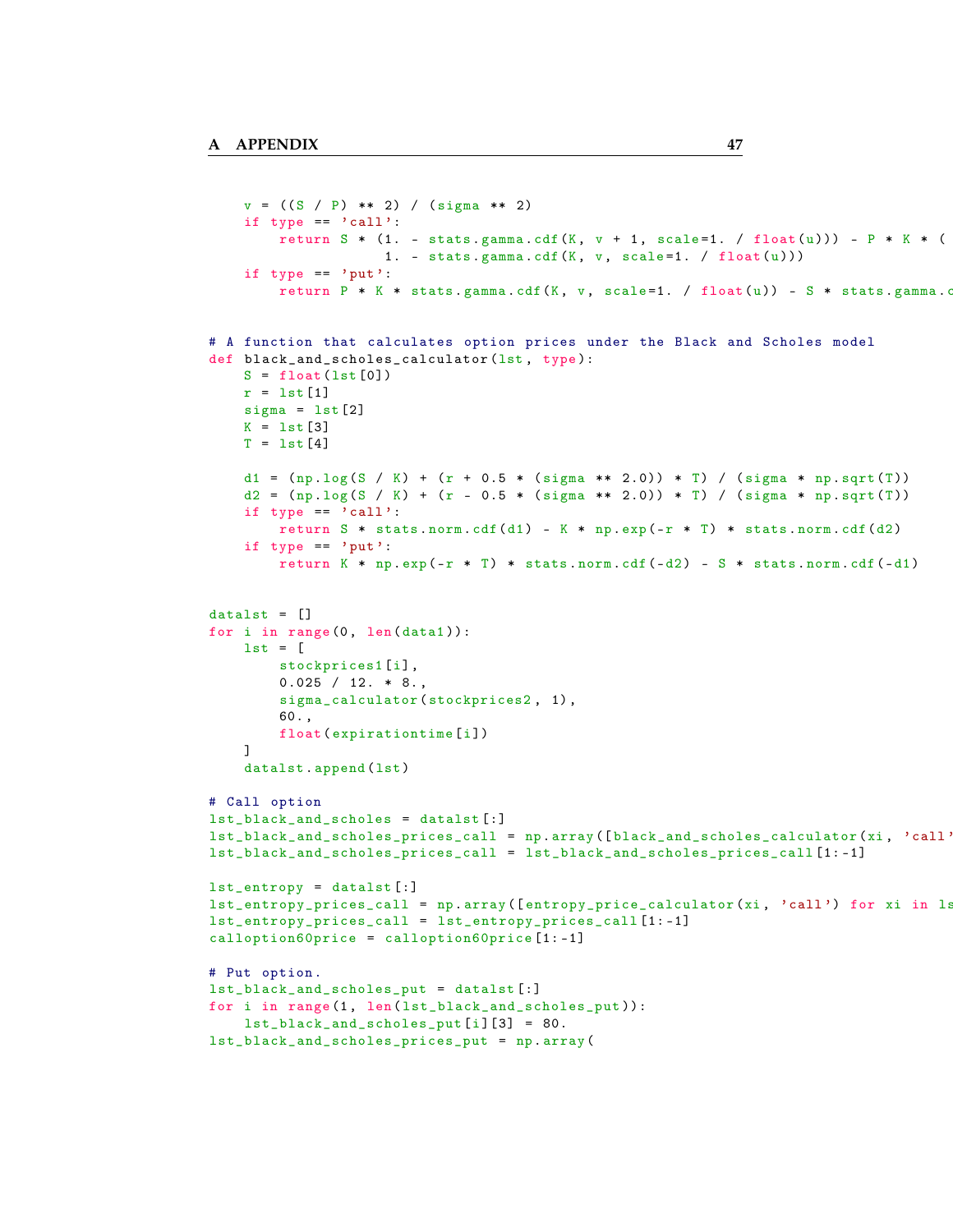```
[black_and_scholes_calculator(xi, 'put') for xi in lst_black_and_scholes_put])
lst_black_and_scholes_prices_put = lst_black_and_scholes_prices_put [1: -1]
lst_entropy_put = datalst [:]
for i in range (1, len(lst_entropy_put)):
    lst{\_}entropy{\_}put[i] [3] = 80lst_entropy_prices_put = np. array ([entropy_price_calculator(xi, 'put') for xi in lst_
lst_entropy_prices_put = lst_entropy_prices_put [1: -1]
putoption80price = putoption80price [1: -1]
t = np.arange(0., 31., 31. / float(len(list_entropy_prices-call)))plt . plot (t, lst_entropy_prices_call )
plt . plot (t, lst_black_and_scholes_prices_call )
plt.gca ().legend (('Entropy Model', 'Black-Scholes model'))
plt . title ('European call 60 dollar ')
plt.xlabel ('time (day)')
plt.ylabel ('value (dollar)')
plt . show ()
plt . plot (t, lst_entropy_prices_call )
plt.plot (t, calloption60price, color='green')
plt.gca ().legend (('Entropy Model', 'Market Price '))
ax = plt.gca()leg = ax. get_legend ()
leg . legendHandles [1]. set_color ('green ')
plt . title ('European call 60 dollar ')
plt.xlabel ('time (day)')
plt.ylabel ('value (dollar)')
plt . show ()
plt . plot (t, lst_entropy_prices_put )
plt . plot (t, lst_black_and_scholes_prices_put )
plt.gca ().legend (('Entropy Model', 'Black-Scholes model'))
plt . title ('European put 80 dollar ')
plt.xlabel ('time (day)')
plt.ylabel ('value (dollar)')
plt . show ()
plt . plot (t, lst_entropy_prices_put )
plt.plot (t, putoption80price, color='green')
plt.gca ().legend (('Entropy Model', 'Market Price '))
ax2 = plt.gca()leg = ax2.get\_legend()leg . legendHandles [1]. set_color ('green ')
plt . title ('European put 80 dollar ')
plt.xlabel ('time (day)')
plt.ylabel ('value (dollar)')
plt . show ()
```